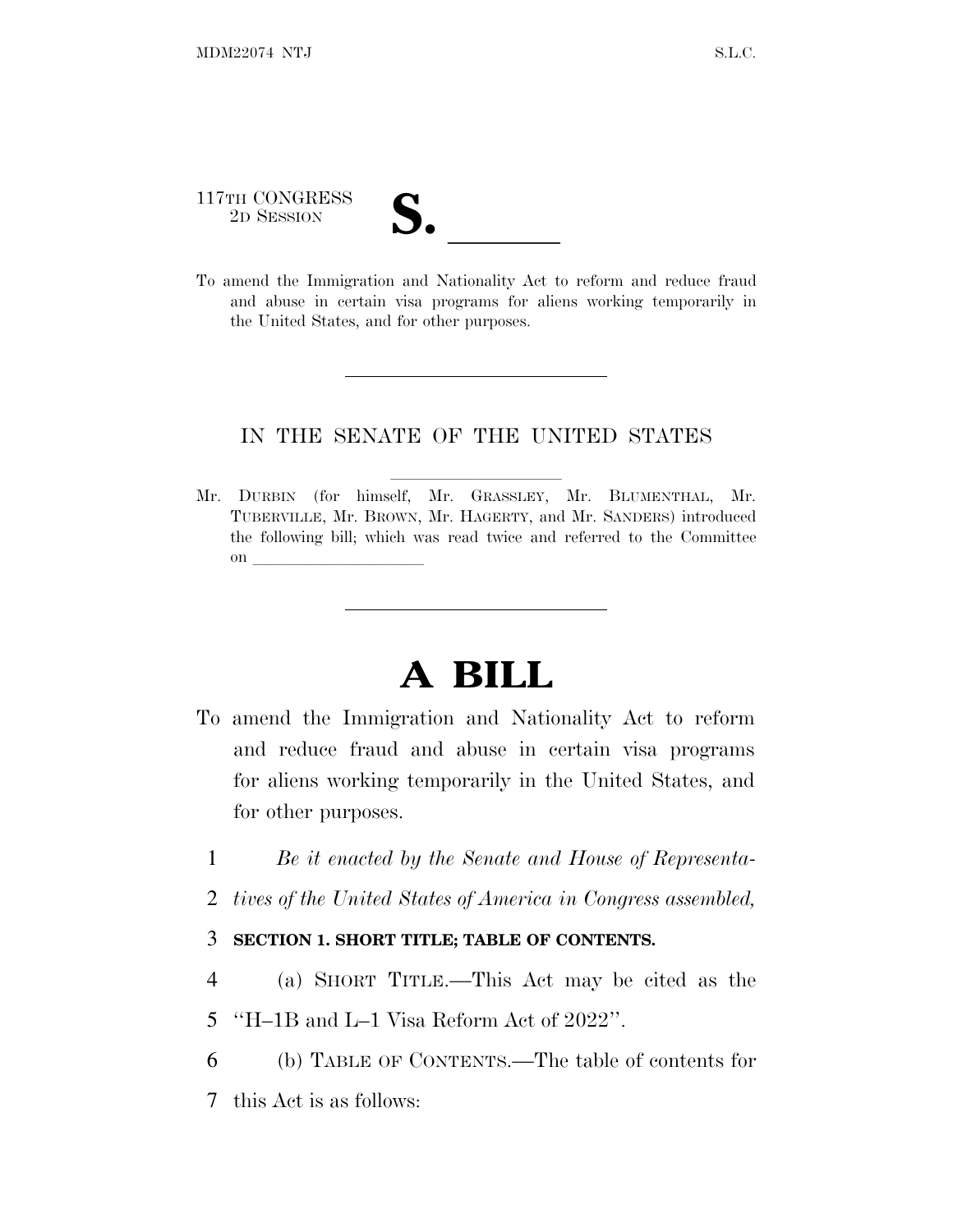Sec. 1. Short title; table of contents.

#### TITLE I—H–1B VISA FRAUD AND ABUSE PROTECTIONS

#### Subtitle A—H–1B Employer Application Requirements

- Sec. 101. Modification of application requirements.
- Sec. 102. New application requirements.
- Sec. 103. Application review requirements.
- Sec. 104. H–1B visa allocation.
- Sec. 105. H–1B workers employed by institutions of higher education.
- Sec. 106. Specialty occupation to require an actual degree.
- Sec. 107. Labor condition application fee.
- Sec. 108. H–1B subpoena authority for the Department of Labor.
- Sec. 109. Limitation on extension of H–1B petition.
- Sec. 110. Elimination of B–1 visas in lieu of H–1 visas.

#### Subtitle B—Investigation and Disposition of Complaints Against H–1B Employers

- Sec. 111. General modification of procedures for investigation and disposition.
- Sec. 112. Investigation, working conditions, and penalties.
- Sec. 113. Waiver requirements.
- Sec. 114. Initiation of investigations.
- Sec. 115. Information sharing.
- Sec. 116. Conforming amendment.

#### Subtitle C—Other Protections

- Sec. 121. Posting available positions through the Department of Labor.
- Sec. 122. Transparency and report on wage system.
- Sec. 123. Requirements for information for H–1B and L–1 nonimmigrants.
- Sec. 124. Additional Department of Labor employees.
- Sec. 125. Technical correction.
- Sec. 126. Application.

#### TITLE II—L–1 VISA FRAUD AND ABUSE PROTECTIONS

- Sec. 201. Prohibition on replacement of United States workers and restricting outplacement of L–1 nonimmigrants.
- Sec. 202. L–1 employer petition requirements for employment at new offices.
- Sec. 203. Cooperation with Secretary of State.
- Sec. 204. Investigation and disposition of complaints against L–1 employers.
- Sec. 205. Wage rate and working conditions for L–1 nonimmigrants.
- Sec. 206. Penalties.
- Sec. 207. Prohibition on retaliation against L–1 nonimmigrants.
- Sec. 208. Adjudication by Department of Homeland Security of petitions under blanket petition.
- Sec. 209. Reports on employment-based nonimmigrants.
- Sec. 210. Specialized knowledge.
- Sec. 211. Technical amendments.
- Sec. 212. Application.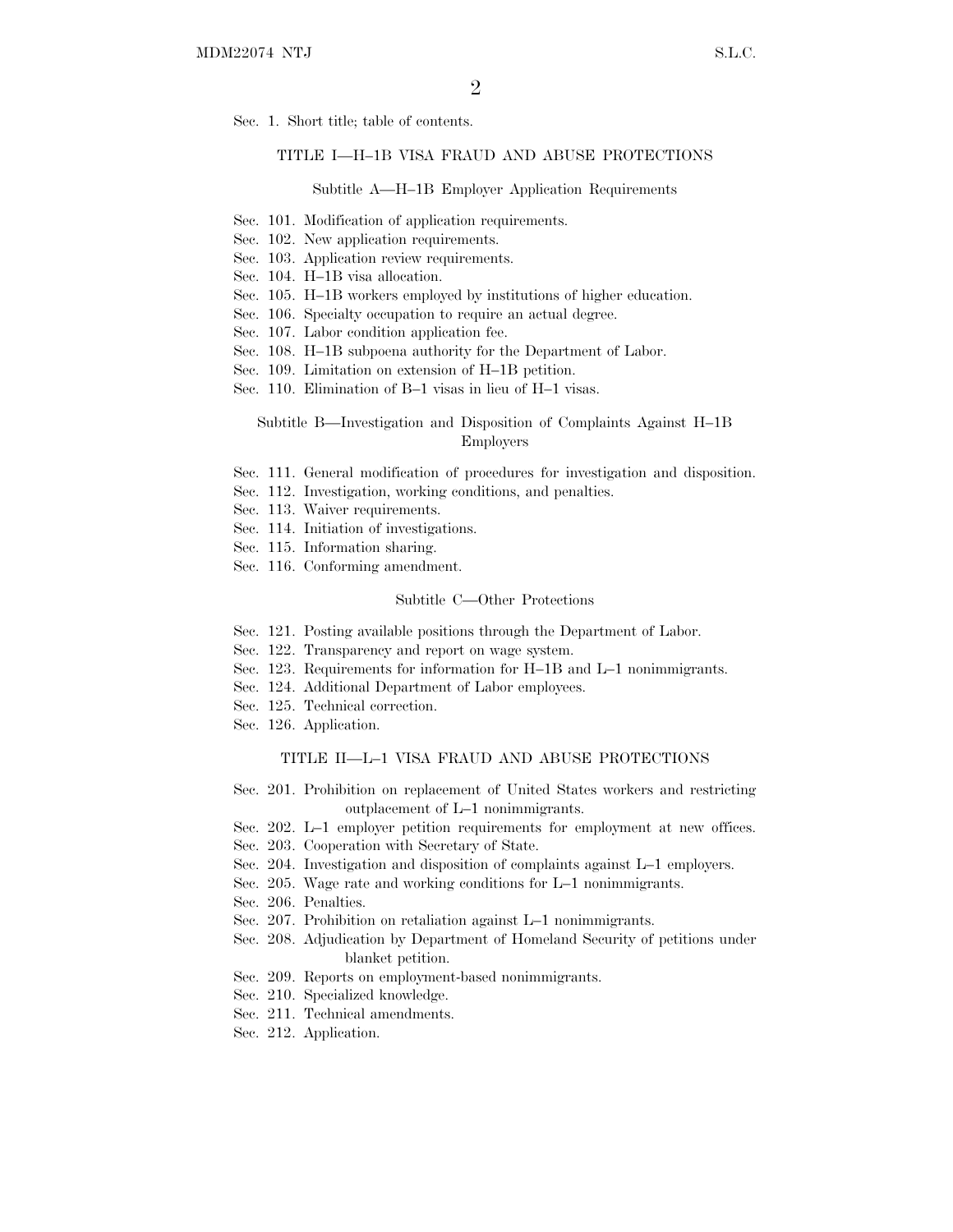| $\mathbf{1}$   | TITLE I—H-1B VISA FRAUD AND                                        |
|----------------|--------------------------------------------------------------------|
| $\overline{2}$ | <b>ABUSE PROTECTIONS</b>                                           |
| 3              | Subtitle A—H–1B Employer                                           |
| $\overline{4}$ | <b>Application Requirements</b>                                    |
| 5              | SEC. 101. MODIFICATION OF APPLICATION REQUIRE-                     |
| 6              | <b>MENTS.</b>                                                      |
| 7              | (a) GENERAL APPLICATION REQUIREMENTS.-Sec-                         |
| 8              | tion $212(n)(1)(A)$ of the Immigration and Nationality Act         |
| 9              | $(8 \text{ U.S.C. } 1182(n)(1)(A))$ is amended to read as follows: |
| 10             | $\lq\lq$ The employer—                                             |
| 11             | "(i) is offering and will offer to $H-1B$ non-                     |
| 12             | immigrants, during the period of authorized                        |
| 13             | employment for each H-1B nonimmigrant,                             |
| 14             | wages that are determined based on the best in-                    |
| 15             | formation available at the time the application                    |
| 16             | is filed and which are not less than the highest                   |
| 17             | of                                                                 |
| 18             | "(I) the locally determined prevailing                             |
| 19             | wage level for the occupational classifica-                        |
| 20             | tion in the area of employment;                                    |
| 21             | $\lq$ (II) the median wage for all workers                         |
| 22             | in the occupational classification in the                          |
| 23             | area of employment; and                                            |
| 24             | "(III) the median wage for skill level                             |
| 25             | 2 in the occupational classification found                         |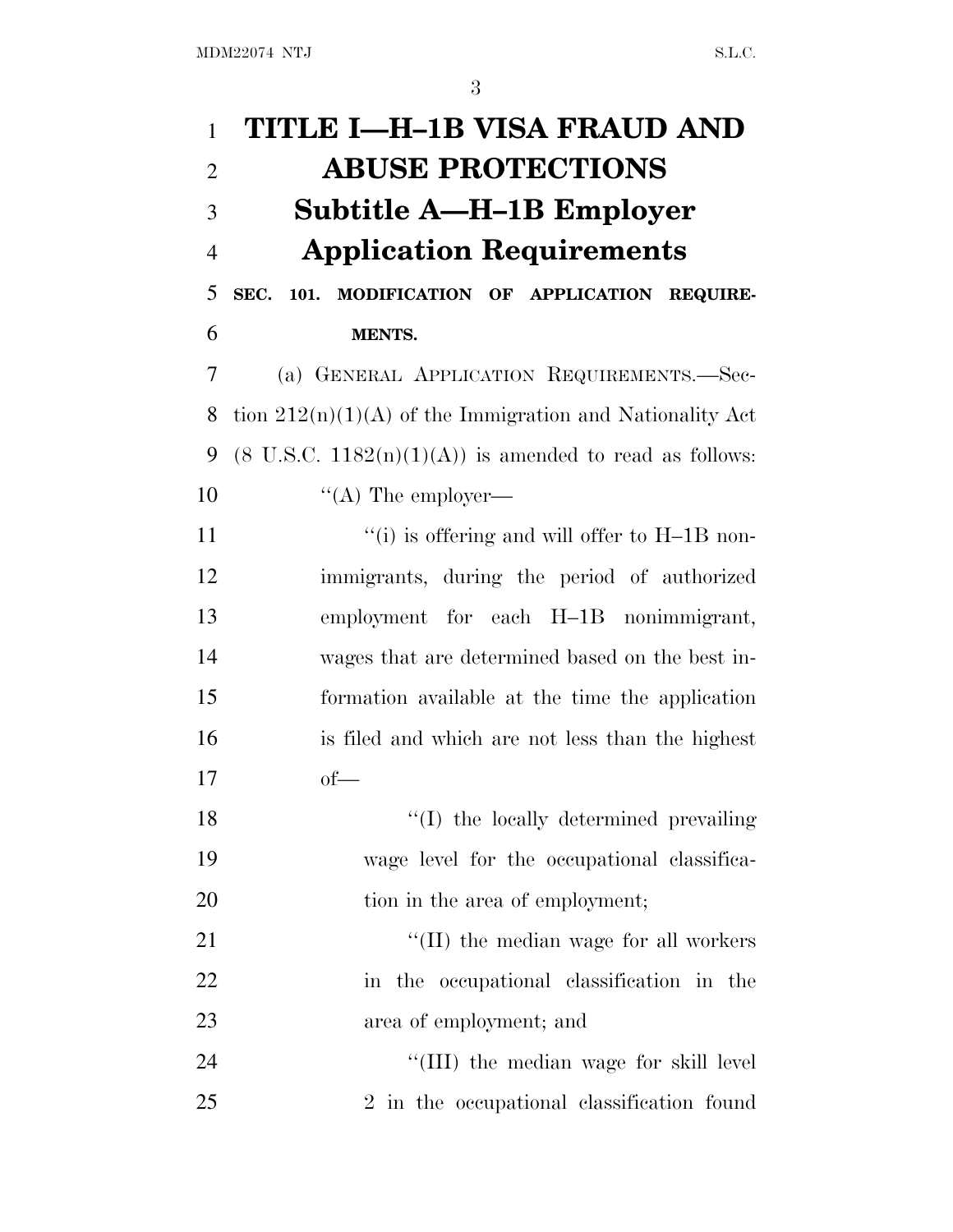| $\mathbf{1}$   | in the most recent Occupational Employ-               |
|----------------|-------------------------------------------------------|
| $\overline{2}$ | ment Statistics survey; and                           |
| 3              | "(ii) will provide working conditions for             |
| $\overline{4}$ | such H-1B nonimmigrant that will not ad-              |
| 5              | versely affect the working conditions of United       |
| 6              | States workers similarly employed by the em-          |
| 7              | ployer or by an employer with which such H-           |
| 8              | 1B nonimmigrant is placed pursuant to a waiv-         |
| 9              | er under paragraph $(2)(E)$ .".                       |
| 10             | INTERNET POSTING REQUIREMENT.-Section<br>(b)          |
| 11             | $212(n)(1)(C)$ of such Act is amended—                |
| 12             | (1) by redesignating clause (ii) as subclause         |
| 13             | (II);                                                 |
| 14             | $(2)$ by striking " $(i)$ has provided" and inserting |
| 15             | the following:                                        |
| 16             | $``(ii)(I)$ has provided"; and                        |
| 17             | (3) by inserting before clause (ii), as redesig-      |
| 18             | nated by paragraph $(2)$ , the following:             |
| 19             | "(i) has posted on the Internet website de-           |
| 20             | scribed in paragraph $(3)$ , for at least 30 cal-     |
| 21             | endar days, a detailed description of each posi-      |
| 22             | tion for which a nonimmigrant is sought that          |
| 23             | includes a description of—                            |
| 24             | $\lq\lq$ (I) the wages and other terms and            |
| 25             | conditions of employment;                             |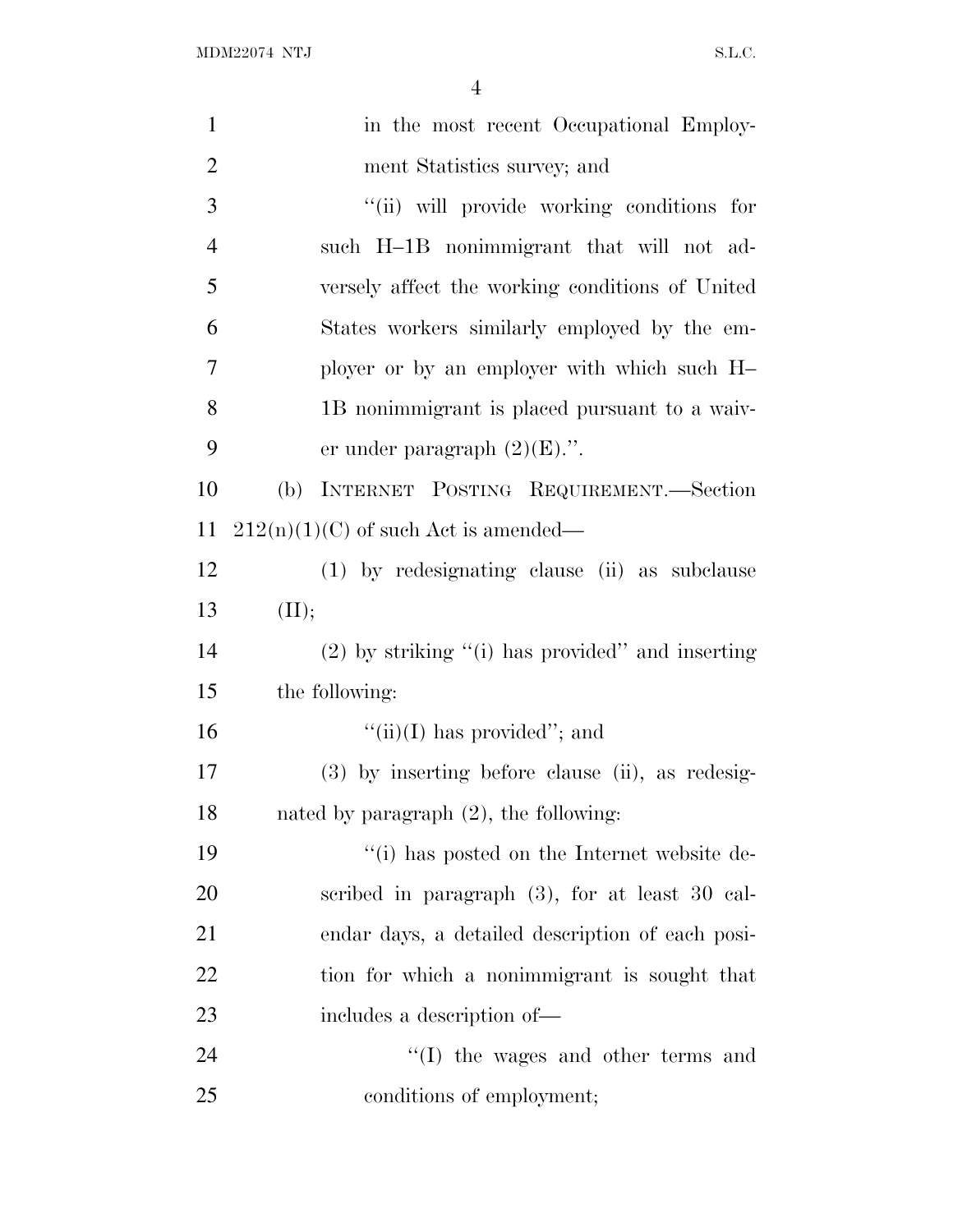| $\mathbf{1}$   | "(II) the minimum education, train-                     |
|----------------|---------------------------------------------------------|
| $\overline{2}$ | ing, experience, and other requirements for             |
| 3              | the position; and                                       |
| $\overline{4}$ | "(III) the process for applying for the                 |
| 5              | position; and".                                         |
| 6              | (c) WAGE DETERMINATION INFORMATION.—Section             |
| 7              | $212(n)(1)(D)$ of such Act is amended by inserting "the |
| 8              | wage determination methodology used under subpara-      |
| 9              | graph $(A)(i)$ ," after "shall contain".                |
| 10             | (d) APPLICATION OF REQUIREMENTS TO ALL EM-              |
| 11             | PLOYERS.                                                |
| 12             | (1) NONDISPLACEMENT.—Section $212(n)(1)(E)$             |
| 13             | of such Act is amended to read as follows:              |
| 14             | " $(E)(i)$ The employer—                                |
| 15             | "(I) will not at any time replace a United              |
| 16             | States worker with 1 or more H-1B non-                  |
| 17             | immigrants; and                                         |
| 18             | "(II) did not displace and will not displace            |
| 19             | a United States worker employed by the em-              |
| 20             | ployer within the period beginning 180 days be-         |
| 21             | fore and ending 180 days after the date of the          |
| 22             | placement of the nonimmigrant with the em-              |
| 23             | ployer.                                                 |
| 24             | "(ii) The 180-day period referred to in clause          |
| 25             | (i) may not include any period of on-site or virtual    |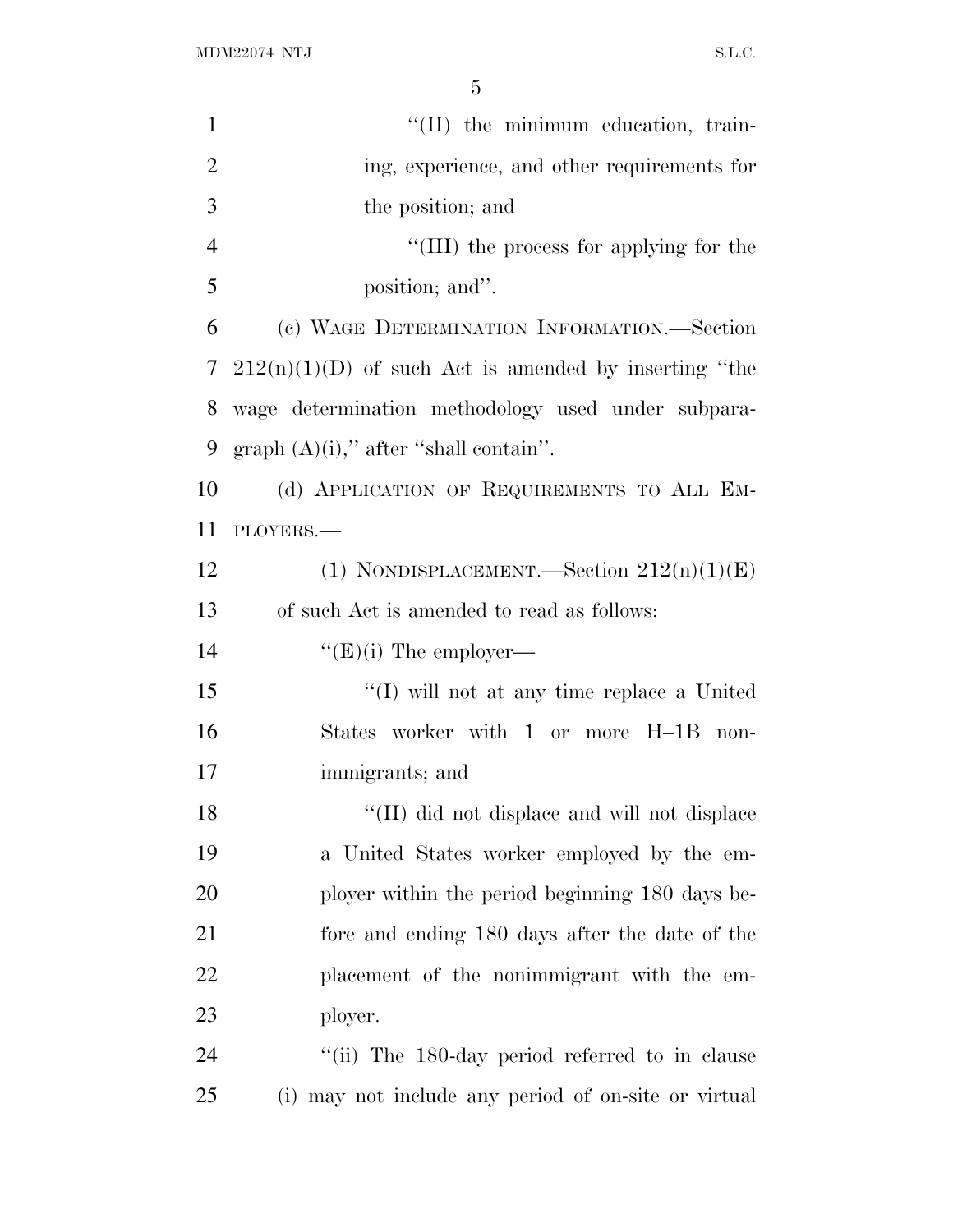| $\mathbf{1}$   | training of H-1B nonimmigrants by employees of                       |
|----------------|----------------------------------------------------------------------|
| $\overline{2}$ | the employer.".                                                      |
| 3              | (2) RECRUITMENT.—Section $212(n)(1)(G)(i)$ of                        |
| $\overline{4}$ | such Act is amended by striking "In the case of an                   |
| 5              | application described in subparagraph $(E)(ii)$ , sub-               |
| 6              | ject" and inserting "Subject".                                       |
| 7              | (e) WAIVER REQUIREMENT.—Section $212(n)(1)(F)$                       |
| 8              | of such Act is amended to read as follows:                           |
| 9              | "(F) The employer will not place, outsource,                         |
| 10             | lease, or otherwise contract for the services or place-              |
| 11             | ment of H-1B nonimmigrants with another em-                          |
| 12             | ployer, regardless of the physical location where such               |
| 13             | services will be performed, unless the employer of                   |
| 14             | the alien has been granted a waiver under paragraph                  |
| 15             | $(2)(E)$ .".                                                         |
| 16             | SEC. 102. NEW APPLICATION REQUIREMENTS.                              |
| 17             | Section $212(n)(1)$ of the Immigration and Nationality               |
|                | 18 Act $(8 \text{ U.S.C. } 1182(n)(1))$ , as amended by section 101, |
| 19             | is further amended by inserting after subparagraph $(G)(ii)$         |
| 20             | the following:                                                       |
| 21             | $\lq\lq(H)(i)$ The employer, or a person or entity act-              |
| 22             | ing on the employer's behalf, has not advertised any                 |
| 23             | available position specified in the application in an                |
| 24             | advertisement that states or indicates that—                         |
|                |                                                                      |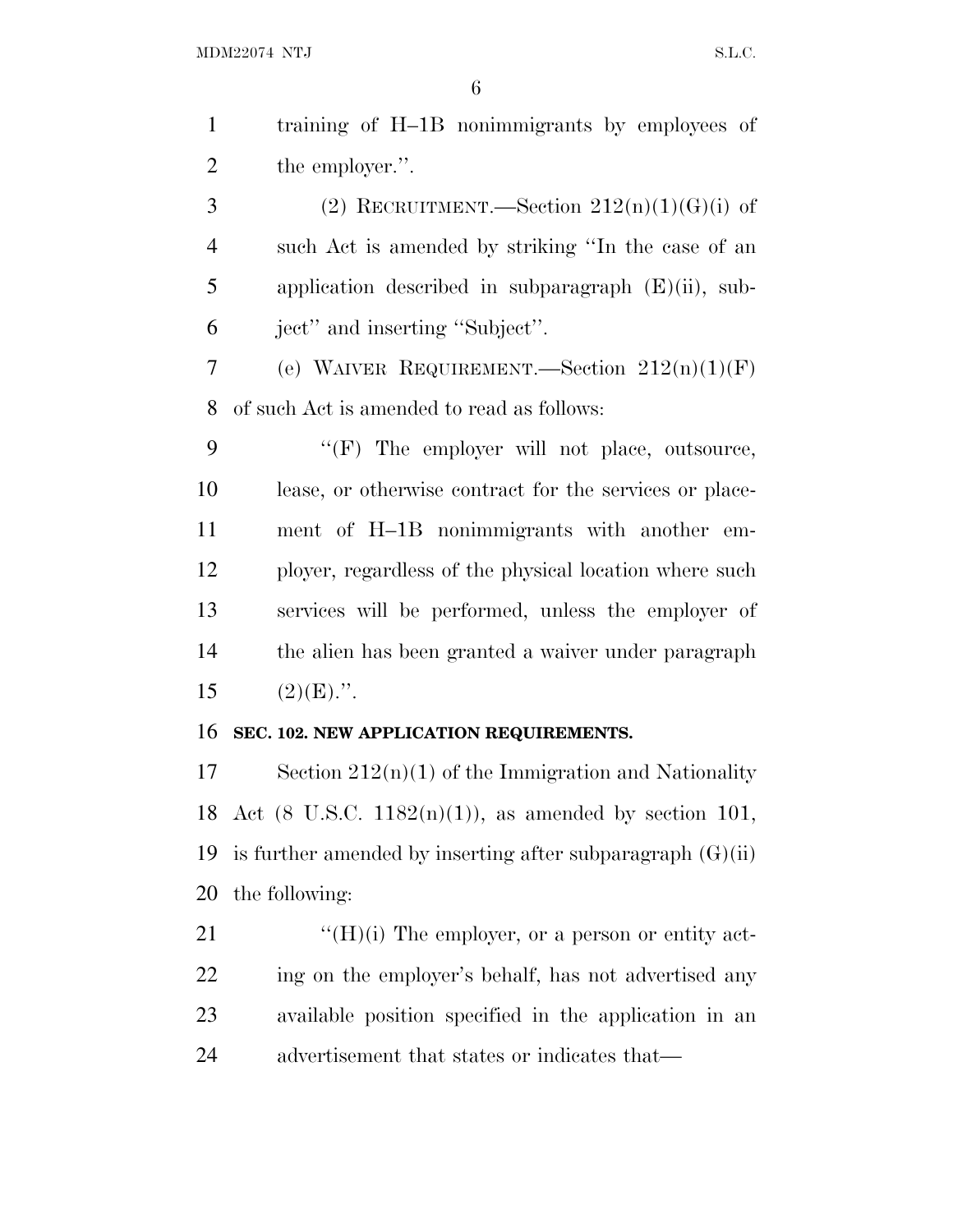| $\mathbf{1}$   | "(I) such position is only available to an          |
|----------------|-----------------------------------------------------|
| $\overline{2}$ | individual who is or will be an H-1B non-           |
| 3              | immigrant; or                                       |
| $\overline{4}$ | "(II) an individual who is or will be an $H-$       |
| 5              | 1B nonimmigrant shall receive priority or a         |
| 6              | preference in the hiring process for such posi-     |
| 7              | tion.                                               |
| 8              | "(ii) The employer has not primarily recruited      |
| 9              | individuals who are or who will be H-1B non-        |
| 10             | immigrants to fill such position.                   |
| 11             | "(I) If the employer employs 50 or more em-         |
| 12             | ployees in the United States—                       |
| 13             | "(i) the sum of the number of such em-              |
| 14             | ployees who are H-1B nonimmigrants plus the         |
| 15             | number of such employees who are<br>$non-$          |
| 16             | immigrants described in section $101(a)(15)(L)$     |
| 17             | does not exceed 50 percent of the total number      |
| 18             | of employees; and                                   |
| 19             | "(ii) the employer's corporate organization         |
| 20             | has not been restructured to evade the limita-      |
| 21             | tion under clause (i).                              |
| 22             | " $(J)$ If the employer, in such previous period as |
| 23             | the Secretary shall specify, employed 1 or more H-  |
| 24             | 1B nonimmigrants, the employer will submit to the   |
| 25             | Secretary the Internal Revenue Service Form W-2     |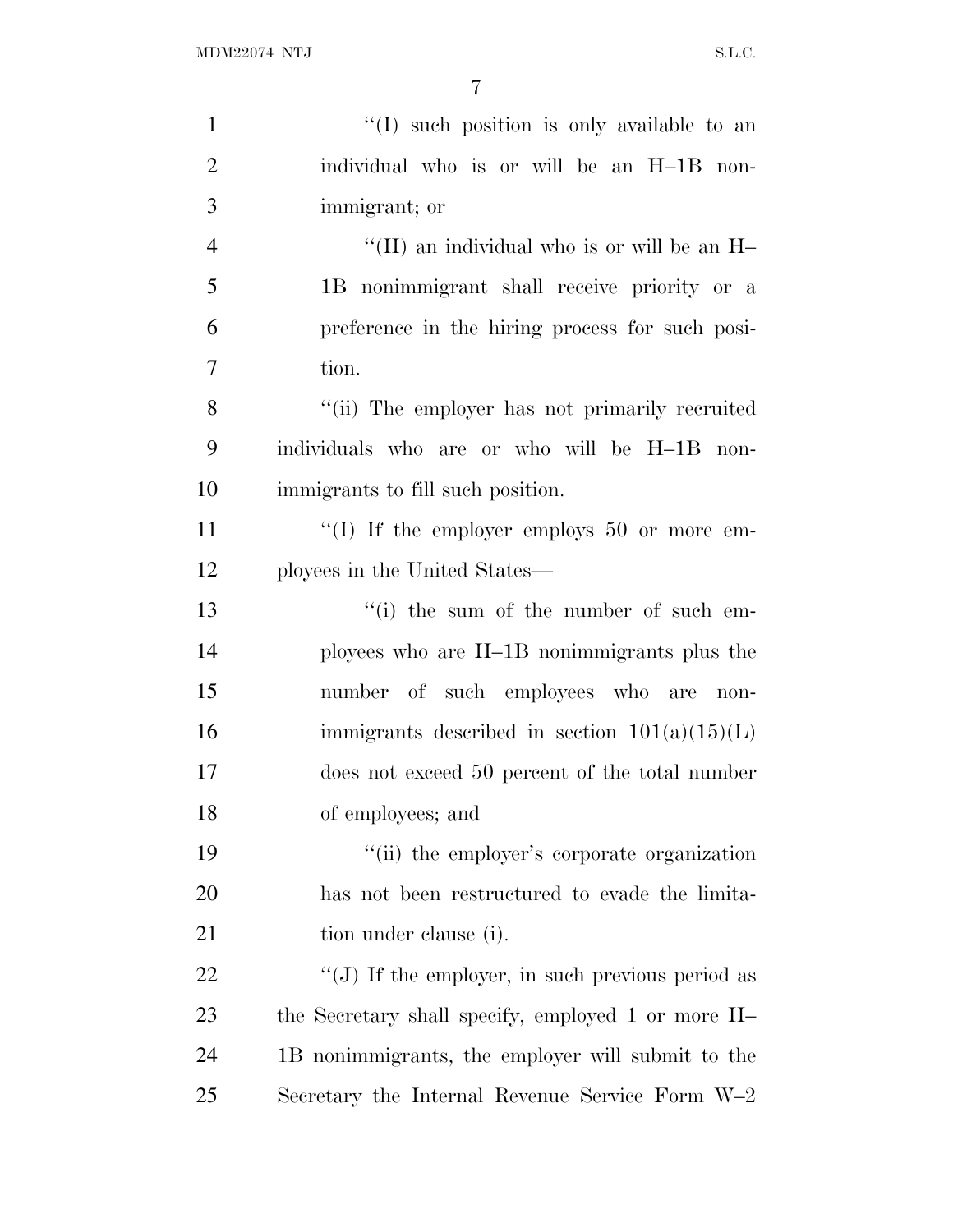Wage and Tax Statements filed by the employer with respect to the H–1B nonimmigrants for such period.''.

#### **SEC. 103. APPLICATION REVIEW REQUIREMENTS.**

5 (a) TECHNICAL AMENDMENT.—Section  $212(n)(1)$  of the Immigration and Nationality Act (8 U.S.C. 7 1182 $(n)(1)$ , as amended by sections 101 and 102, is fur- ther amended, in the undesignated paragraph at the end, by striking ''The employer'' and inserting the following:  $\text{``(K)}$  The employer.".

 (b) APPLICATION REVIEW REQUIREMENTS.—Section  $12 \quad 212(n)(1)(K)$ , as designated by subsection (a), is amend-ed—

 (1) in the fourth sentence, by inserting ''and through the Department of Labor's website, without 16 charge." after "D.C.";

 (2) in the fifth sentence, by striking ''only for completeness'' and inserting ''for completeness, indi- cators of fraud or misrepresentation of material fact,'';

21 (3) in the sixth sentence—

 (A) by striking ''or obviously inaccurate'' and inserting '', presents indicators of fraud or misrepresentation of material fact, or is obvi-ously inaccurate''; and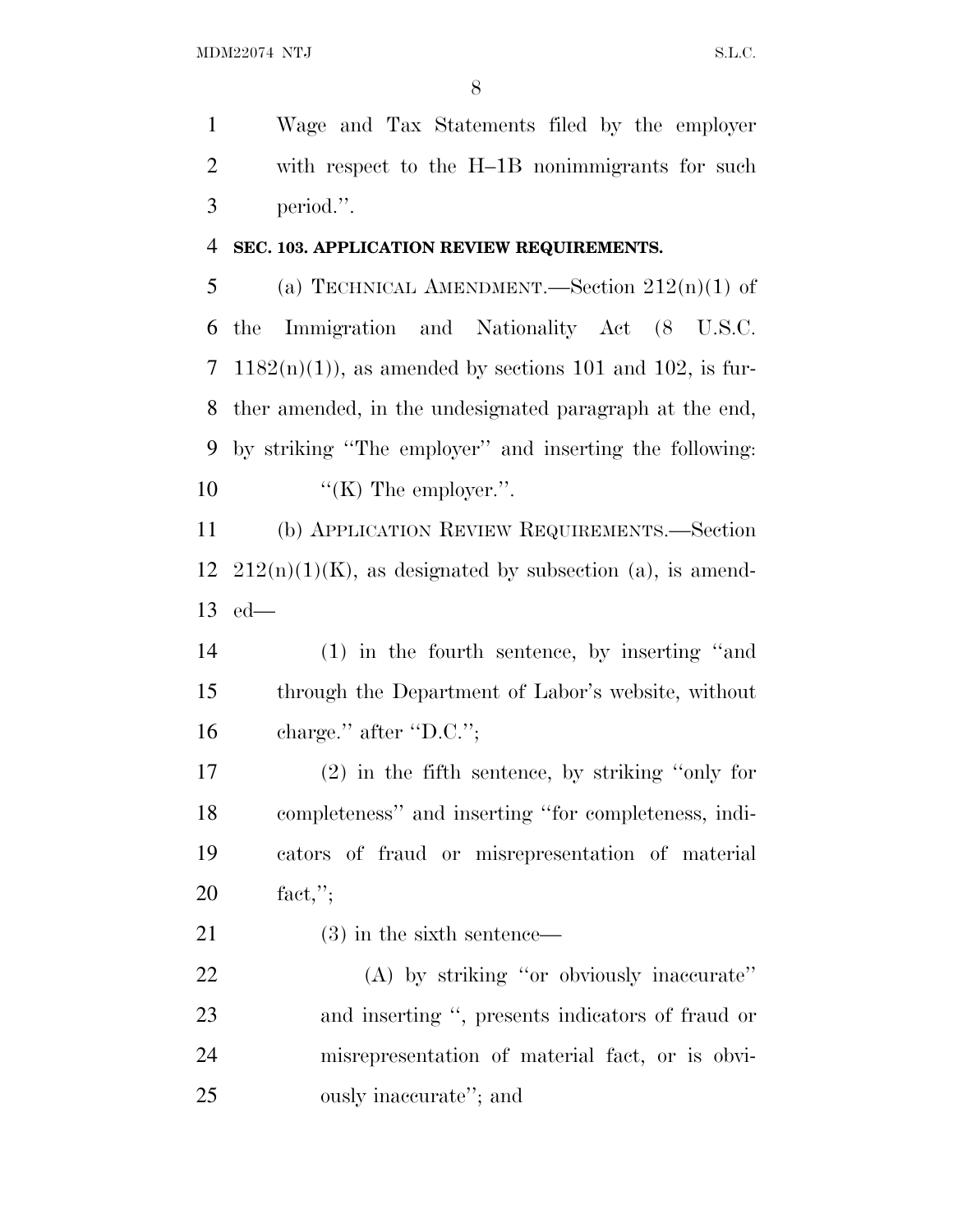| $\mathbf{1}$   | (B) by striking "within 7 days of" and in-              |
|----------------|---------------------------------------------------------|
| $\overline{c}$ | serting "not later than 14 days after"; and             |
| 3              | (4) by adding at the end the following: "If the         |
| $\overline{4}$ | Secretary of Labor's review of an application identi-   |
| 5              | fies indicators of fraud or misrepresentation of ma-    |
| 6              | terial fact, the Secretary may conduct an investiga-    |
| 7              | tion and hearing in accordance with paragraph           |
| 8              | $(2)$ .".                                               |
| 9              | SEC. 104. H-1B VISA ALLOCATION.                         |
| 10             | Section $214(g)(3)$ of the Immigration and Nationality  |
| 11             | Act $(8 \text{ U.S.C. } 1184(g)(3))$ , is amended—      |
| 12             | (1) by striking the first sentence and inserting        |
| 13             | the following:                                          |
| 14             | "(A) Subject to subparagraph $(B)$ , aliens who         |
| 15             | are subject to the numerical limitations under para-    |
| 16             | graph $(1)(A)$ shall be issued visas, or otherwise pro- |
| 17             | vided nonimmigrant status, in a manner and order        |
| 18             | established by the Secretary by regulation."; and       |
| 19             | $(2)$ by adding at the end the following:               |
| 20             | "(B) The Secretary shall consider petitions for         |
| 21             | nonimmigrant<br>under<br>section<br>status              |
| 22             | $101(a)(15)(H)(i)(b)$ in the following order:           |
| 23             | "(i) Petitions for nonimmigrants described              |
| 24             | in section $101(a)(15)(F)$ who, while physically        |
| 25             | present in the United States, have earned an            |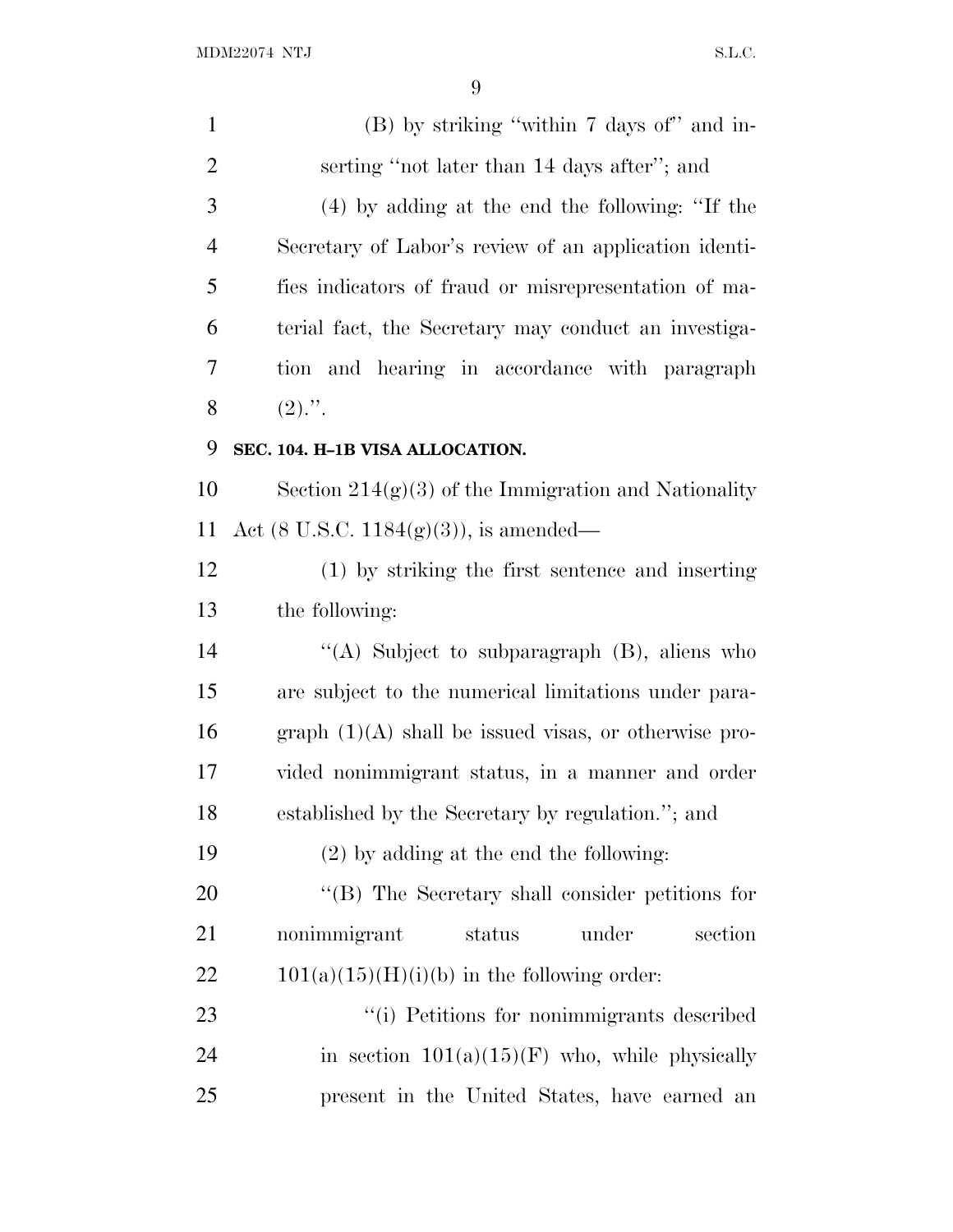| $\mathbf{1}$     | advanced degree in a field of science, tech-       |
|------------------|----------------------------------------------------|
| $\overline{2}$   | nology, engineering, or mathematics from a         |
| 3                | United States institution of higher education      |
| $\overline{4}$   | (as defined in section $101(a)$ of the Higher      |
| 5                | Education Act of 1965 (20 U.S.C. 1001(a)))         |
| 6                | that has been accredited by an accrediting enti-   |
| $\boldsymbol{7}$ | ty that is recognized by the Department of         |
| 8                | Education.                                         |
| 9                | "(ii) Petitions certifying that the employer       |
| 10               | will be paying the nonimmigrant the median         |
| 11               | wage for skill level 4 in the occupational classi- |
| 12               | fication found in the most recent Occupational     |
| 13               | Employment Statistics survey.                      |
| 14               | "(iii) Petitions for nonimmigrants de-             |
| 15               | scribed in section $101(a)(15)(F)$ who are grad-   |
| 16               | uates of any other advanced degree program,        |
| 17               | undertaken while physically present in the         |
| 18               | United States, from an institution of higher       |
| 19               | education described in clause (i).                 |
| 20               | "(iv) Petitions certifying that the employer       |
| 21               | will be paying the nonimmigrant the median         |
| 22               | wage for skill level 3 in the occupational classi- |
| 23               | fication found in the most recent Occupational     |
| 24               | Employment Statistics survey.                      |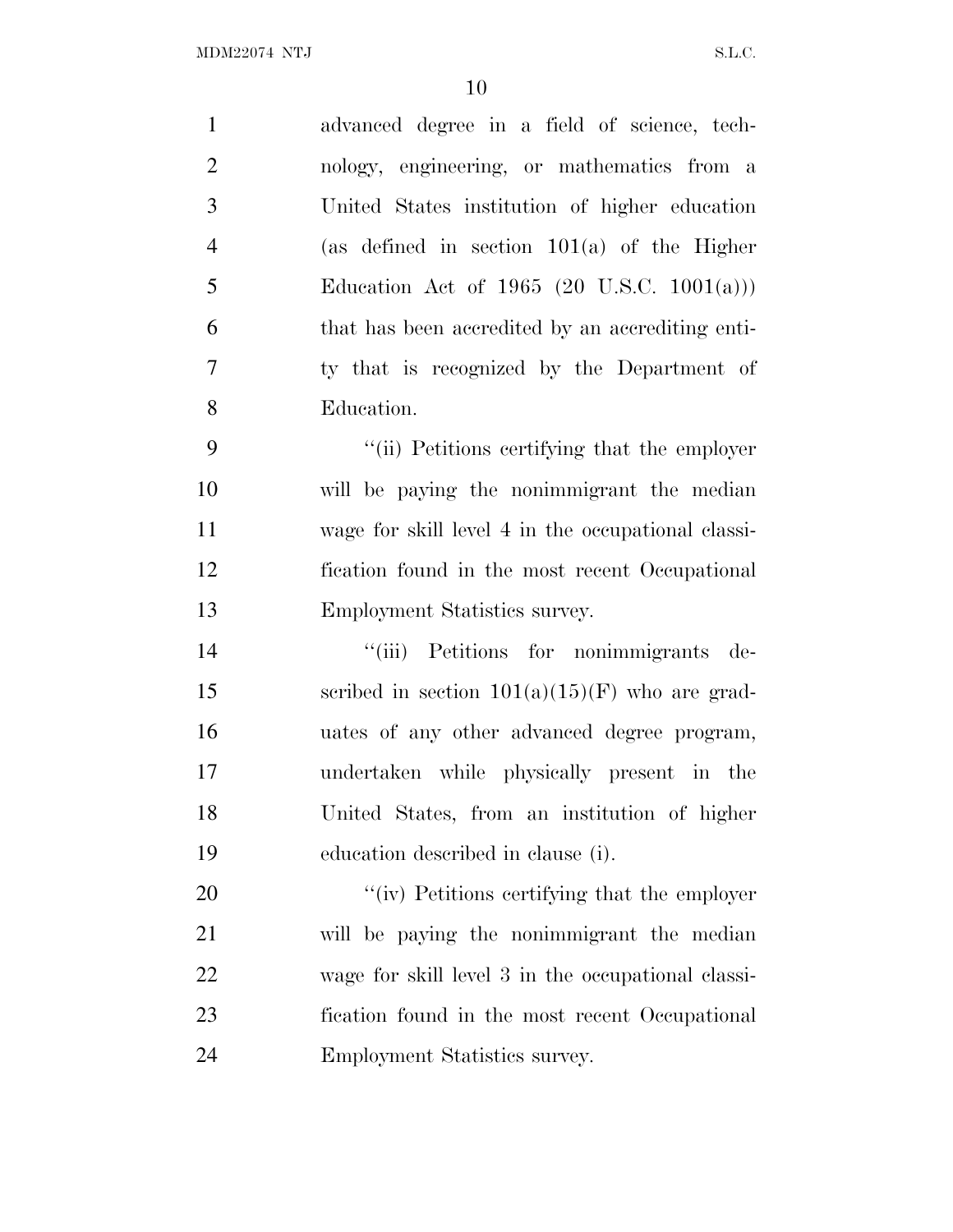| $\mathbf{1}$   | "(v) Petitions for nonimmigrants described        |
|----------------|---------------------------------------------------|
| $\overline{2}$ | in section $101(a)(15)(F)$ who are graduates of   |
| 3              | a bachelor's degree program, undertaken while     |
| $\overline{4}$ | physically present in the United States, in a     |
| 5              | field of science, technology, engineering, or     |
| 6              | mathematics from an institution of higher edu-    |
| 7              | cation described in clause (i).                   |
| 8              | "(vi) Petitions for nonimmigrants de-             |
| 9              | scribed in section $101(a)(15)(F)$ who are grad-  |
| 10             | uates of bachelor's degree programs, under-       |
| 11             | taken while physically present in the United      |
| 12             | States, in any other fields from an institution   |
| 13             | of higher education described in clause (i).      |
| 14             | "(vii) Petitions for aliens who will be work-     |
| 15             | ing in occupations listed in Group I of the De-   |
| 16             | partment of Labor's Schedule A of occupations     |
| 17             | in which the Secretary of Labor has determined    |
| 18             | there are not sufficient United States workers    |
| 19             | who are able, willing, qualified, and available.  |
| 20             | "(viii) Petitions filed by employers meeting      |
| 21             | the following criteria of good corporate citizen- |
| 22             | ship and compliance with the immigration laws:    |
| 23             | ``(I)<br>The employer is in possession            |
| 24             | $of$ —                                            |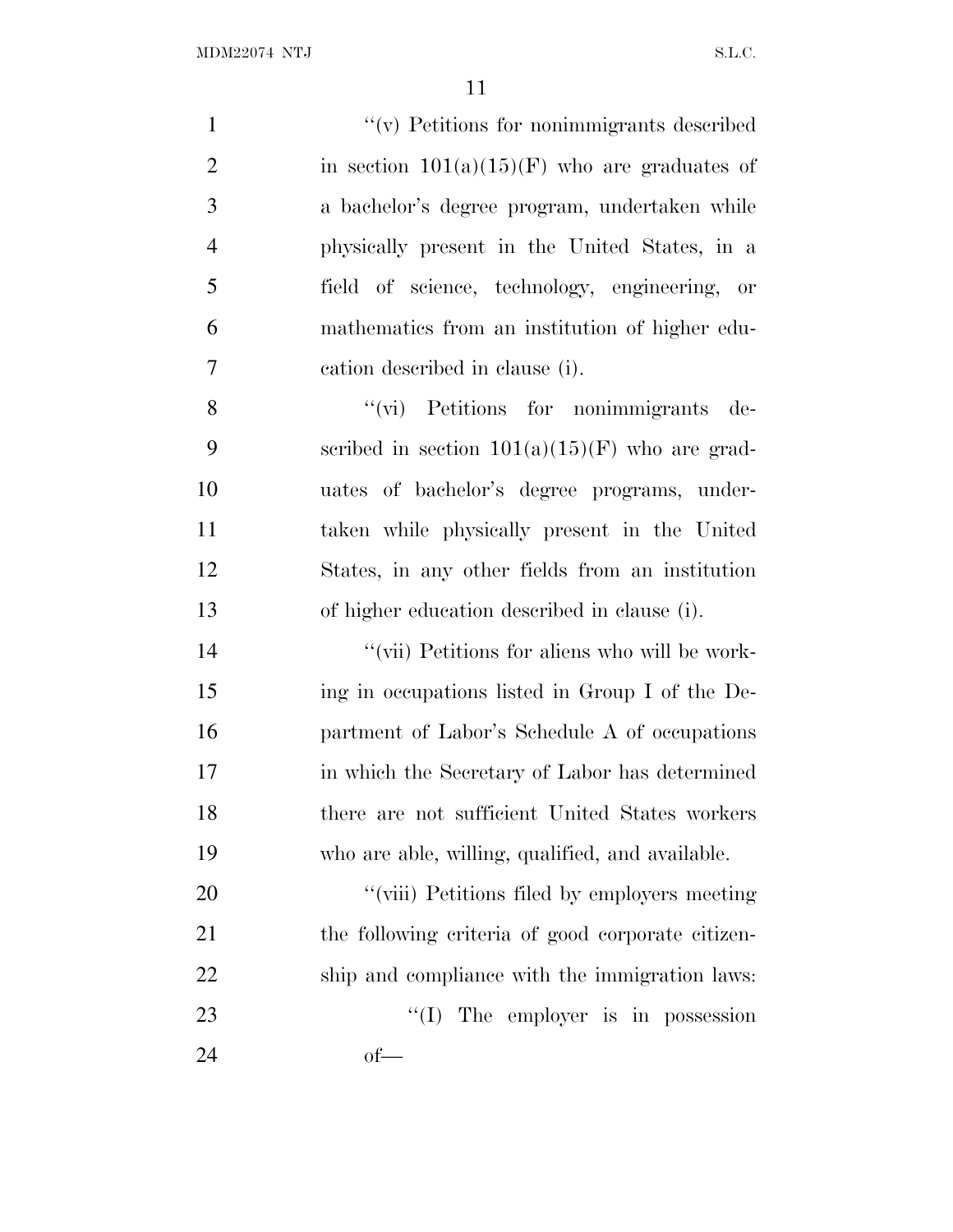| $\mathbf{1}$   | "(aa) a valid E-Verify company                 |
|----------------|------------------------------------------------|
| $\overline{2}$ | identification number; or                      |
| 3              | "(bb) if the enterprise is using a             |
| $\overline{4}$ | designated agent to perform E-Verify           |
| 5              | queries, a valid E-Verify client com-          |
| 6              | pany identification number and docu-           |
| $\tau$         | mentation from U.S. Citizenship and            |
| 8              | Immigration Services that the com-             |
| 9              | mercial enterprise is a participant in         |
| 10             | good standing in the E-Verify pro-             |
| 11             | gram.                                          |
| 12             | $\lq\lq$ (II) The employer is not under inves- |
| 13             | tigation by any Federal agency for viola-      |
| 14             | tion of the immigration laws or labor laws.    |
| 15             | "(III) A Federal agency has not de-            |
| 16             | termined, during the immediately pre-          |
| 17             | eeding 5 years, that the employer violated     |
| 18             | the immigration laws or labor laws.            |
| 19             | "(IV) During each of the preceding $3$         |
| 20             | fiscal years, at least 90 percent of the peti- |
| 21             | tions filed by the employer under section      |
| 22             | $101(a)(15)(H)(i)(b)$ were approved.           |
| 23             | "(V) The employer has filed, pursuant          |
| 24             | to section $204(a)(1)(F)$ , employment-based   |
| 25             | immigrant petitions, including an approved     |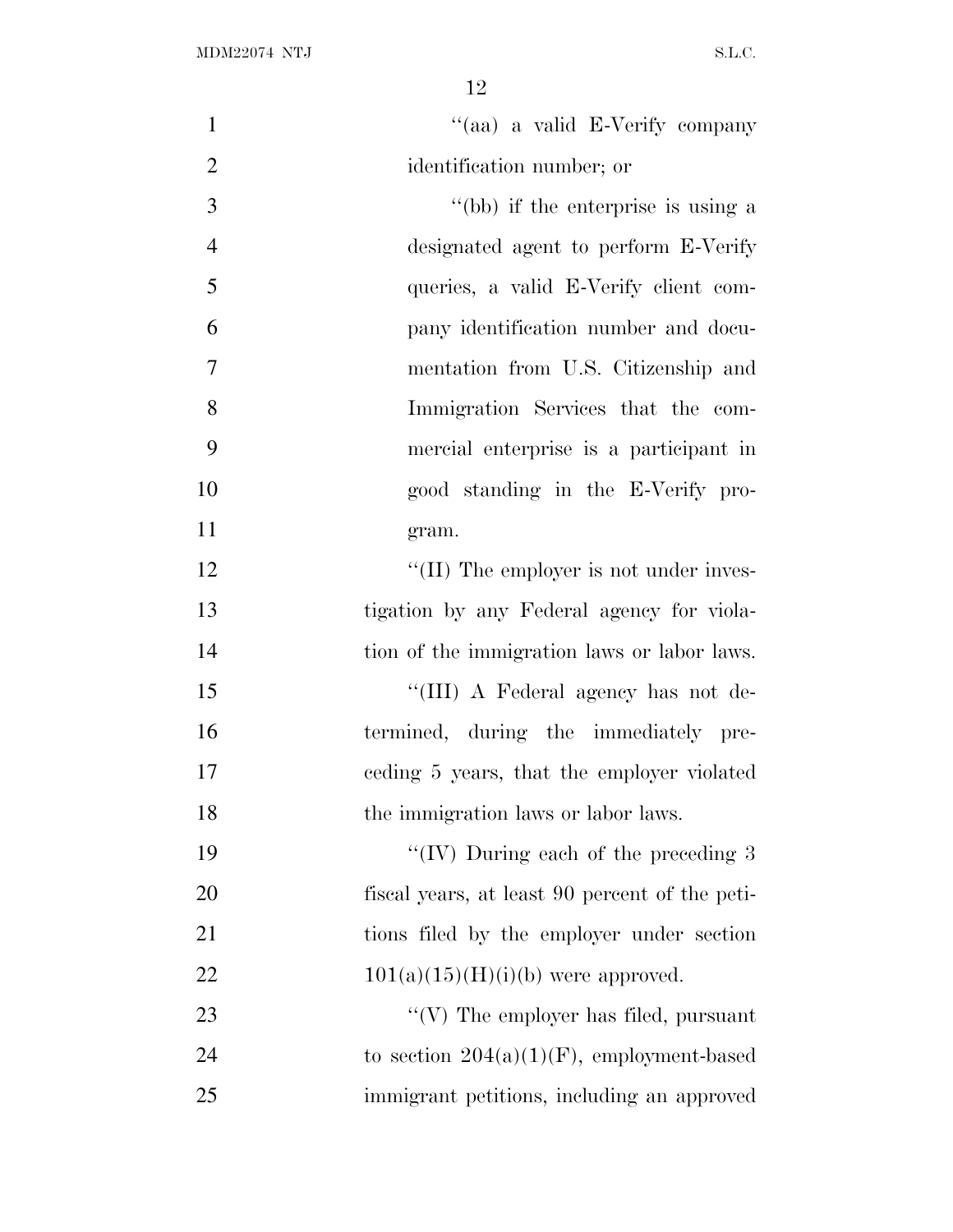$\rm MDM22074\,\,\,NTJ \,\,\, S.L.C.$ 

| $\mathbf{1}$   | labor certification application under section                          |
|----------------|------------------------------------------------------------------------|
| $\overline{2}$ | $212(a)(5)(A)$ , for at least 90 percent of                            |
| 3              | employees imported under section                                       |
| $\overline{4}$ | $101(a)(15)(H)(i)(b)$ during the preceding 3                           |
| 5              | fiscal years.                                                          |
| 6              | "(ix) Any remaining petitions.                                         |
| 7              | "(C) In this paragraph the term 'field of                              |
| 8              | science, technology, engineering, or mathematics'                      |
| 9              | means a field included in the Department of Edu-                       |
| 10             | cation's Classification of Instructional Programs tax-                 |
| 11             | onomy within the summary groups of computer and                        |
| 12             | information sciences and support services, engineer-                   |
| 13             | ing, biological and biomedical sciences, mathematics                   |
| 14             | and statistics, and physical sciences.".                               |
| 15             | SEC. 105. H-1B WORKERS EMPLOYED BY INSTITUTIONS OF                     |
| 16             | <b>HIGHER EDUCATION.</b>                                               |
| 17             | Section $214(g)(5)$ of the Immigration and Nationality                 |
|                | 18 Act $(8 \text{ U.S.C. } 1184(g)(5))$ is amended by striking "is em- |
| 19             | ployed (or has received an offer of employment) at" each               |
| 20             | place such phrase appears and inserting "is employed by                |
| 21             | (or has received an offer of employment from)".                        |
| 22             | SEC. 106. SPECIALTY OCCUPATION TO REQUIRE AN AC-                       |
| 23             | TUAL DEGREE.                                                           |
| 24             | Section 214(i) of the Immigration and Nationality                      |
|                | 25 Act $(8 \text{ U.S.C. } 1184(i))$ is amended—                       |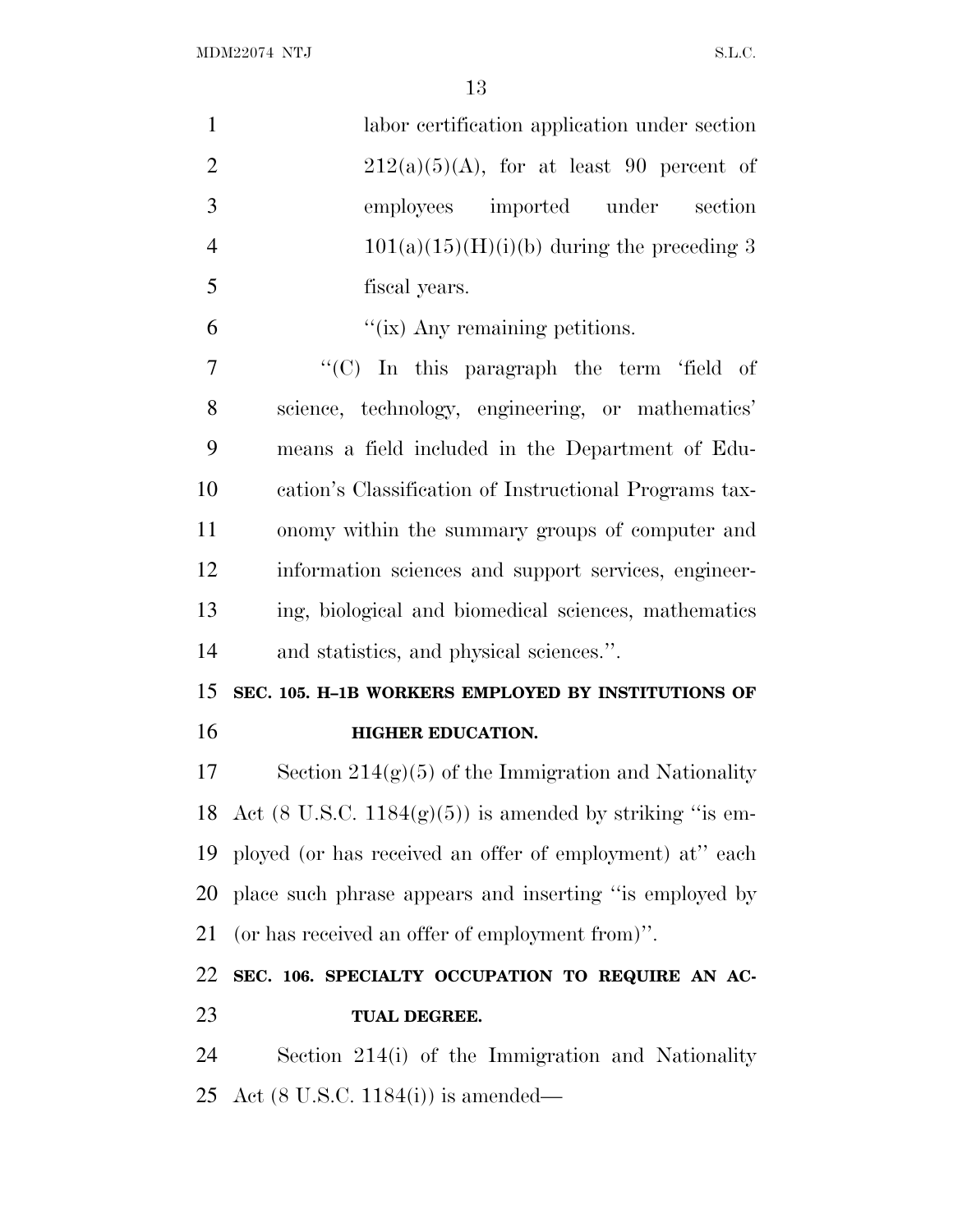| $\mathbf{1}$   | $(1)$ in paragraph $(1)$ , by amending subpara-                |
|----------------|----------------------------------------------------------------|
| $\overline{2}$ | $graph(B)$ to read as follows:                                 |
| 3              | "(B) attainment of a bachelor's or higher de-                  |
| $\overline{4}$ | gree in the specific specialty directly related to the         |
| 5              | occupation as a minimum for entry into the occupa-             |
| 6              | tion in the United States."; and                               |
| 7              | $(2)$ by striking paragraph $(2)$ and inserting the            |
| 8              | following:                                                     |
| 9              | "(2) For purposes of section $101(a)(15)(H)(i)(b)$ , the       |
| 10             | requirements under this paragraph, with respect to a spe-      |
| 11             | eialty occupation, are—                                        |
| 12             | "(A) full State licensure to practice in the occu-             |
| 13             | pation, if such licensure is required to practice in the       |
| 14             | occupation; or                                                 |
| 15             | $\lq$ (B) if a license is not required to practice in          |
| 16             | the occupation—                                                |
| 17             | "(i) completion of a United States degree                      |
| 18             | described in paragraph $(1)(B)$ for the occupa-                |
| 19             | tion; or                                                       |
| 20             | "(ii) completion of a foreign degree that is                   |
| 21             | equivalent to a United States degree described                 |
| 22             | in paragraph $(1)(B)$ for the occupation.".                    |
| 23             | SEC. 107. LABOR CONDITION APPLICATION FEE.                     |
| 24             | Section $212(n)$ of the Immigration and Nationality            |
| 25             | Act $(8 \text{ U.S.C. } 1182(n))$ , as amended by sections 101 |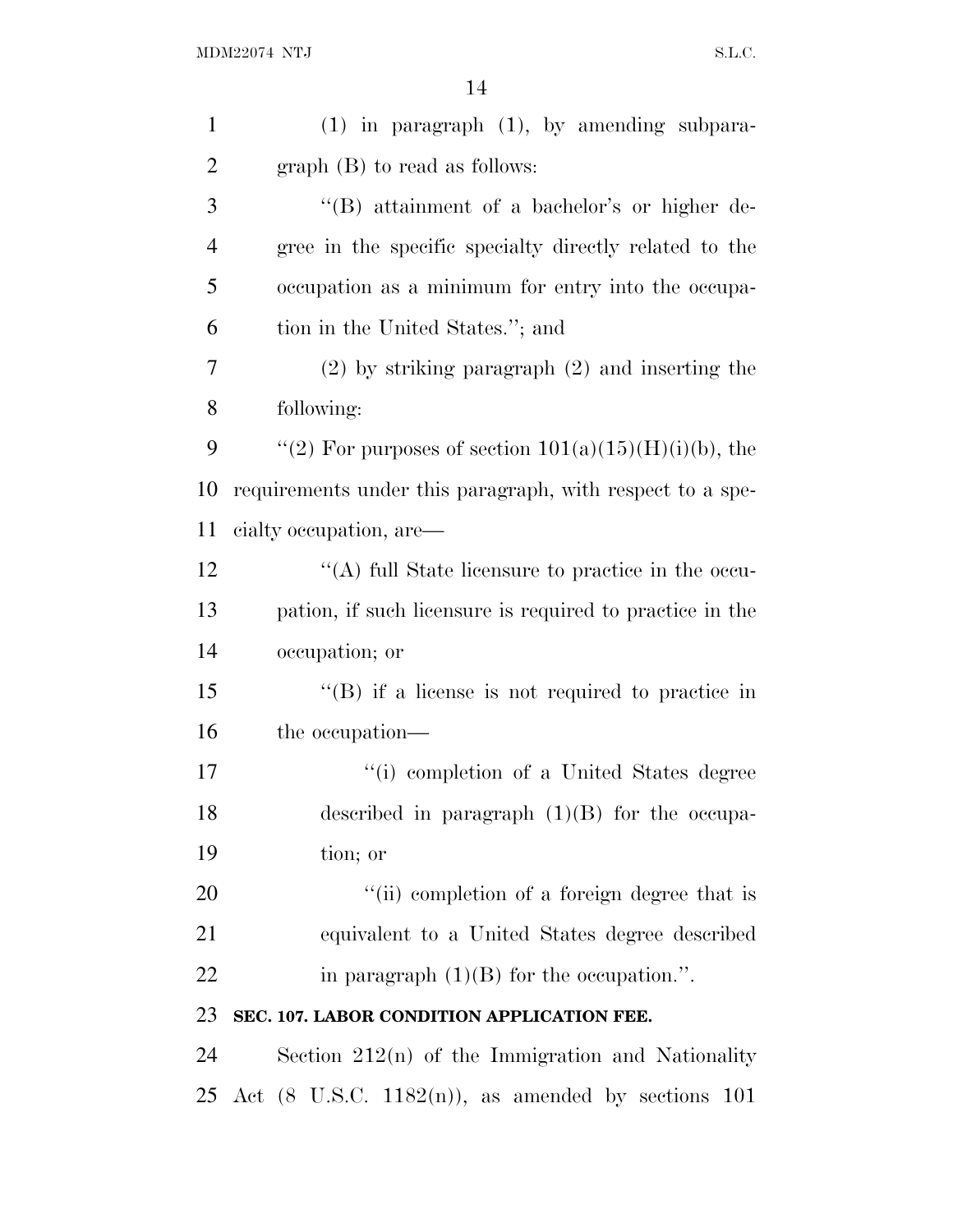through 103, is further amended by adding at the end the following:

 ''(6)(A) The Secretary of Labor shall promulgate a regulation that requires applicants under this subsection to pay a reasonable application processing fee.

 ''(B) All of the fees collected under this paragraph shall be deposited as offsetting receipts within the general fund of the Treasury in a separate account, which shall be known as the 'H–1B Administration, Oversight, Inves- tigation, and Enforcement Account' and shall remain available until expended. The Secretary of the Treasury shall refund amounts in such account to the Secretary of Labor for salaries and related expenses associated with the administration, oversight, investigation, and enforcement of the H–1B nonimmigrant visa program.''.

# **SEC. 108. H–1B SUBPOENA AUTHORITY FOR THE DEPART-**

**MENT OF LABOR.**

18 Section  $212(n)(2)$  of the Immigration and Nationality Act (8 U.S.C. 1182(n)(2)) is amended—

 (1) by redesignating subparagraph (I) as sub-paragraph (J); and

 (2) by inserting after subparagraph (H) the fol-lowing:

 ''(I) The Secretary of Labor is authorized to take such actions, including issuing subpoenas and seeking ap-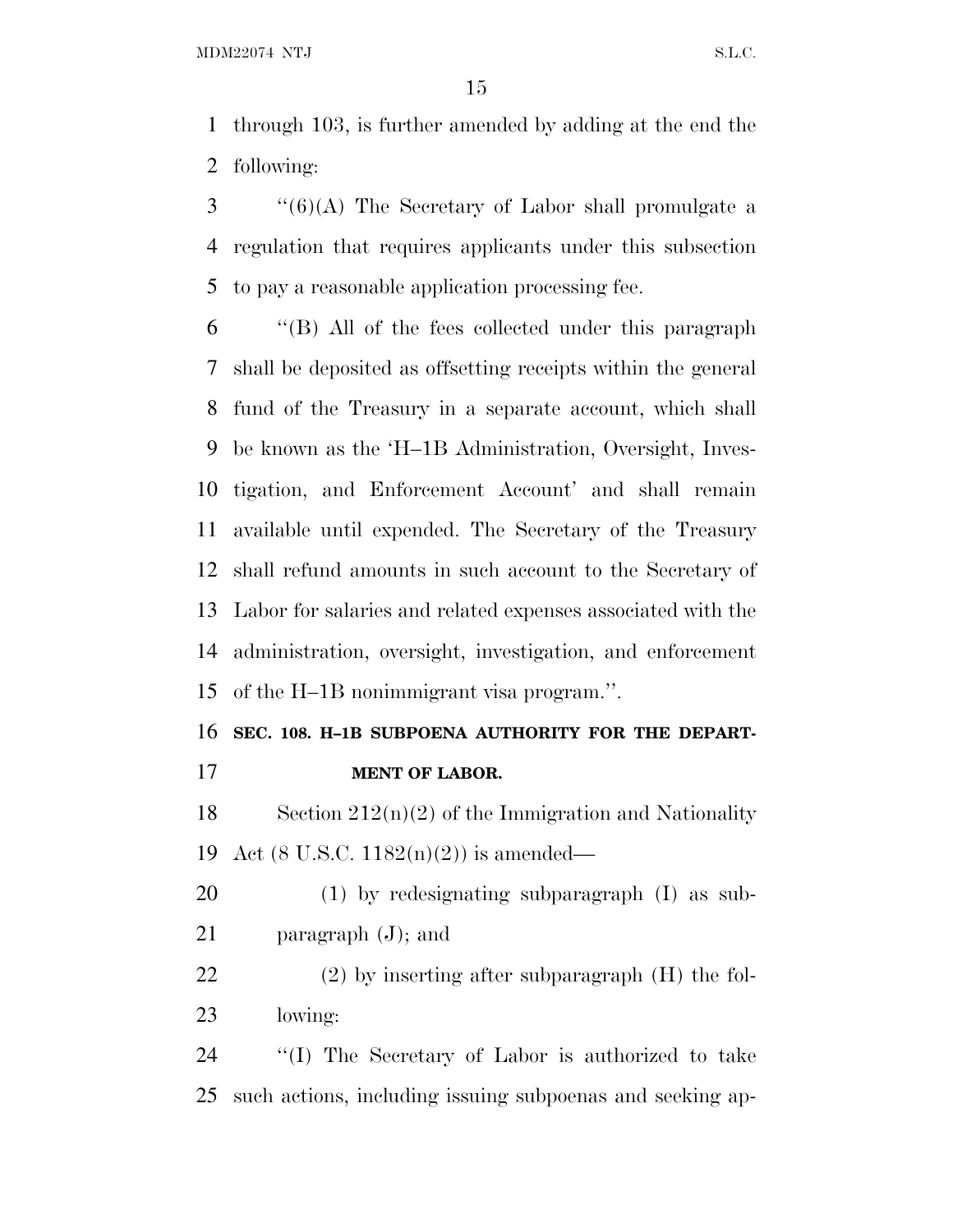propriate injunctive relief and specific performance of con- tractual obligations, as may be necessary to ensure em- ployer compliance with the terms and conditions under this subsection. The rights and remedies provided to H– 1B nonimmigrants under this subsection are in addition to any other contractual or statutory rights and remedies of such nonimmigrants and are not intended to alter or affect such rights and remedies.''.

### **SEC. 109. LIMITATION ON EXTENSION OF H–1B PETITION.**

10 Section  $214(g)(4)$  of the Immigration and Nationality 11 Act (8 U.S.C.  $1184(g)(4)$ ) is amended to read as follows: 12  $\frac{1}{2}$  (4)(A) Except as provided in subparagraph (B), the period of authorized admission as a nonimmigrant de-14 scribed in section  $101(a)(15)(H)(i)(b)$  may not exceed 3 years.

 ''(B) The period of authorized admission as a non- immigrant described in subparagraph (A) who is the bene- ficiary of an approved employment-based immigrant peti-19 tion under section  $204(a)(1)(F)$  may be authorized for a period of up to 3 additional years if the total period of stay does not exceed six years, except for an extension under section 104(c) or 106(b) of the American Competi- tiveness in the Twenty-first Century Act of 2000 (8 U.S.C. 1184 note).''.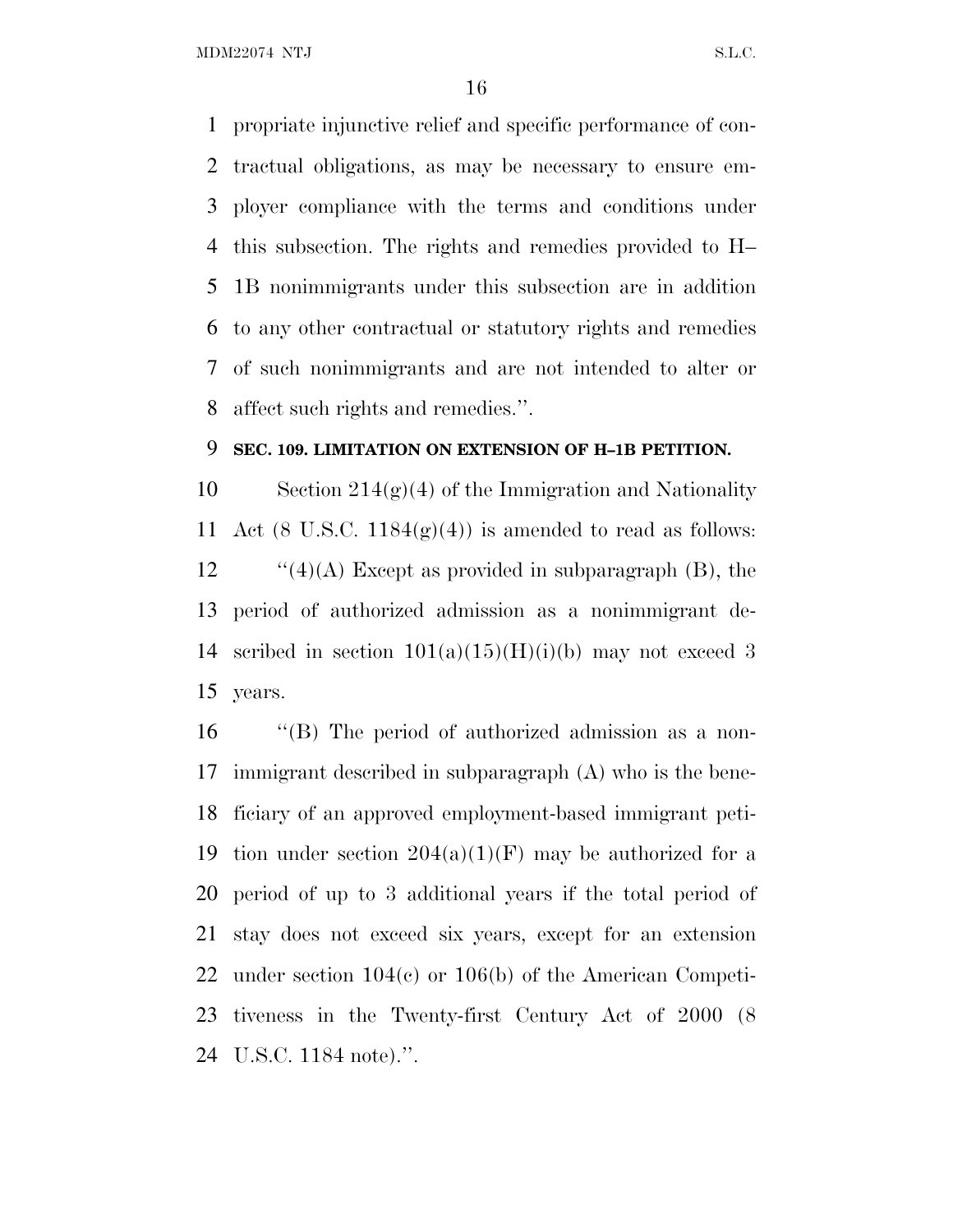## **SEC. 110. ELIMINATION OF B–1 VISAS IN LIEU OF H–1 VISAS.**

 Section 214(g) of the Immigration and Nationality Act (8 U.S.C. 1184(g)) is amended by adding at the end the following:

 ''(12) Unless otherwise authorized by law, an alien 6 normally classifiable under section  $101(a)(15)(H)(i)$  who seeks admission to the United States to provide services in a specialty occupation described in paragraph (1) or (3) of subsection (i) may not be issued a visa or admitted 10 under section  $101(a)(15)(B)$  for such purpose. Nothing in this paragraph may be construed to authorize the admis-12 sion of an alien under section  $101(a)(15)(B)$  who is com- ing to the United States for the purpose of performing skilled or unskilled labor if such admission is not otherwise authorized by law.''.

# **Subtitle B—Investigation and Dis-**

# **position of Complaints Against H–1B Employers**

**SEC. 111. GENERAL MODIFICATION OF PROCEDURES FOR**

# **INVESTIGATION AND DISPOSITION.**

21 Section  $212(n)(2)(A)$  of the Immigration and Nation-22 ality Act (8 U.S.C.  $1182(n)(2)(A)$ ) is amended—

 (1) by striking ''(A) Subject'' and inserting the following:

25  $\frac{((A)(i) \text{ Subject}'}{k!}$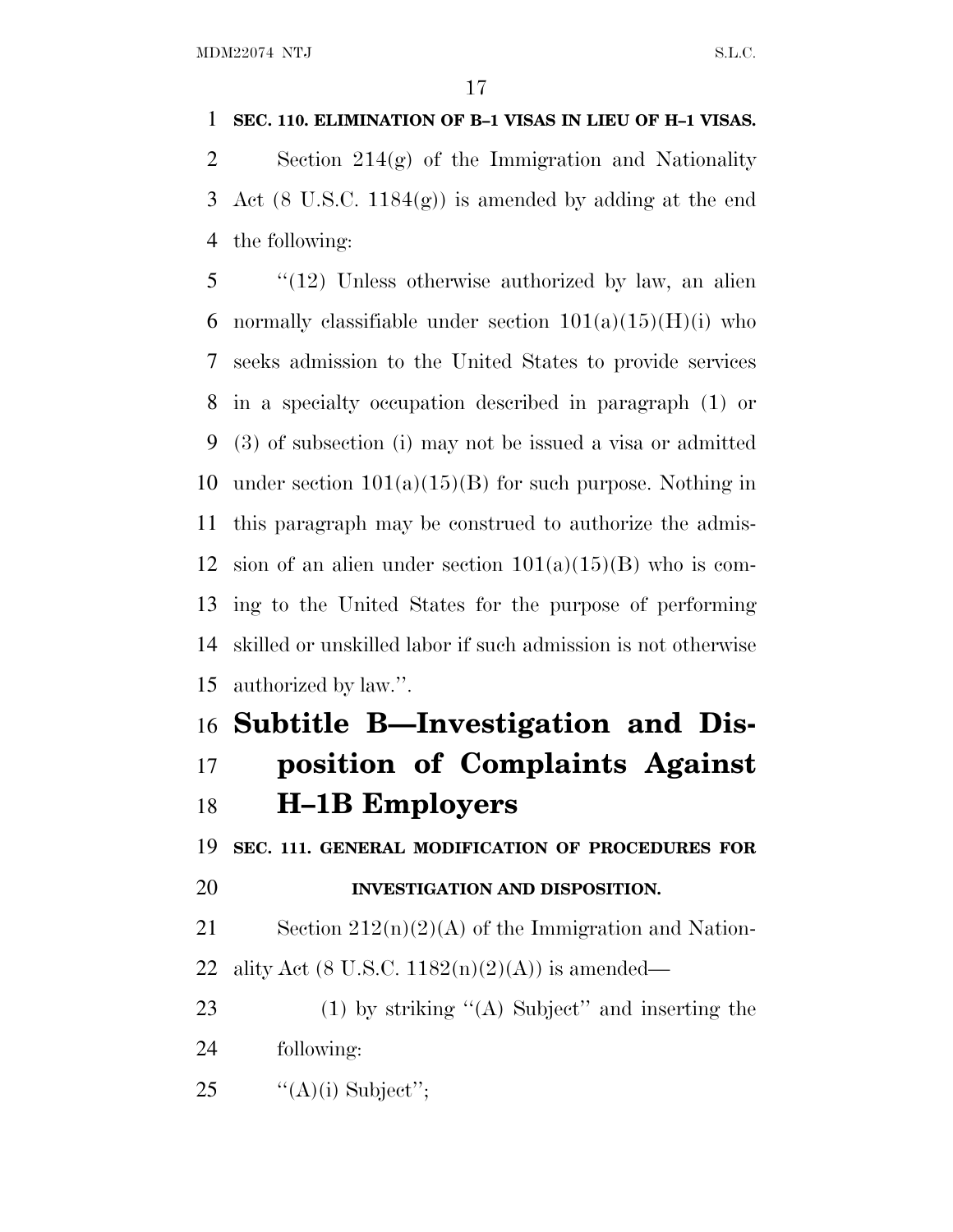| $\mathbf{1}$   | $(2)$ by striking "12 months" and inserting "two           |
|----------------|------------------------------------------------------------|
| $\overline{c}$ | years";                                                    |
| 3              | $(3)$ by striking the last sentence; and                   |
| $\overline{4}$ | (4) by adding at the end the following:                    |
| 5              | " $(iii)(I)$ Upon the receipt of a complaint under clause  |
| 6              | (i), the Secretary may initiate an investigation to deter- |
| 7              | mine if such failure or misrepresentation has occurred.    |
| 8              | "(II) In conducting an investigation under subclause       |
| 9              | $(I)$ , the Secretary may—                                 |
| 10             | "(aa) conduct surveys of the degree to which               |
| 11             | employers comply with the requirements under this          |
| 12             | subsection; and                                            |
| 13             | "(bb) conduct compliance audits of employers               |
| 14             | that employ H-1B nonimmigrants.                            |
| 15             | "(III) The Secretary shall—                                |
| 16             | "(aa) conduct annual compliance audits of not              |
| 17             | fewer than 1 percent of the employers that employ          |
| 18             | H-1B nonimmigrants during the applicable calendar          |
| 19             | year;                                                      |
| 20             | "(bb) conduct annual compliance audits of each             |
| 21             | employer with more than 100 employees who work             |
| 22             | in the United States if more than 15 percent of such       |
| 23             | employees are H-1B nonimmigrants; and                      |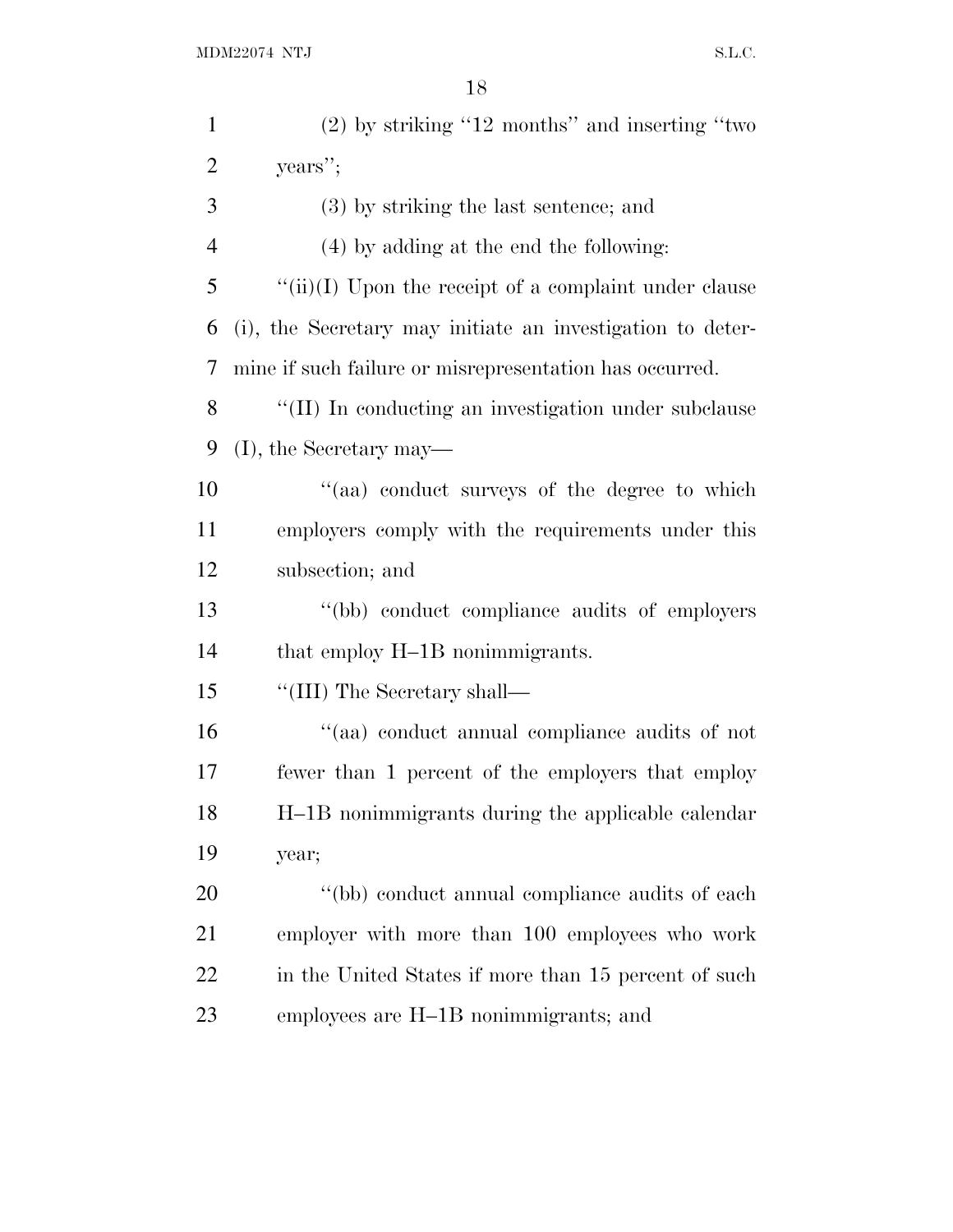| $\mathbf{1}$   | "(ee) make available to the public an executive                |
|----------------|----------------------------------------------------------------|
| $\overline{2}$ | summary or report describing the general findings of           |
| 3              | the audits carried out pursuant to this subclause.             |
| $\overline{4}$ | "(iii) The process for receiving complaints under              |
| 5              | clause (i) shall include a hotline that is accessible 24 hours |
| 6              | a day, by telephonic and electronic means.".                   |
| 7              | SEC. 112. INVESTIGATION, WORKING CONDITIONS, AND               |
| 8              | PENALTIES.                                                     |
| 9              | Section $212(n)(2)(C)$ of the Immigration and Nation-          |
| 10             | ality Act (8 U.S.C. $1182(n)(2)(C)$ ) is amended—              |
| 11             | $(1)$ in clause $(i)$ —                                        |
| 12             | $(A)$ in the matter preceding subclause $(I)$ ,                |
| 13             | by striking "a condition of paragraph $(1)(B)$ ,               |
| 14             | $(1)(E)$ , or $(1)(F)$ , a substantial failure to meet         |
| 15             | a condition of paragraph $(1)(C)$ , $(1)(D)$ , or              |
| 16             | $(1)(G)(i)(I)$ " and inserting "a condition under              |
| 17             | subparagraph $(A)$ , $(B)$ , $(C)$ , $(D)$ , $(E)$ , $(F)$ ,   |
| 18             | $(G)(i)$ , $(H)$ , $(I)$ , or $(J)$ of paragraph $(1)$ ";      |
| 19             | $(B)$ in subclause $(I)$ —                                     |
| 20             | (i) by striking " $$1,000"$ and inserting                      |
| 21             | " $$5,000$ "; and                                              |
| 22             | (ii) by striking "and" at the end;                             |
| 23             | (C) in subclause (II), by striking the pe-                     |
| 24             | riod at the end and inserting "; and"; and                     |
| 25             | (D) by adding at the end the following:                        |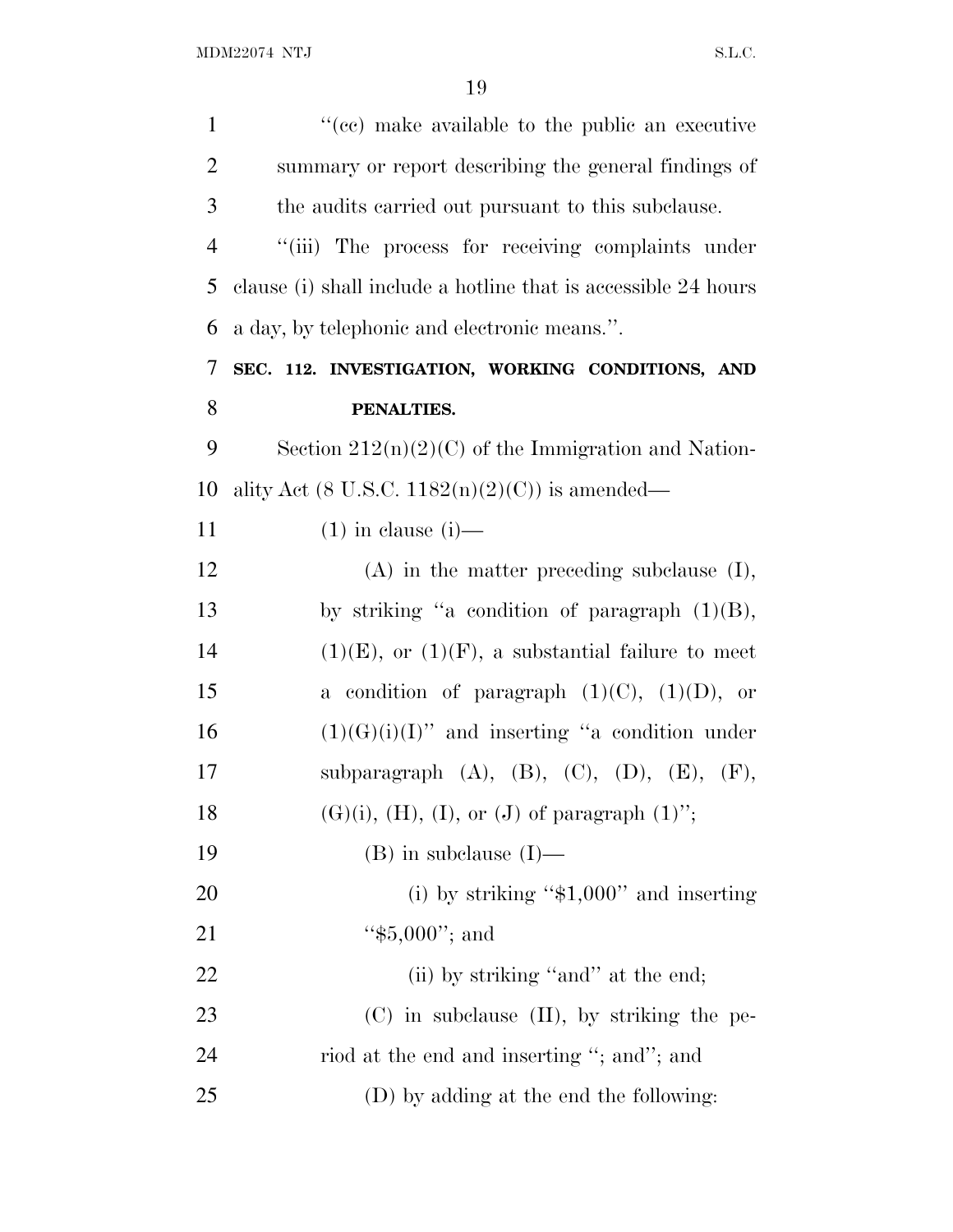| $\mathbf{1}$   | "(III) an employer that violates paragraph          |
|----------------|-----------------------------------------------------|
| $\overline{2}$ | $(1)(A)$ shall be liable to the employees harmed by |
| 3              | such violation for lost wages and benefits.";       |
| $\overline{4}$ | $(2)$ in clause (ii)—                               |
| 5              | $(A)$ in subclause $(I)$ —                          |
| 6              | (i) by striking "may" and inserting                 |
| 7              | "shall"; and                                        |
| 8              | (ii) by striking " $$5,000"$ and insert-            |
| 9              | ing " $$25,000$ ";                                  |
| 10             | $(B)$ in subclause $(II)$ , by striking the pe-     |
| 11             | riod at the end and inserting "; and"; and          |
| 12             | (C) by adding at the end the following:             |
| 13             | "(III) an employer that violates paragraph          |
| 14             | $(1)(A)$ shall be liable to the employees harmed by |
| 15             | such violation for lost wages and benefits.";       |
| 16             | $(3)$ in clause $(iii)$ —                           |
| 17             | $(A)$ in the matter preceding subclause $(I)$ ,     |
| 18             | by striking "displaced a United States worker       |
| 19             | employed by the employer within the period be-      |
| 20             | ginning 90 days before and ending 90 days           |
| 21             | after the date of filing of any visa petition sup-  |
| 22             | ported by the application" and inserting "dis-      |
| 23             | placed or replaced a United States worker in        |
| 24             | violation of subparagraph $(E)$ ";                  |
| 25             | $(B)$ in subclause $(I)$ —                          |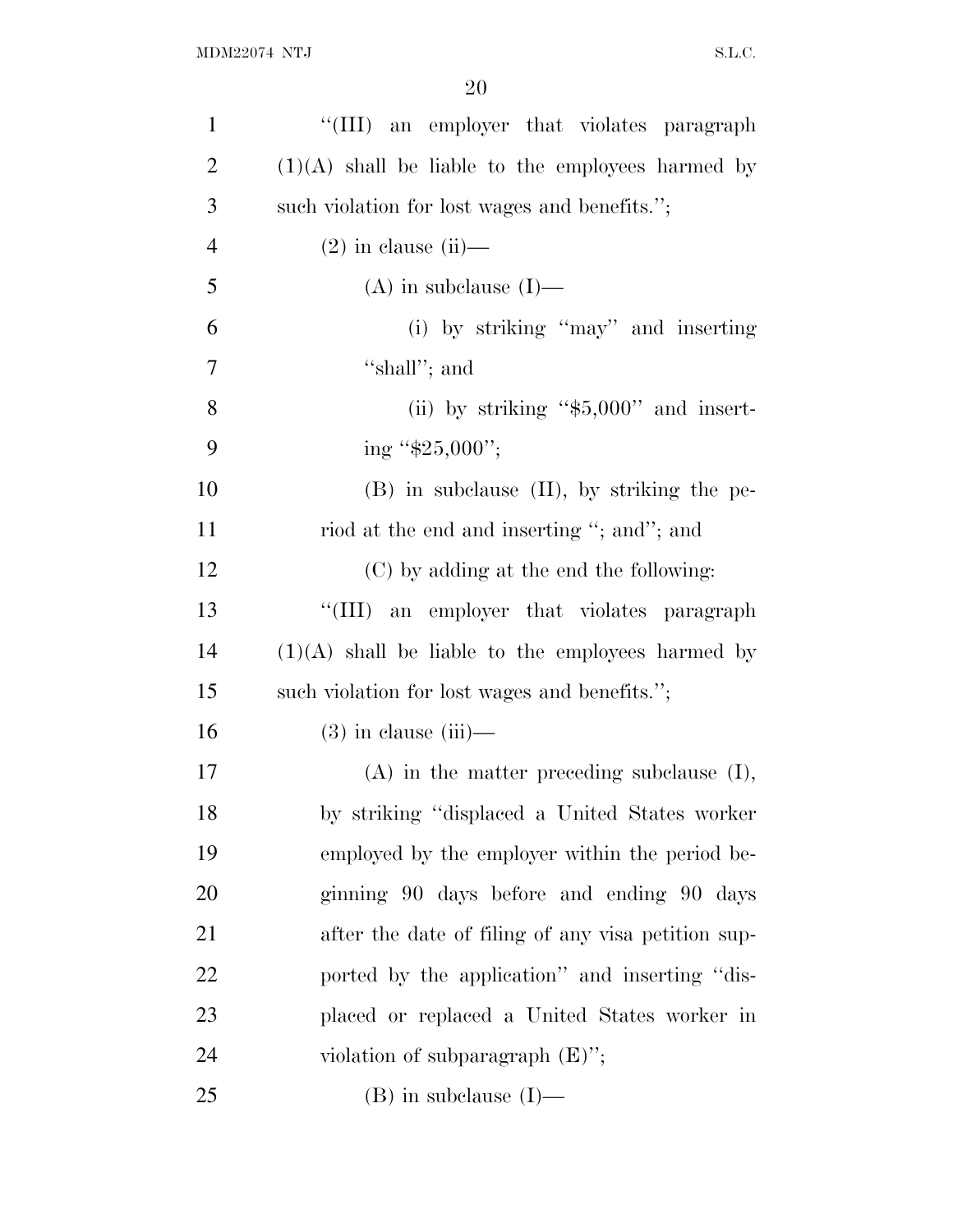$\rm MDM22074 \,\, NTJ \,\, S.L.C.$ 

| $\mathbf{1}$   | (i) by striking "may" and inserting                           |
|----------------|---------------------------------------------------------------|
| $\overline{2}$ | "shall";                                                      |
| 3              | (ii) by striking " $$35,000"$ and insert-                     |
| $\overline{4}$ | ing " $$150,000$ "; and                                       |
| 5              | (iii) by striking "and" at the end;                           |
| 6              | $(C)$ in subclause $(II)$ , by striking the pe-               |
| 7              | riod at the end and inserting "; and"; and                    |
| 8              | (D) by adding at the end the following:                       |
| 9              | "(III) an employer that violates paragraph                    |
| 10             | $(1)(A)$ shall be liable to the employees harmed by           |
| 11             | such violation for lost wages and benefits.";                 |
| 12             | (4) by striking clause (iv) and inserting the fol-            |
| 13             | lowing:                                                       |
| 14             | " $(iv)(I)$ An employer that has filed an application         |
| 15             | under this subsection violates this clause by taking, failing |
| 16             | to take, or threatening to take or fail to take a personnel   |
| 17             | action, or intimidating, threatening, restraining, coercing,  |
| 18             | blacklisting, discharging, or discriminating in any other     |
| 19             | manner against an employee because the employee—              |
| 20             | "(aa) disclosed information that the employee                 |
| 21             | reasonably believes evidences a violation of this sub-        |
| 22             | section or any rule or regulation pertaining to this          |
| 23             | subsection; or                                                |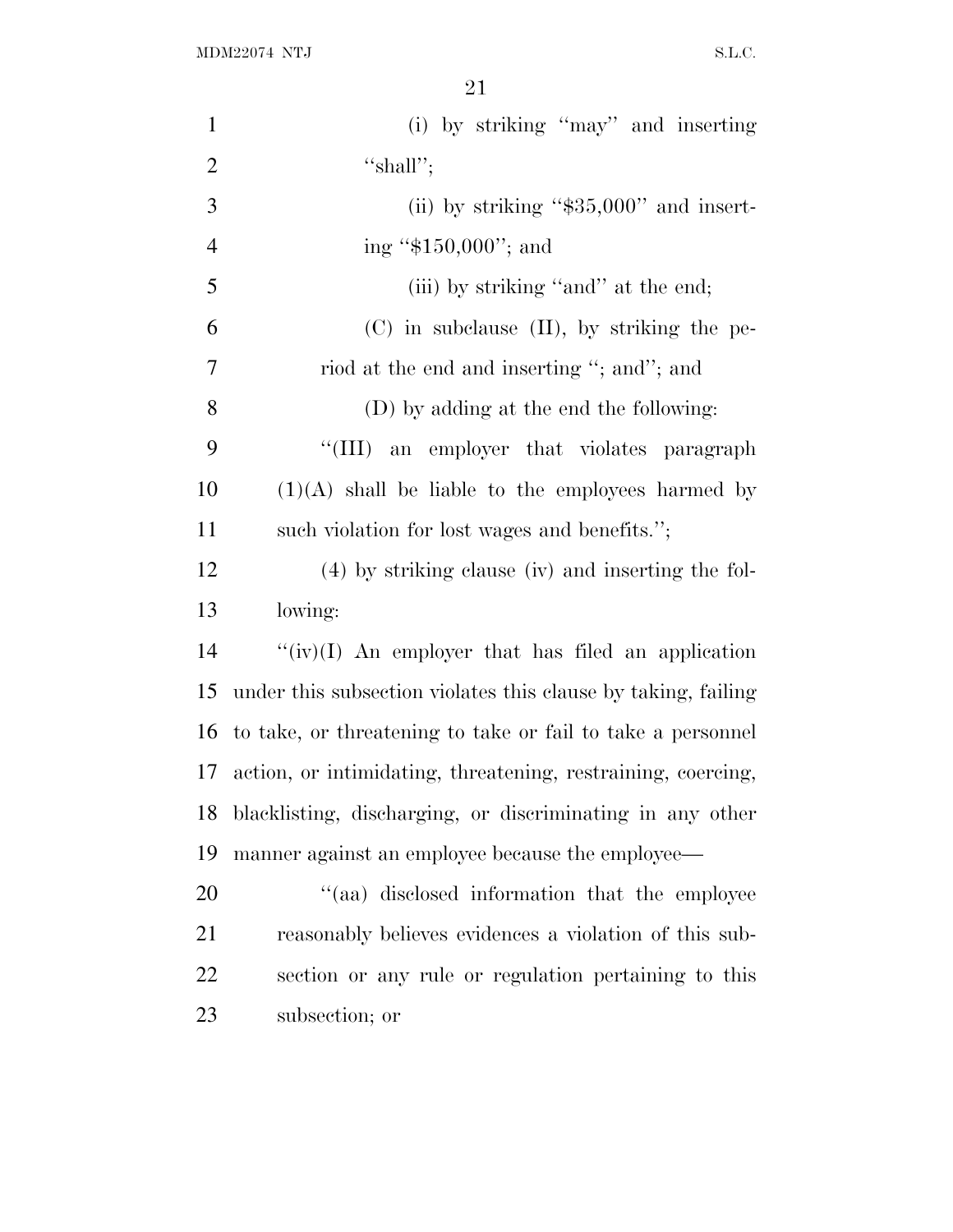| $\mathbf{1}$   | "(bb) cooperated or sought to cooperate with             |
|----------------|----------------------------------------------------------|
| $\overline{c}$ | the requirements under this subsection or any rule       |
| 3              | or regulation pertaining to this subsection.             |
| $\overline{4}$ | "(II) In this subparagraph, the term 'employee' in-      |
| 5              | cludes-                                                  |
| 6              | "(aa) a current employee;                                |
| 7              | "(bb) a former employee; and                             |
| 8              | "(cc) an applicant for employment.                       |
| 9              | "(III) An employer that violates this clause shall be    |
| 10             | liable to the employee harmed by such violation for lost |
| 11             | wages and benefits."; and                                |
| 12             | $(5)$ in clause $(vi)$ —                                 |
|                |                                                          |
|                | $(A)$ by amending subclause $(I)$ to read as             |
|                | follows:                                                 |
| 13<br>14<br>15 | "(I) It is a violation of this clause for an employer    |
| 16             | that has filed an application under this subsection—     |
| 17             | "(aa) to require an H-1B nonimmigrant to pay             |
| 18             | a penalty or liquidated damages for ceasing employ-      |
| 19             | ment with the employer before a date agreed to by        |
| 20             | the nonimmigrant and the employer; or                    |
| 21             | "(bb) to fail to offer to an $H-1B$<br>non-              |
| 22             | immigrant, during the nonimmigrant's period of au-       |
| 23             | thorized employment, on the same basis, and in ac-       |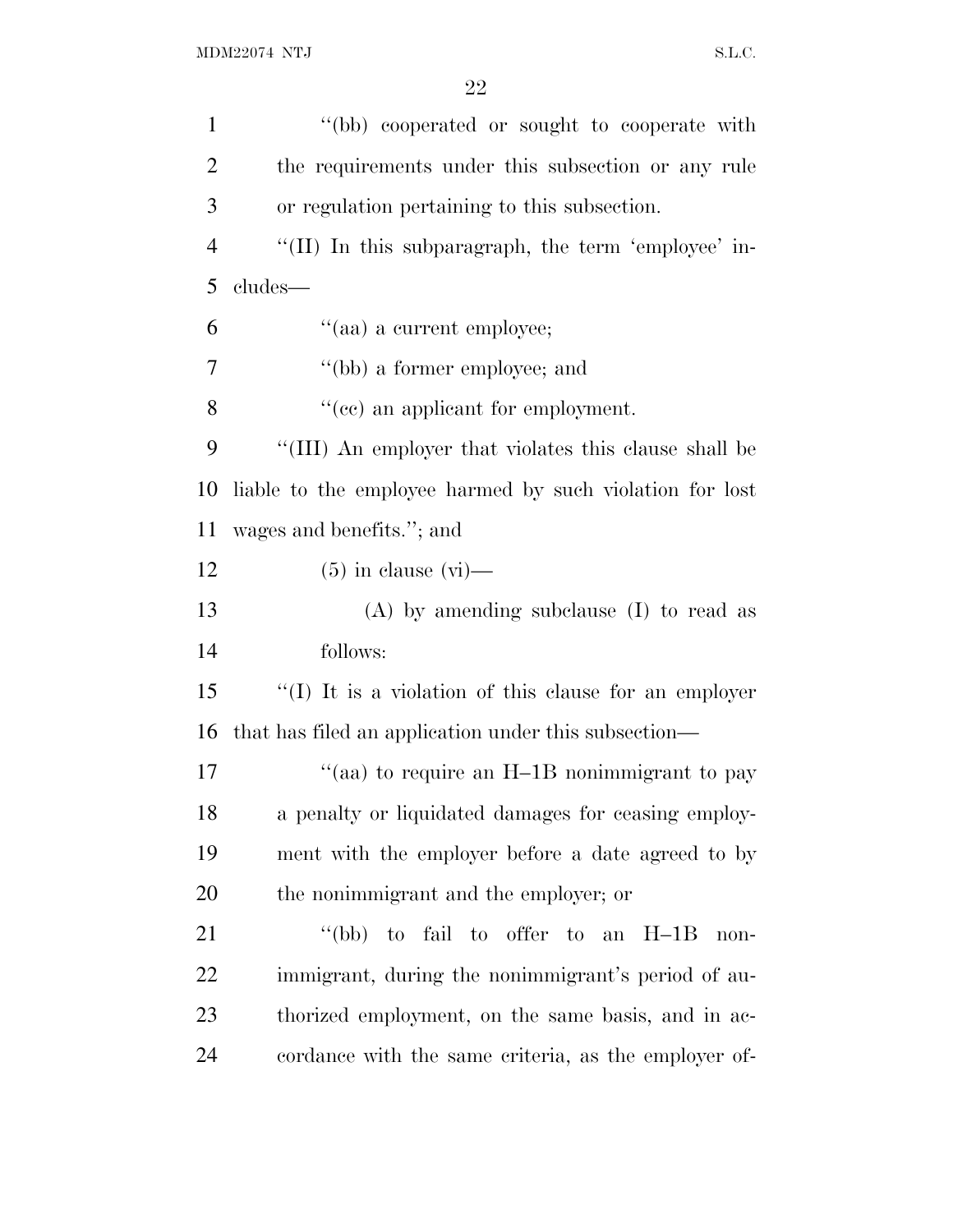| $\mathbf{1}$   | fers to United States workers, benefits and eligibility           |
|----------------|-------------------------------------------------------------------|
| $\overline{2}$ | for benefits, including—                                          |
| 3              | "(AA) the opportunity to participate in                           |
| $\overline{4}$ | health, life, disability, and other insurance                     |
| 5              | plans;                                                            |
| 6              | "(BB) the opportunity to participate in re-                       |
| $\tau$         | tirement and savings plans; and                                   |
| 8              | "(CC) cash bonuses and noncash com-                               |
| 9              | pensation, such as stock options (whether or                      |
| 10             | not based on performance)."; and                                  |
| 11             | $(B)$ in subclause $(III)$ , by striking                          |
| 12             | " $$1,000"$ and inserting " $$5,000"$ .                           |
| 13             | SEC. 113. WAIVER REQUIREMENTS.                                    |
| 14             | (a) IN GENERAL.—Section $212(n)(2)(E)$ of the Im-                 |
| 15             | migration and Nationality Act $(8 \text{ U.S.C. } 1182(n)(2)(E))$ |
| 16             | is amended to read as follows:                                    |
| 17             | " $(E)(i)$ The Secretary of Labor may waive the prohi-            |
|                | 18 bition under paragraph $(1)(F)$ if the Secretary determines    |
| 19             | that the employer seeking such waiver has established             |
| 20             | $that-$                                                           |
| 21             | $\cdot$ (I) the employer with which the H-1B non-                 |
| 22             | immigrant would be placed—                                        |
| 23             | "(aa) does not intend to replace a United                         |
| 24             | States worker with 1 or more H-1B<br>non-                         |
| 25             | immigrants; and                                                   |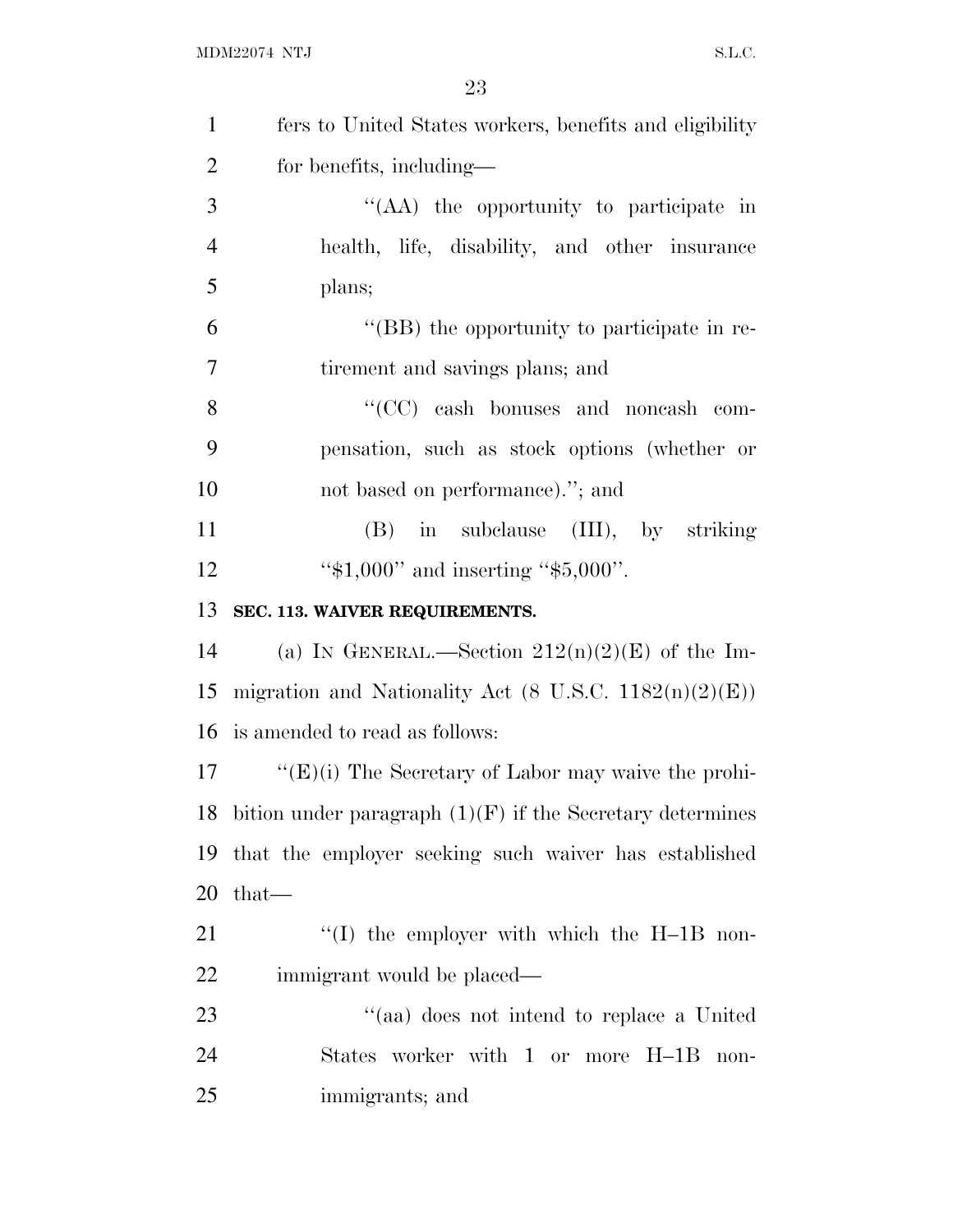1 ''(bb) has not displaced, and does not in- tend to displace, a United States worker em- ployed by the employer within the period begin- ning 180 days before the date of the placement of the nonimmigrant with the employer and ending 180 days after such date (not including any period of on-site or virtual training of H– 1B nonimmigrants by employees of the em- ployer); ''(II) the H–1B nonimmigrant will be prin- cipally controlled and supervised by the petitioning employer; and ''(III) the placement of the H–1B non- immigrant is not essentially an arrangement to pro- vide labor for hire for the employer with which the H–1B nonimmigrant will be placed. ''(ii) The Secretary shall grant or deny a waiver under this subparagraph not later than seven days after the date on which the Secretary receives an application for such waiver.''. (b) RULEMAKING.— (1) RULES FOR WAIVERS.—The Secretary of Labor, after notice and a period for comment, shall promulgate a final rule for an employer to apply for 25 a waiver under section  $212(n)(2)(E)$  of the Immigra-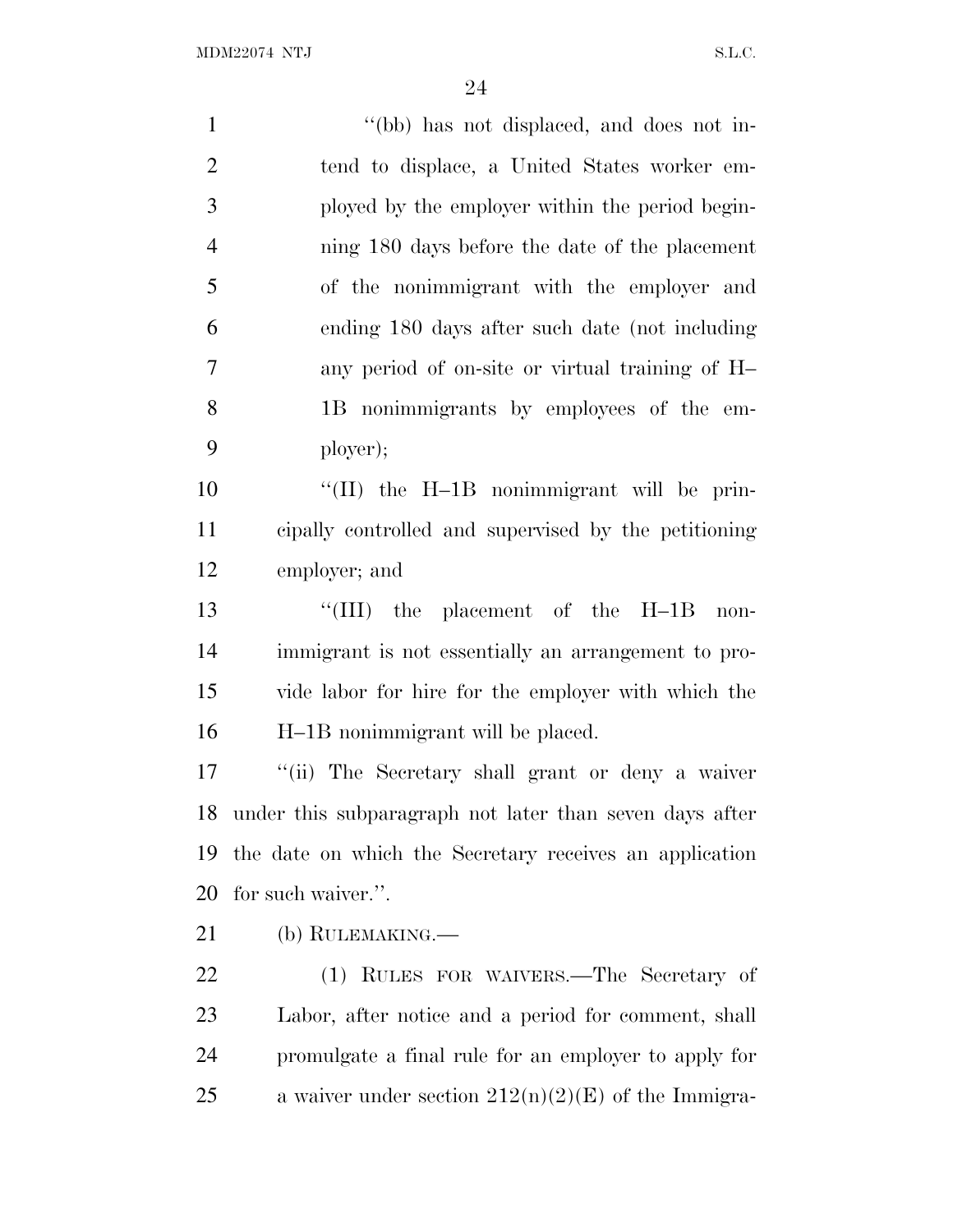|                | 25                                                    |
|----------------|-------------------------------------------------------|
| $\mathbf{1}$   | tion and Nationality Act, as amended by subsection    |
| $\overline{2}$ | (a).                                                  |
| 3              | REQUIREMENT FOR PUBLICATION.—The<br>(2)               |
| 4              | Secretary of Labor shall submit to Congress, and      |
| 5              | publish in the Federal Register and in other appro-   |
| 6              | priate media, a notice of the date on which the rules |
| 7              | required under paragraph (1) are promulgated.         |
| 8              | SEC. 114. INITIATION OF INVESTIGATIONS.               |
| 9              | Section $212(n)(2)(G)$ of the Immigration and Nation- |
| 10             | ality Act (8 U.S.C. $1182(n)(2)(G)$ ) is amended—     |
| 11             | $(1)$ in clause (i), by striking "if the Secretary    |
| 12             | of Labor" and all that follows and inserting "with    |
| 13             | regard to the employer's compliance with the re-      |
| 14             | quirements under this subsection.";                   |
| 15             | $(2)$ in clause (ii), by striking "and whose iden-    |
| 16             | tity" and all that follows through "failure or fail-  |
| 17             | ures." and inserting "the Secretary may conduct an    |
| 18             | investigation into the employer's compliance with the |
| 19             | requirements under this subsection.";                 |
| 20             | $(3)$ in clause (iii), by striking the last sentence; |
| 21             | $(4)$ by striking clauses (iv) and (v);               |

22 (5) by redesignating clauses (vi), (vii), and (viii) as clauses (iv), (v), and (vi), respectively;

 (6) in clause (iv), as redesignated, by striking ''meet a condition described in clause (ii), unless the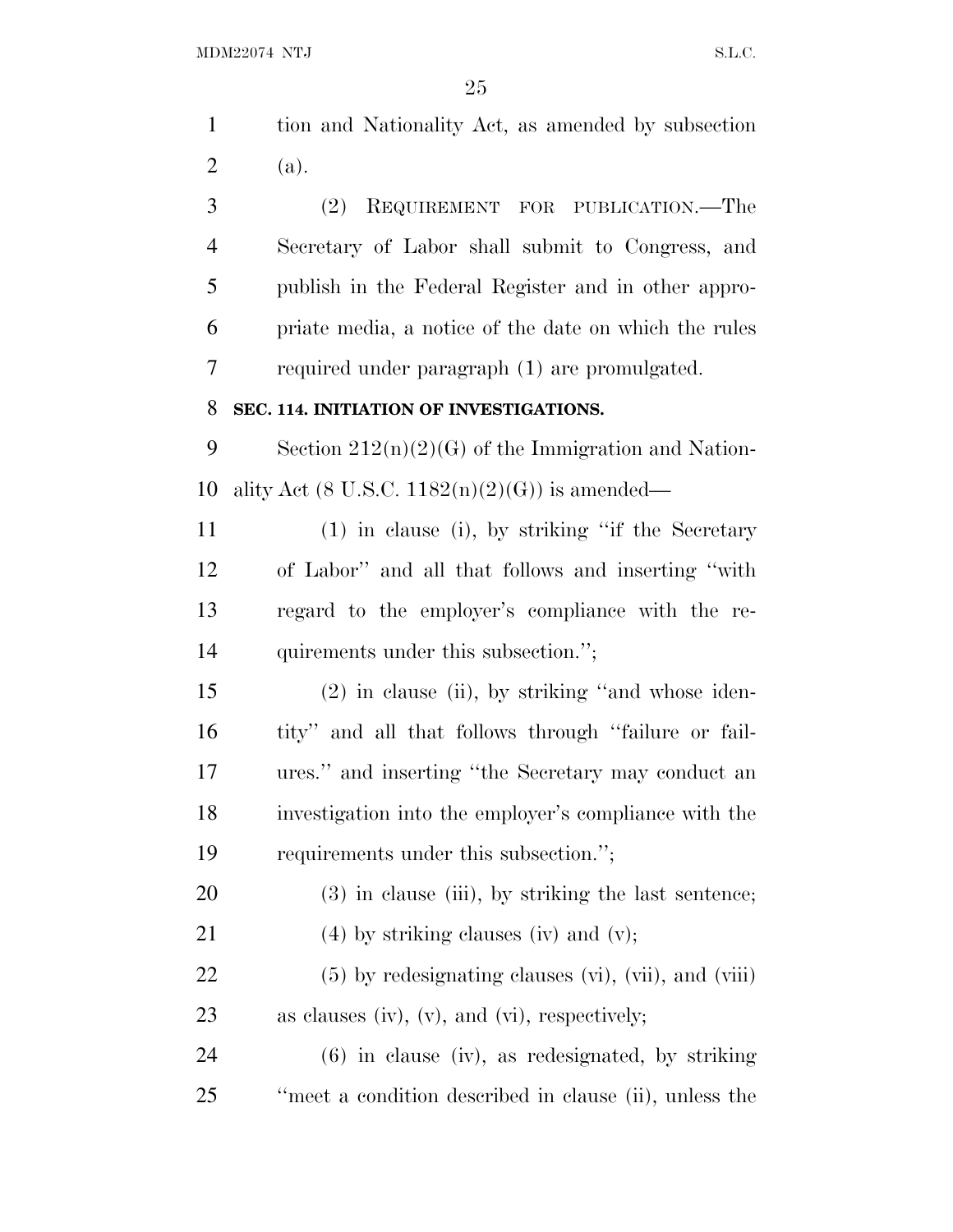Secretary of Labor receives the information not later 2 than 12 months" and inserting "comply with the re- quirements under this subsection unless the Sec- retary of Labor receives the information not later 5 than 2 years'';

 (7) by amending clause (v), as redesignated, to read as follows:

 $\langle \langle v \rangle (I)$  Except as provided in subclause (II), the Sec- retary of Labor shall provide notice to an employer of the intent to conduct an investigation under this subpara- graph. Such notice shall be provided in such a manner, and shall contain sufficient detail, to permit the employer to respond to the allegations before an investigation is commenced.

 ''(II) The Secretary of Labor is not required to com- ply with subclause (I) if the Secretary determines that such compliance would interfere with an effort by the Sec- retary to investigate or secure compliance by the employer with the requirements under this subsection.

20 "'(III) A determination by the Secretary of Labor under this clause shall not be subject to judicial review.'';

 (8) in clause (vi), as redesignated, by striking ''An investigation'' and all that follows through ''the determination.'' and inserting ''If the Secretary of Labor, after an investigation under clause (i) or (ii),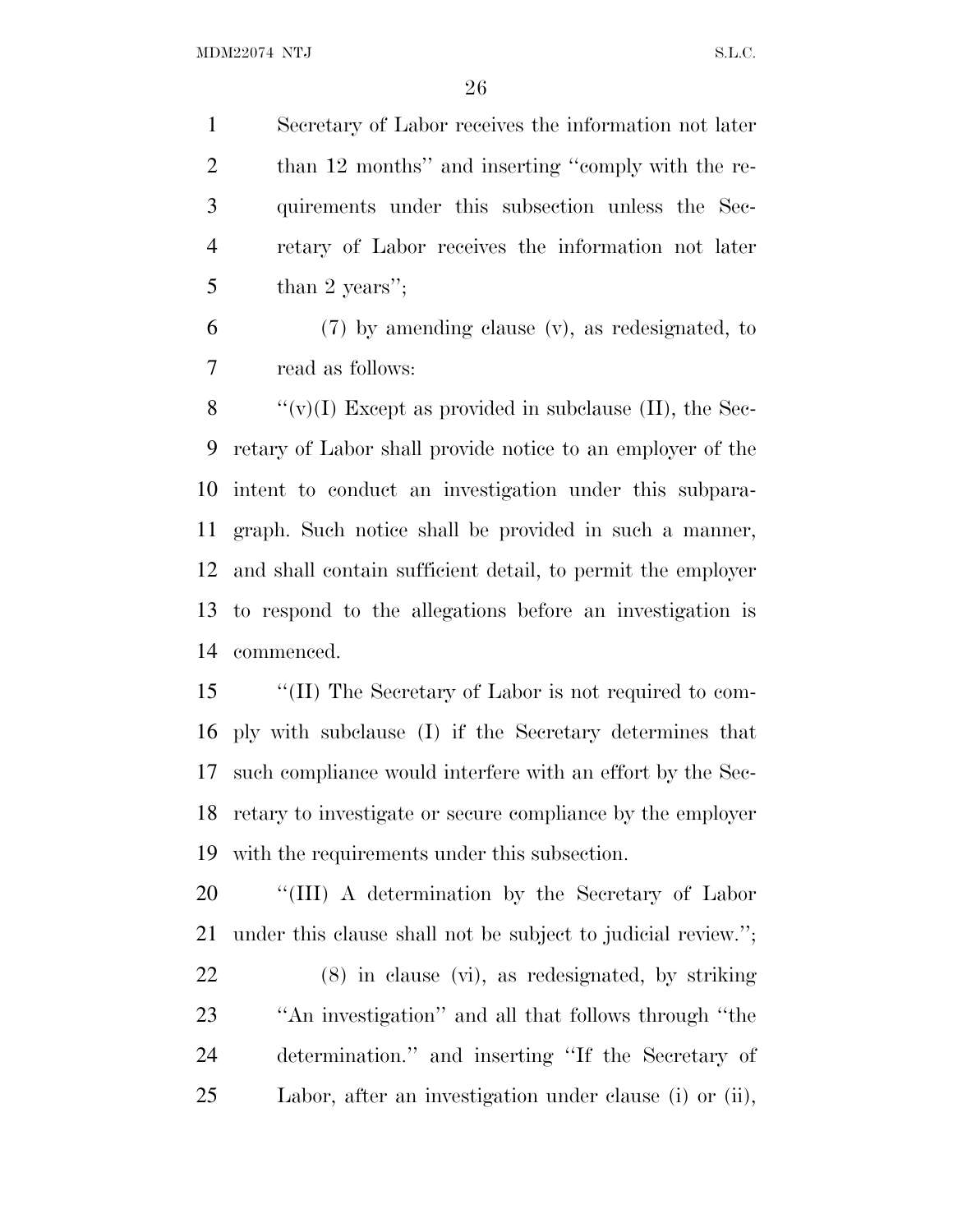| $\mathbf{1}$   | determines that a reasonable basis exists to make a          |
|----------------|--------------------------------------------------------------|
| $\overline{2}$ | finding that the employer has failed to comply with          |
| 3              | the requirements under this subsection, the Sec-             |
| $\overline{4}$ | retary, not later than 120 days after the date of            |
| 5              | such determination, shall provide interested parties         |
| 6              | with notice of such determination and an oppor-              |
| $\overline{7}$ | tunity for a hearing in accordance with section 556          |
| 8              | of title 5, United States Code."; and                        |
| 9              | $(9)$ by adding at the end the following:                    |
| 10             | "(vii) If the Secretary of Labor, after a hearing, finds     |
| 11             | a reasonable basis to believe that the employer has violated |
| 12             | the requirements under this subsection, the Secretary        |
| 13             | shall impose a penalty in accordance with subparagraph       |
| 14             | $(C).$ ".                                                    |
| 15             | SEC. 115. INFORMATION SHARING.                               |
| 16             | Section $212(n)(2)(H)$ of the Immigration and Na-            |
| 17             | tionality Act (8 U.S.C. $1182(n)(2)(H)$ ) is amended to read |
| 18             | as follows:                                                  |
| 19             | "(H) The Director of U.S. Citizenship and Immigra-           |
| 20             | tion Services shall provide the Secretary of Labor with any  |
| 21             | information contained in the materials submitted by em-      |
| 22             | ployers of H-1B nonimmigrants as part of the petition        |

 adjudication process that indicates that the employer is not complying with visa program requirements for H–1B nonimmigrants. The Secretary may initiate and conduct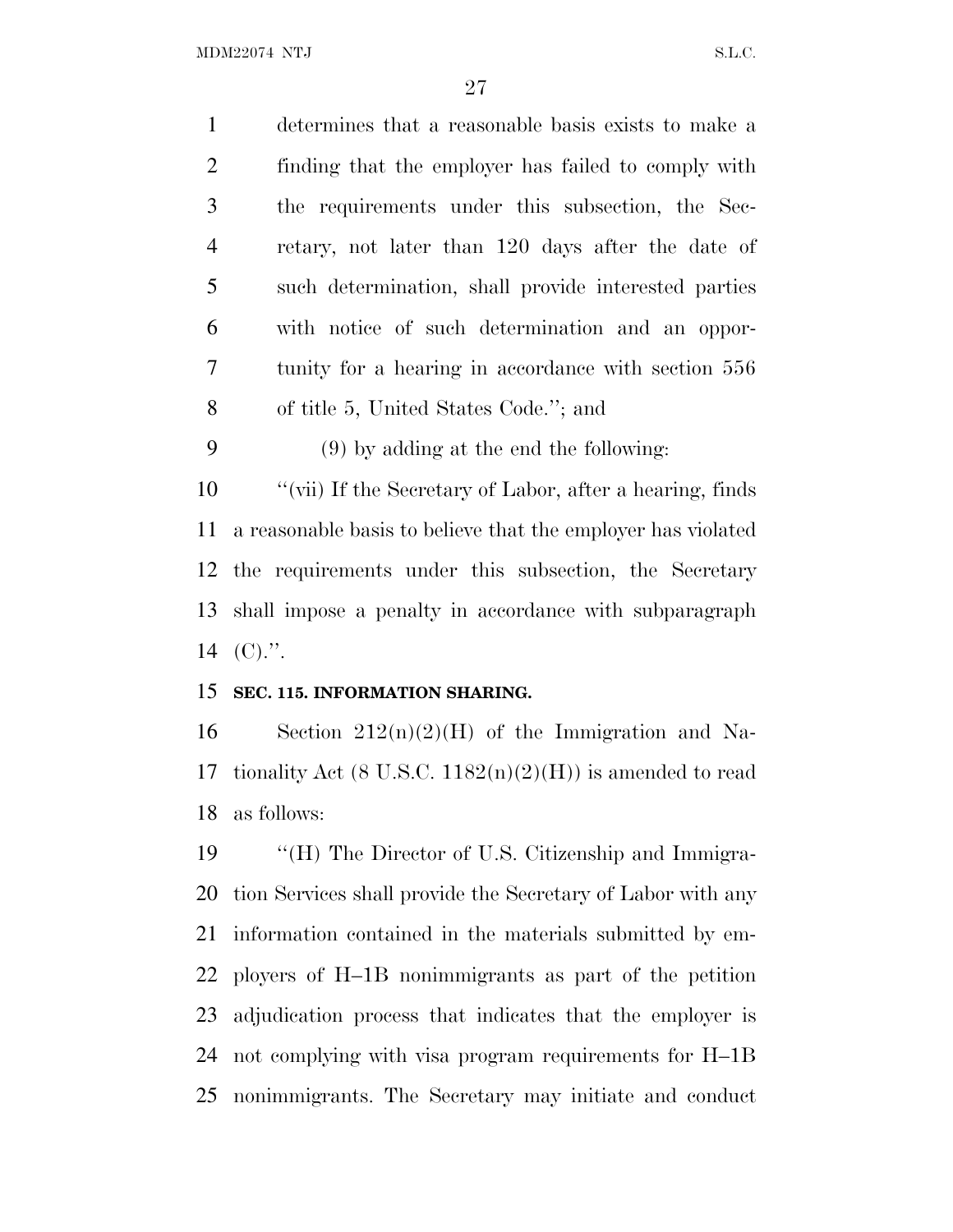an investigation and hearing under this paragraph after receiving information of noncompliance under this sub-paragraph.''.

#### **SEC. 116. CONFORMING AMENDMENT.**

5 Section  $212(n)(2)(F)$  of the Immigration and Nation-6 ality Act (8 U.S.C.  $1182(n)(2)(F)$ ) is amended by striking ''The preceding sentence shall apply to an employer re- gardless of whether or not the employer is an H–1B-de-pendent employer.''.

# **Subtitle C—Other Protections**

# **SEC. 121. POSTING AVAILABLE POSITIONS THROUGH THE DEPARTMENT OF LABOR.**

 (a) DEPARTMENT OF LABOR WEBSITE.—Section 212(n)(3) of the Immigration and Nationality Act (8 15 U.S.C.  $1182(n)(3)$  is amended to read as follows:

 $\frac{1}{3}(A)$  Not later than 90 days after the date of the enactment of the H–1B and L–1 Visa Reform Act of 2022, the Secretary of Labor shall establish a searchable Internet website for posting positions in accordance with 20 paragraph  $(1)(C)$  that is available to the public without charge.

22 ''(B) The Secretary may work with private companies or nonprofit organizations to develop and operate the Internet website described in subparagraph (A).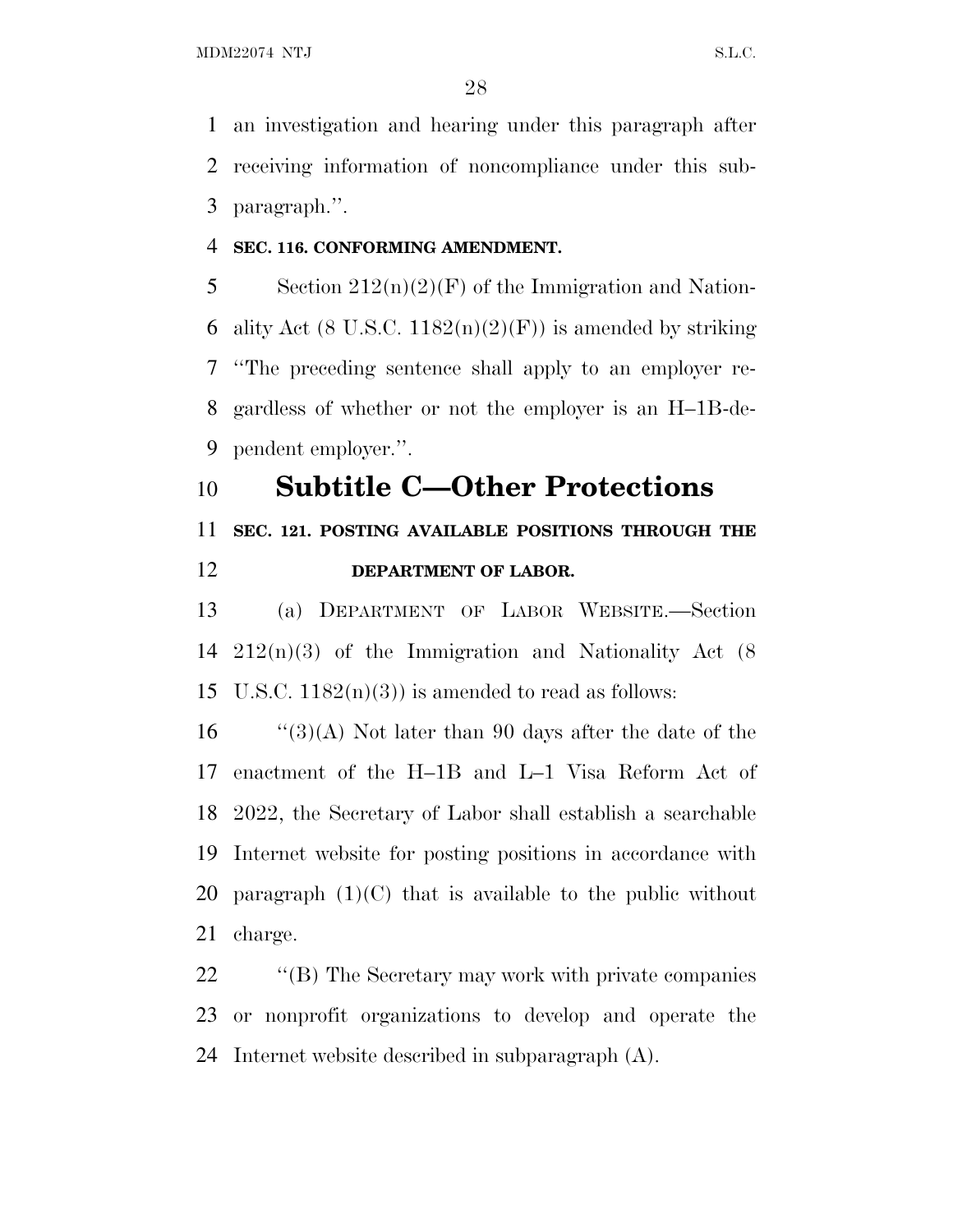''(C) The Secretary may promulgate rules, after no- tice and a period for comment, to carry out this para-graph.''.

 (b) PUBLICATION REQUIREMENT.—The Secretary of Labor shall submit to Congress, and publish in the Fed- eral Register and in other appropriate media, a notice of the date on which the internet website required under sec- tion 212(n)(3) of the Immigration and Nationality Act, as amended by subsection (a), will be operational.

 (c) APPLICATION.—The amendment made by sub- section (a) shall apply to any application filed on or after the date that is 30 days after the date described in sub-section (b).

#### **SEC. 122. TRANSPARENCY AND REPORT ON WAGE SYSTEM.**

 (a) IMMIGRATION DOCUMENTS.—Section 204 of the Immigration and Nationality Act (8 U.S.C. 1154) is amended by adding at the end the following:

18 "(m) EMPLOYER TO PROVIDE IMMIGRATION PAPER-WORK EXCHANGED WITH FEDERAL AGENCIES.—

20 "(1) IN GENERAL.—Not later than 21 business days after receiving a written request from a former, current, or prospective employee of an employer who is the beneficiary of an employment-based non- immigrant petition filed by the employer, such em-ployer shall provide such employee or beneficiary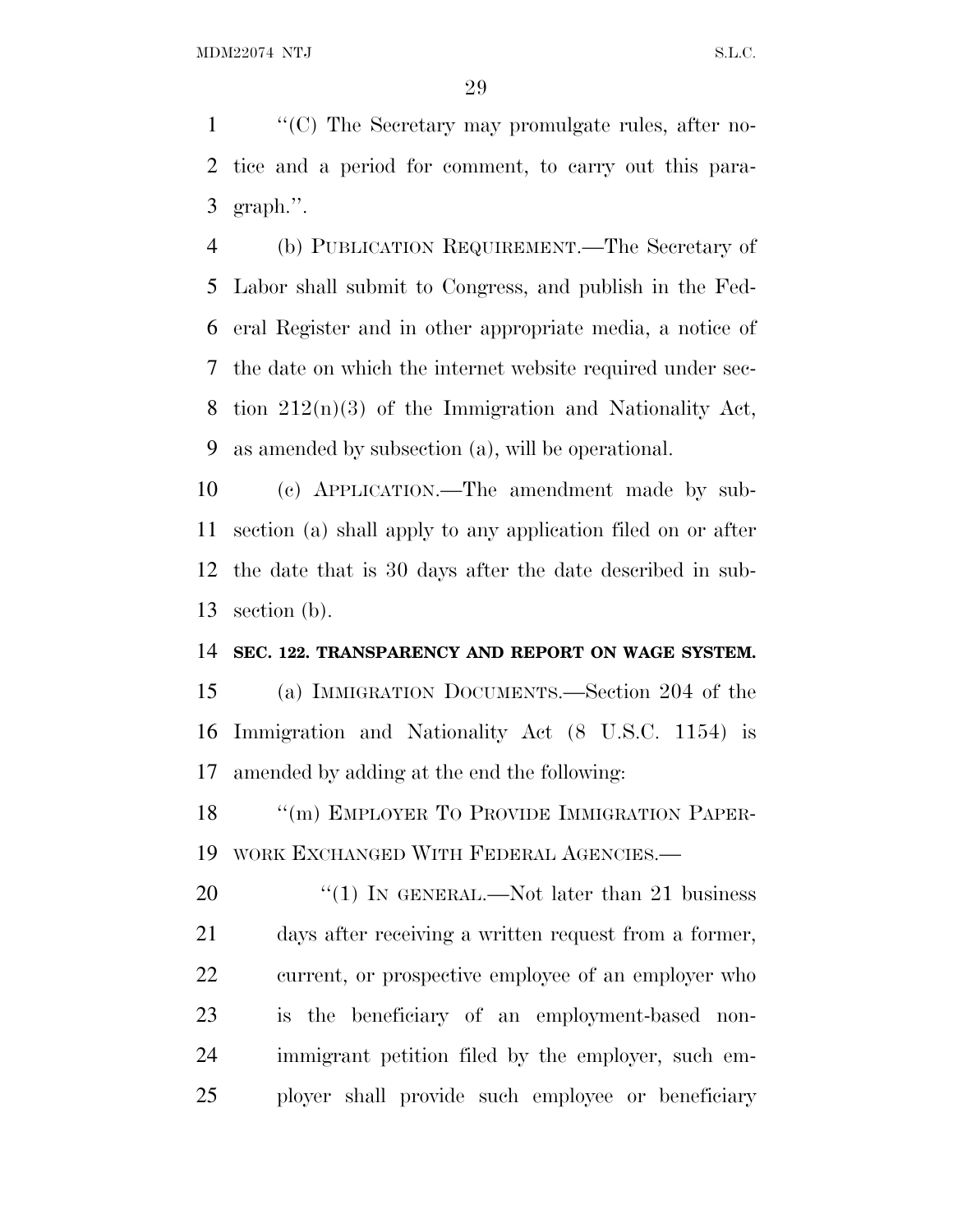with the original (or a certified copy of the original) of all petitions, notices, and other written commu- nication exchanged between the employer and the Department of Labor, the Department of Homeland Security, or any other Federal agency or department that is related to an immigrant or nonimmigrant pe- tition filed by the employer for such employee or beneficiary.

9 "(2) WITHHOLDING OF FINANCIAL OR PROPRI- ETARY INFORMATION.—If a document required to be provided to an employee or prospective employee under paragraph (1) includes any sensitive financial or proprietary information of the employer, the em- ployer may redact such information from the copies provided to such person.''.

 (b) GAO REPORT ON JOB CLASSIFICATION AND WAGE DETERMINATIONS.—Not later than 1 year after the date of the enactment of this Act, the Comptroller General of the United States shall prepare a report that—

 (1) analyzes the accuracy and effectiveness of the Secretary of Labor's current job classification and wage determination system;

 (2) specifically addresses whether the systems in place accurately reflect the complexity of current 25 job types and geographic wage differences; and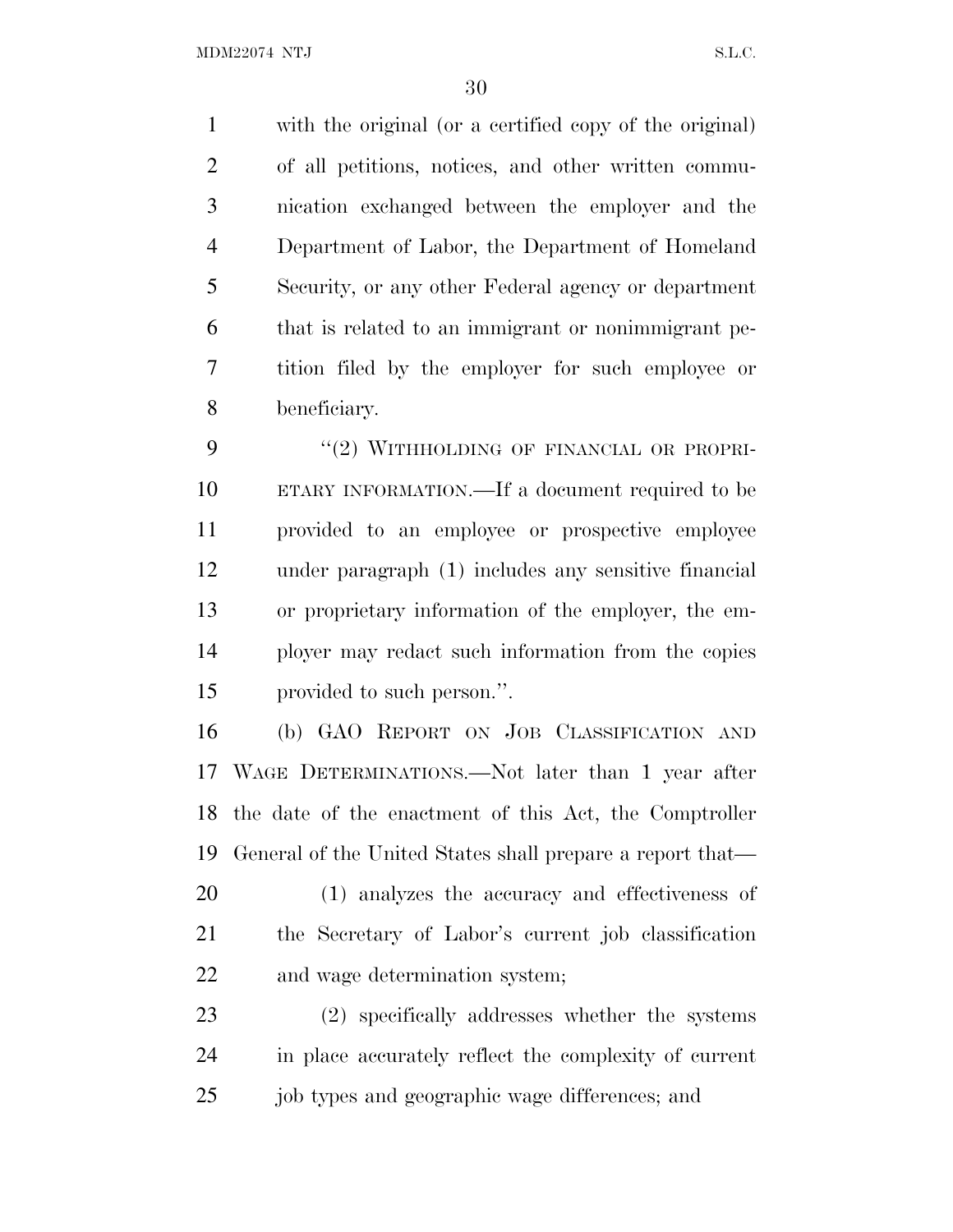| $\mathbf{1}$   | (3) makes recommendations concerning nec-                           |
|----------------|---------------------------------------------------------------------|
| $\overline{2}$ | essary updates and modifications.                                   |
| 3              | SEC. 123. REQUIREMENTS FOR INFORMATION FOR H-1B                     |
| $\overline{4}$ | AND L-1 NONIMMIGRANTS.                                              |
| 5              | Section 214 of the Immigration and Nationality Act                  |
| 6              | $(8 \text{ U.S.C. } 1184)$ is amended by adding at the end the fol- |
| 7              | lowing:                                                             |
| 8              | "(s) REQUIREMENTS FOR INFORMATION FOR H-1B                          |
| 9              | AND L-1 NONIMMIGRANTS.—                                             |
| 10             | "(1) IN GENERAL.—Upon issuing a visa to an                          |
| 11             | applicant, who is outside the United States, for non-               |
| 12             | immigrant status pursuant to subparagraph                           |
| 13             | $(H)(i)(b)$ or $(L)$ of section $101(a)(15)$ , the issuing          |
| 14             | office shall provide the applicant with—                            |
| 15             | $\lq\lq$ a brochure outlining the obligations                       |
| 16             | of the applicant's employer and the rights of                       |
| 17             | the applicant with regard to employment under                       |
| 18             | Federal law, including labor and wage protec-                       |
| 19             | tions;                                                              |
| 20             | "(B) the contact information for appro-                             |
| 21             | priate Federal agencies or departments that                         |
| 22             | offer additional information or assistance in                       |
| 23             | clarifying such obligations and rights; and                         |
| 24             | $\lq\lq$ (C) a copy of the petition submitted for                   |
| 25             | the nonimmigrant under section $212(n)$ or the                      |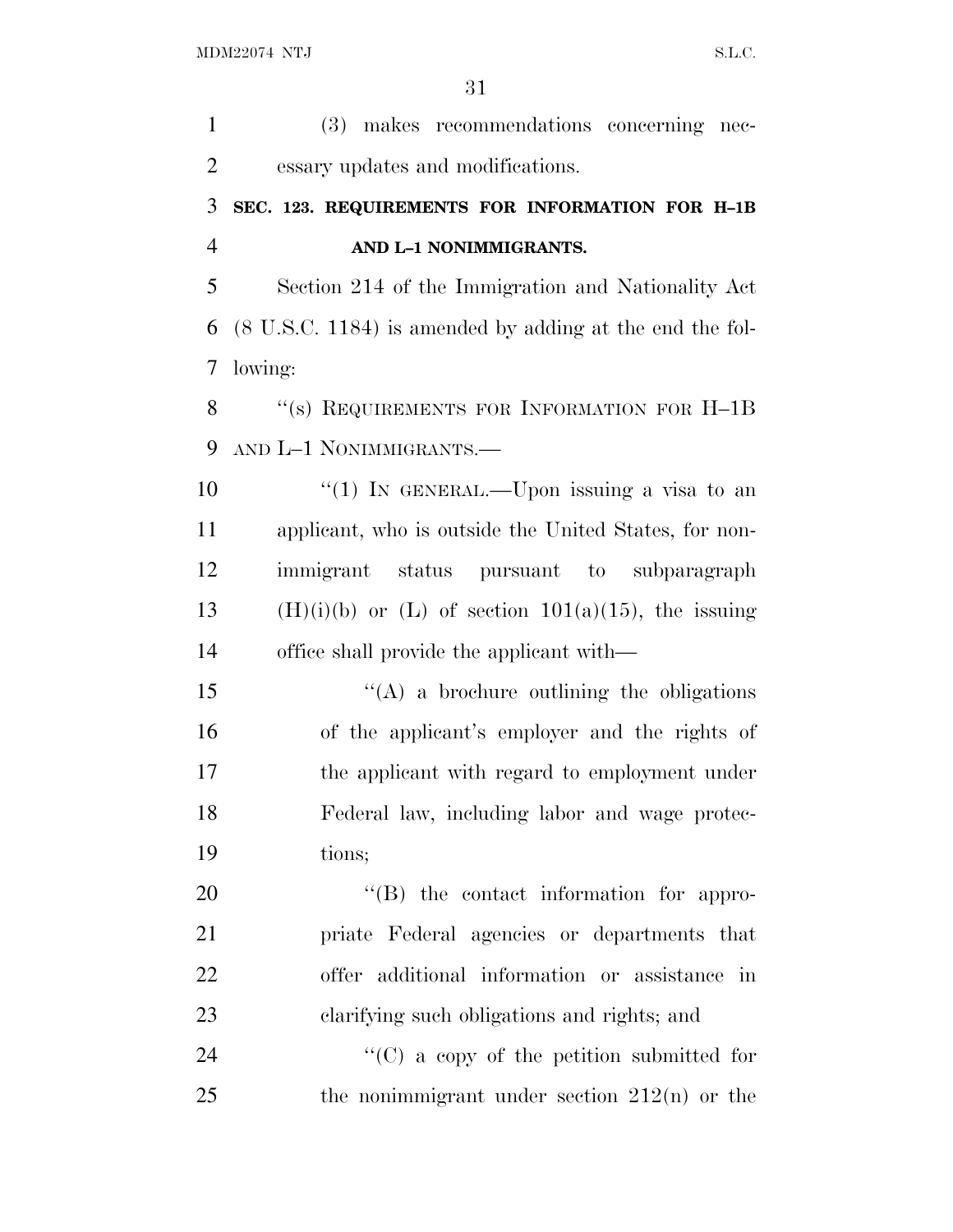| $\mathbf{1}$   | petition submitted for the nonimmigrant under                   |
|----------------|-----------------------------------------------------------------|
| $\mathfrak{2}$ | subsection (c) $(2)(A)$ , as appropriate.                       |
| 3              | (2)<br>APPLICANTS INSIDE<br><b>THE</b><br><b>UNITED</b>         |
| $\overline{4}$ | STATES.—Upon the approval of an initial petition                |
| 5              | filed for an alien who is in the United States and              |
| 6              | seeking status under subparagraph $(H)(i)(b)$ or $(L)$          |
| 7              | of section $101(a)(15)$ , the Secretary of Homeland             |
| 8              | Security shall provide the applicant with the mate-             |
| 9              | rial described in subparagraphs $(A)$ , $(B)$ , and $(C)$ of    |
| 10             | paragraph $(1)$ .".                                             |
| 11             | SEC. 124. ADDITIONAL DEPARTMENT OF LABOR EMPLOY-                |
| 12             | EES.                                                            |
|                |                                                                 |
| 13             | (a) IN GENERAL.—The Secretary of Labor is author-               |
| 14             | ized to hire up to 200 additional employees to administer,      |
| 15             | oversee, investigate, and enforce programs involving non-       |
| 16             | immigrant employees described<br>$\operatorname{in}$<br>section |
| 17             | $101(a)(15)(H)(i)(b)$ of the Immigration and Nationality        |
|                | 18 Act (8 U.S.C. 1101(a)(15)(H)(i)(b)).                         |
| 19             | (b) SOURCE OF FUNDS.—The cost of hiring the addi-               |
| 20             | tional employees authorized to be hired under subsection        |
| 21             | (a) shall be recovered with funds from the $H-1B$ Adminis-      |
| 22             | tration, Oversight, Investigation, and Enforcement Ac-          |
| 23             | count established under section $212(n)(6)$ of the Immigra-     |

tion and Nationality Act, as added by section 107.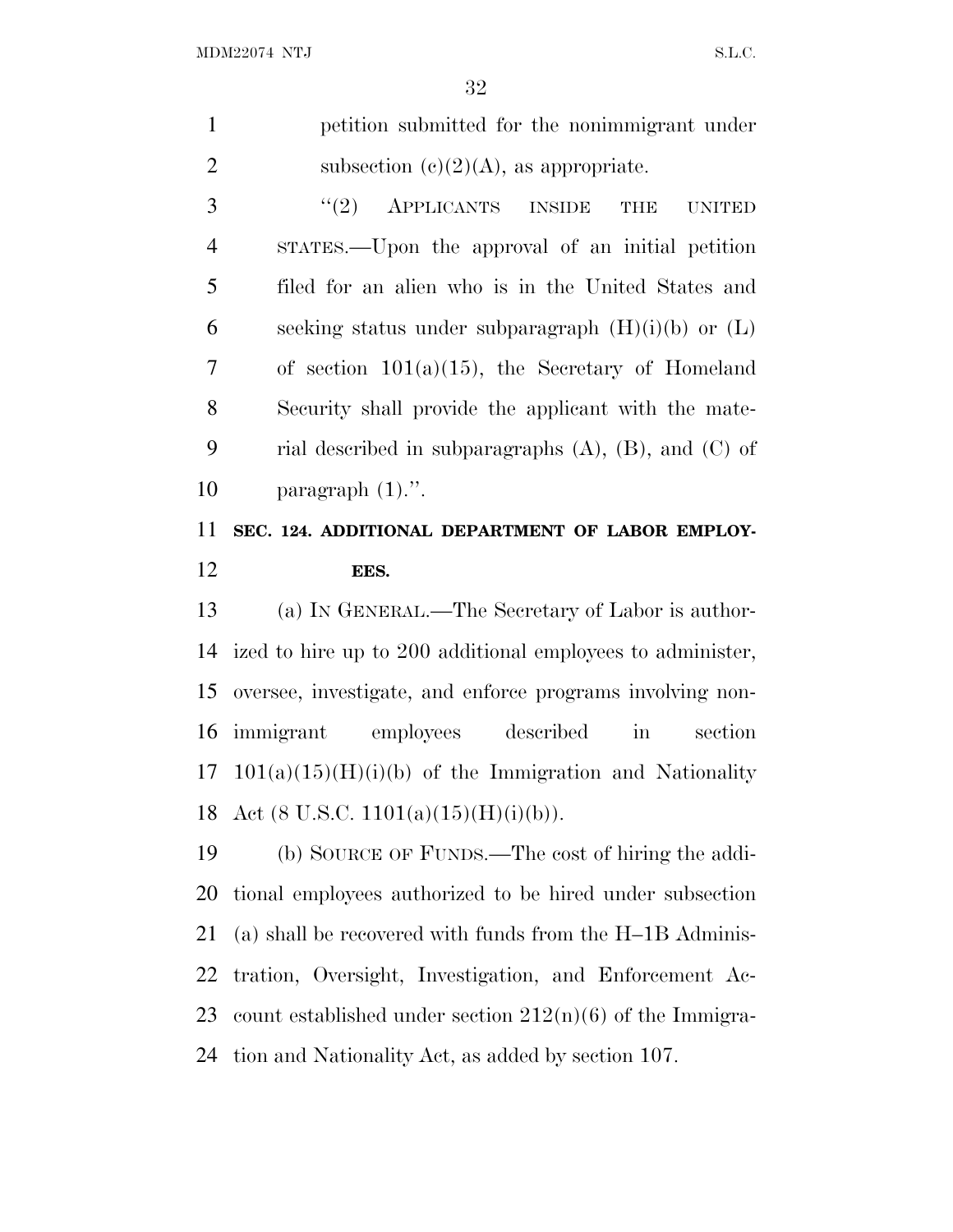### **SEC. 125. TECHNICAL CORRECTION.**

 Section 212 of the Immigration and Nationality Act (8 U.S.C. 1182) is amended by redesignating the second 4 subsection (t), as added by section  $1(b)(2)(B)$  of the Act entitled ''An Act to amend and extend the Irish Peace Process Cultural and Training Program Act of 1998'' (Public Law 108–449; 118 Stat. 3470), as subsection (u). **SEC. 126. APPLICATION.**

 Except as specifically otherwise provided, the amend- ments made by this title shall apply to petitions and appli- cations filed on or after the date of the enactment of this Act.

# **TITLE II—L–1 VISA FRAUD AND ABUSE PROTECTIONS**

 **SEC. 201. PROHIBITION ON REPLACEMENT OF UNITED STATES WORKERS AND RESTRICTING OUT-**

#### **PLACEMENT OF L–1 NONIMMIGRANTS.**

 (a) RESTRICTION ON OUTPLACEMENT OF L–1 19 WORKERS.—Section  $214(c)(2)(F)$  of the Immigration and 20 Nationality Act (8 U.S.C.  $1184(c)(2)(F)$ ) is amended to read as follows:

22 "'(F)(i) Unless an employer receives a waiver under clause (ii), an employer may not employ an alien, for a cumulative period exceeding 1 year, who—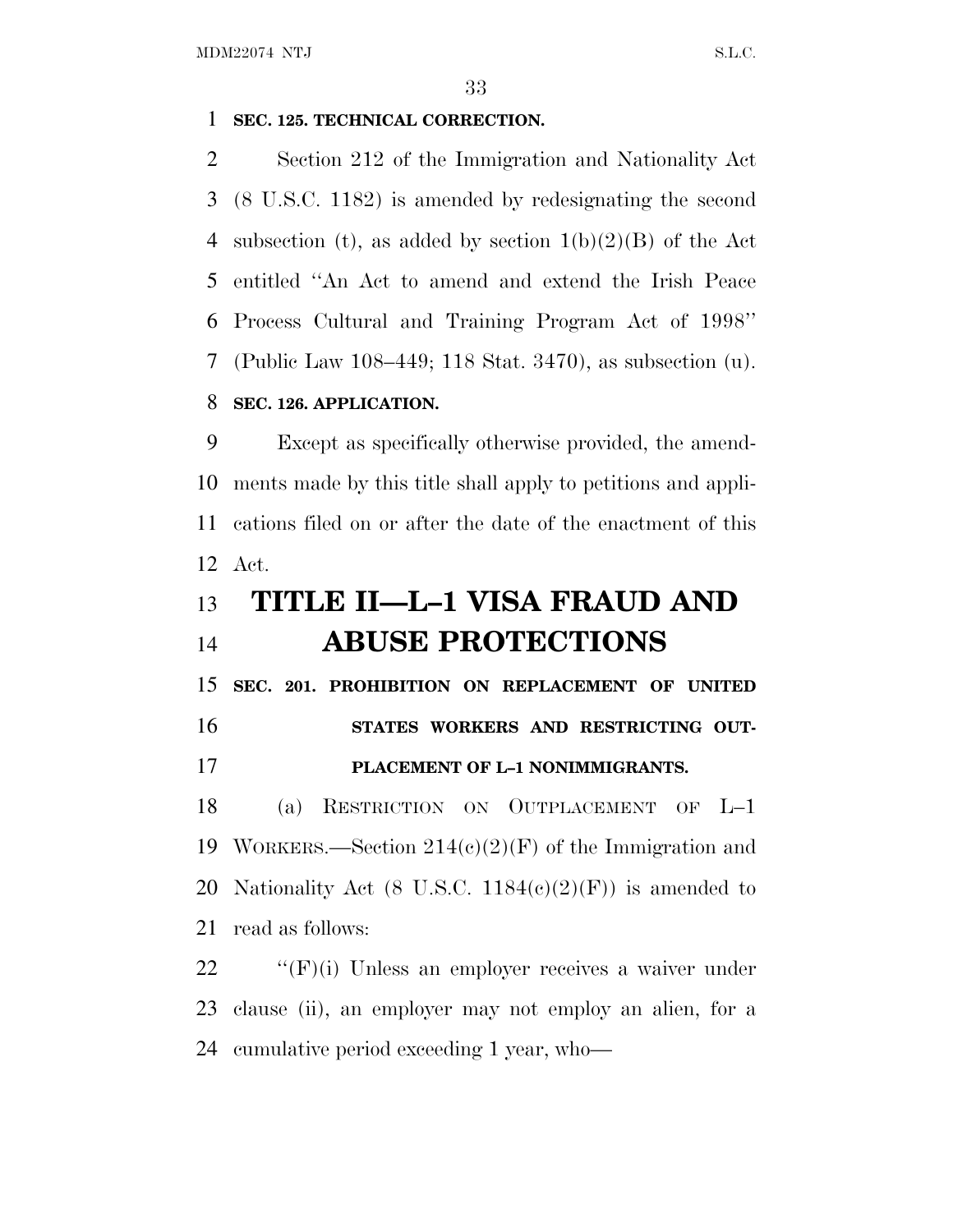| $\mathbf{1}$   | "(I) will serve in a capacity involving specialized       |
|----------------|-----------------------------------------------------------|
| $\overline{2}$ | knowledge with respect to an employer for purposes        |
| 3              | of section $101(a)(15)(L)$ ; and                          |
| $\overline{4}$ | "(II) will be stationed primarily at the worksite         |
| 5              | of an employer other than the petitioning employer        |
| 6              | or its affiliate, subsidiary, or parent, including pur-   |
| 7              | suant to an outsourcing, leasing, or other con-           |
| 8              | tracting agreement.                                       |
| 9              | "(ii) The Secretary of Labor may grant a waiver of        |
| 10             | the requirements under clause (i) if the Secretary deter- |
| 11             | mines that the employer requesting such waiver has estab- |
| 12             | lished that—                                              |
| 13             | "(I) the employer with which the alien referred           |
| 14             | to in clause (i) would be placed—                         |
| 15             | "(aa) will not at any time replace a United               |
| 16             | States worker with 1 or more nonimmigrants                |
| 17             | described in section $101(a)(15)(L)$ ; and                |
| 18             | "(bb) has not displaced and does not in-                  |
| 19             | tend to displace a United States worker em-               |
| 20             | ployed by the employer within the period begin-           |
| 21             | ning 180 days before the date of the placement            |
| 22             | of such alien with the employer and ending 180            |
| 23             | days after such date (not including any period            |
| 24             | of on-site or virtual training of nonimmigrants           |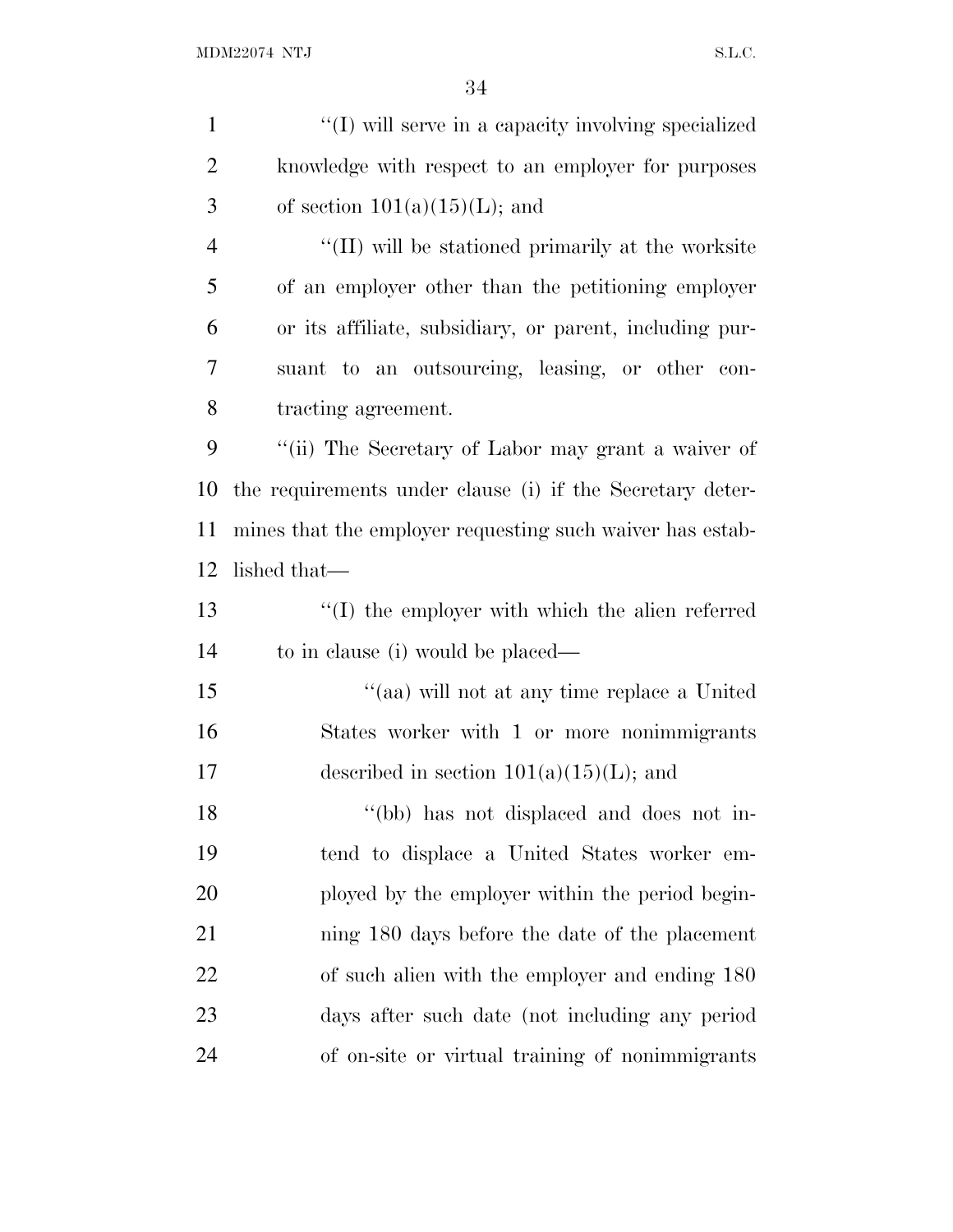| $\mathbf{1}$   | described in section $101(a)(15)(L)$ by employees                   |
|----------------|---------------------------------------------------------------------|
| $\overline{2}$ | of the employer);                                                   |
| 3              | "(II) such alien will be principally controlled                     |
| $\overline{4}$ | and supervised by the petitioning employer; and                     |
| 5              | "(III) the placement of the nonimmigrant is not                     |
| 6              | essentially an arrangement to provide labor for hire                |
| 7              | for an unaffiliated employer with which the non-                    |
| 8              | immigrant will be placed, rather than a placement in                |
| 9              | connection with the provision of a product or service               |
| 10             | for which specialized knowledge specific to the peti-               |
| 11             | tioning employer is necessary.                                      |
| 12             | "(iii) The Secretary shall grant or deny a waiver                   |
| 13             | under clause (ii) not later than seven days after the date          |
| 14             | on which the Secretary receives the application for the             |
| 15             | waiver.".                                                           |
| 16             | (b) PROHIBITION ON REPLACEMENT OF UNITED                            |
| 17             | STATES WORKERS.—Section $214(c)(2)$ of the Immigra-                 |
| 18             | tion and Nationality Act $(8 \text{ U.S.C. } 1184(e)(2))$ is amend- |
| 19             | ed by adding at the end the following:                              |
| 20             | $\lq\lq(G)(i)$ An employer importing an alien as a non-             |
| 21             | immigrant under section $101(a)(15)(L)$ —                           |
| <u>22</u>      | "(I) may not at any time replace a United                           |
| 23             | States worker (as defined in section $212(n)(4)(E)$ )               |
| 24             | with 1 or more such nonimmigrants; and                              |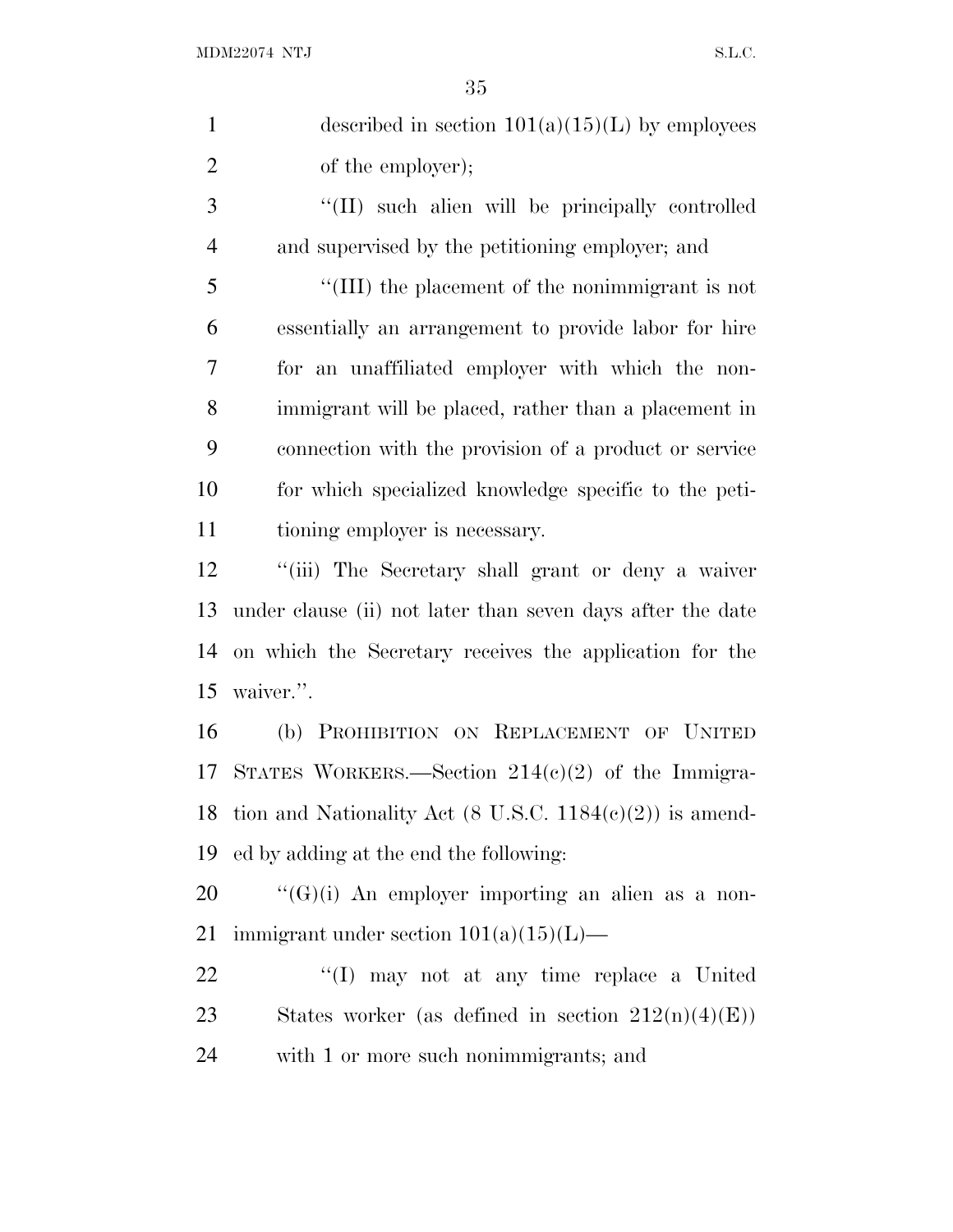1 ''(II) may not displace a United States worker 2 (as defined in section  $212(n)(4)(E)$ ) employed by the employer during the period beginning 180 days be- fore and ending 180 days after the date of the place-ment of such a nonimmigrant with the employer.

 $\qquad$  "(ii) The 180-day period referenced in clause (i)(II) may not include any period of on-site or virtual training of nonimmigrants described in clause (i) by employees of the employer.''.

 (c) RULEMAKING.—The Secretary of Homeland Se- curity, after notice and a period for comment, shall pro- mulgate rules for an employer to apply for a waiver under 13 section  $214(c)(2)(F)(ii)$ , as added by subsection (a).

# **SEC. 202. L–1 EMPLOYER PETITION REQUIREMENTS FOR EMPLOYMENT AT NEW OFFICES.**

 Section 214(c)(2) of the Immigration and Nationality Act (8 U.S.C. 1184(c)(2)), as amended by section 201, is further amended by adding at the end the following:  $\langle H \rangle$  (i) If the beneficiary of a petition under this paragraph is coming to the United States to open, or to be employed in, a new office, the petition may be approved for up to 12 months only if—

23 ''(I) the alien has not been the beneficiary of 2 or more petitions under this subparagraph during the immediately preceding 2 years; and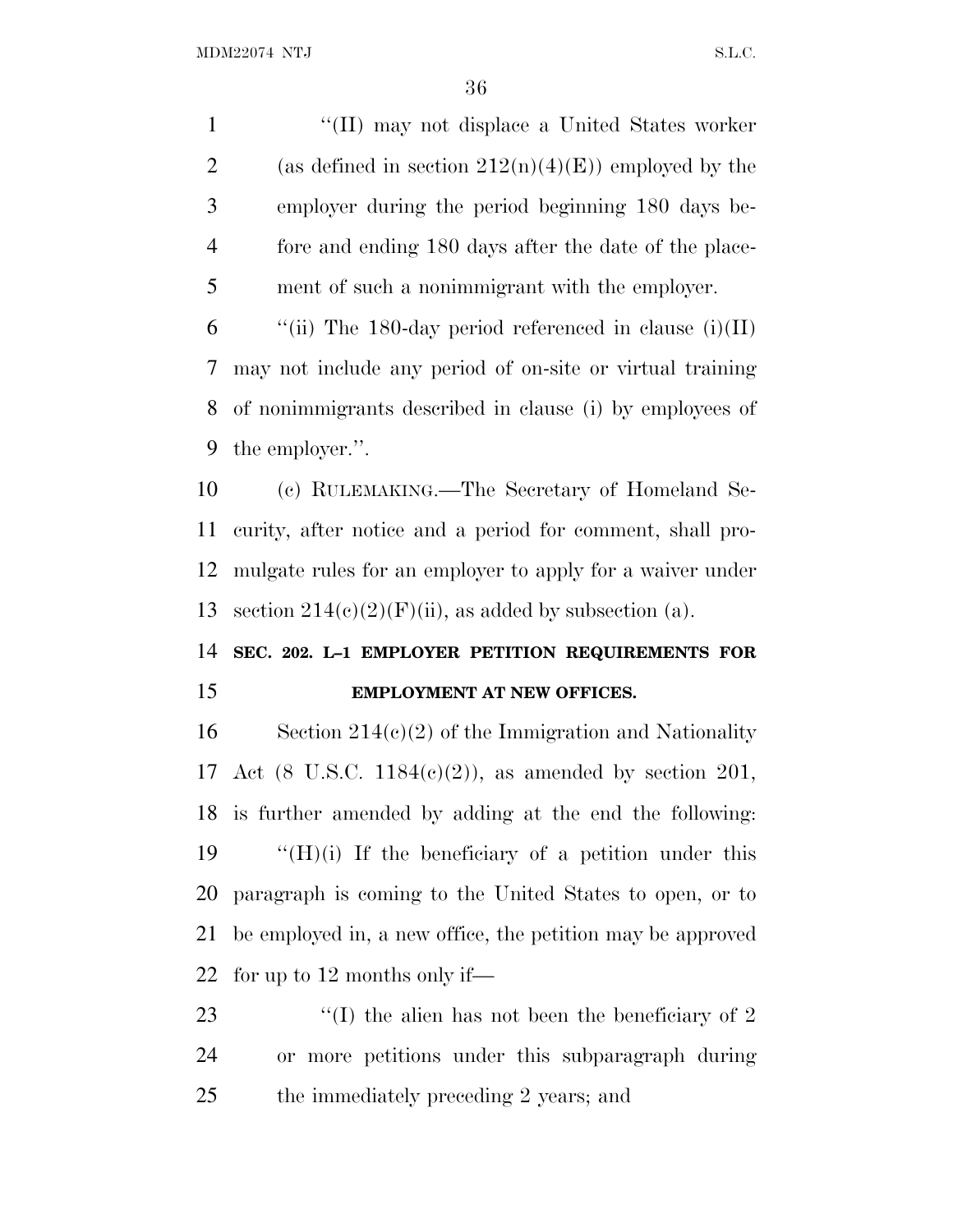| $\mathbf{1}$   | "(II) the employer operating the new office               |
|----------------|-----------------------------------------------------------|
| $\overline{2}$ | $has-$                                                    |
| 3              | "(aa) an adequate business plan;                          |
| $\overline{4}$ | "(bb) sufficient physical premises to carry               |
| 5              | out the proposed business activities; and                 |
| 6              | "(ce) the financial ability to commence                   |
| 7              | doing business immediately upon the approval              |
| 8              | of the petition.                                          |
| 9              | "(ii) An extension of the approval period under clause    |
| 10             | (i) may not be granted until the importing employer sub-  |
| 11             | mits an application to the Secretary of Homeland Security |
| 12             | that contains—                                            |
| 13             | $\lq\lq$ evidence that the importing employer             |
| 14             | meets the requirements of this subsection;                |
| 15             | "(II) evidence that the beneficiary of the peti-          |
| 16             | tion is eligible for nonimmigrant status under sec-       |
| 17             | tion $101(a)(15)(L);$                                     |
| 18             | "(III) a statement summarizing the original pe-           |
| 19             | tition;                                                   |
| 20             | $\lq\lq$ (IV) evidence that the importing employer has    |
| 21             | fully complied with the business plan submitted           |
| 22             | under clause $(i)(I);$                                    |
| 23             | $\lq\lq(V)$ evidence of the truthfulness of any rep-      |
| 24             | resentations made in connection with the filing of        |
| 25             | the original petition;                                    |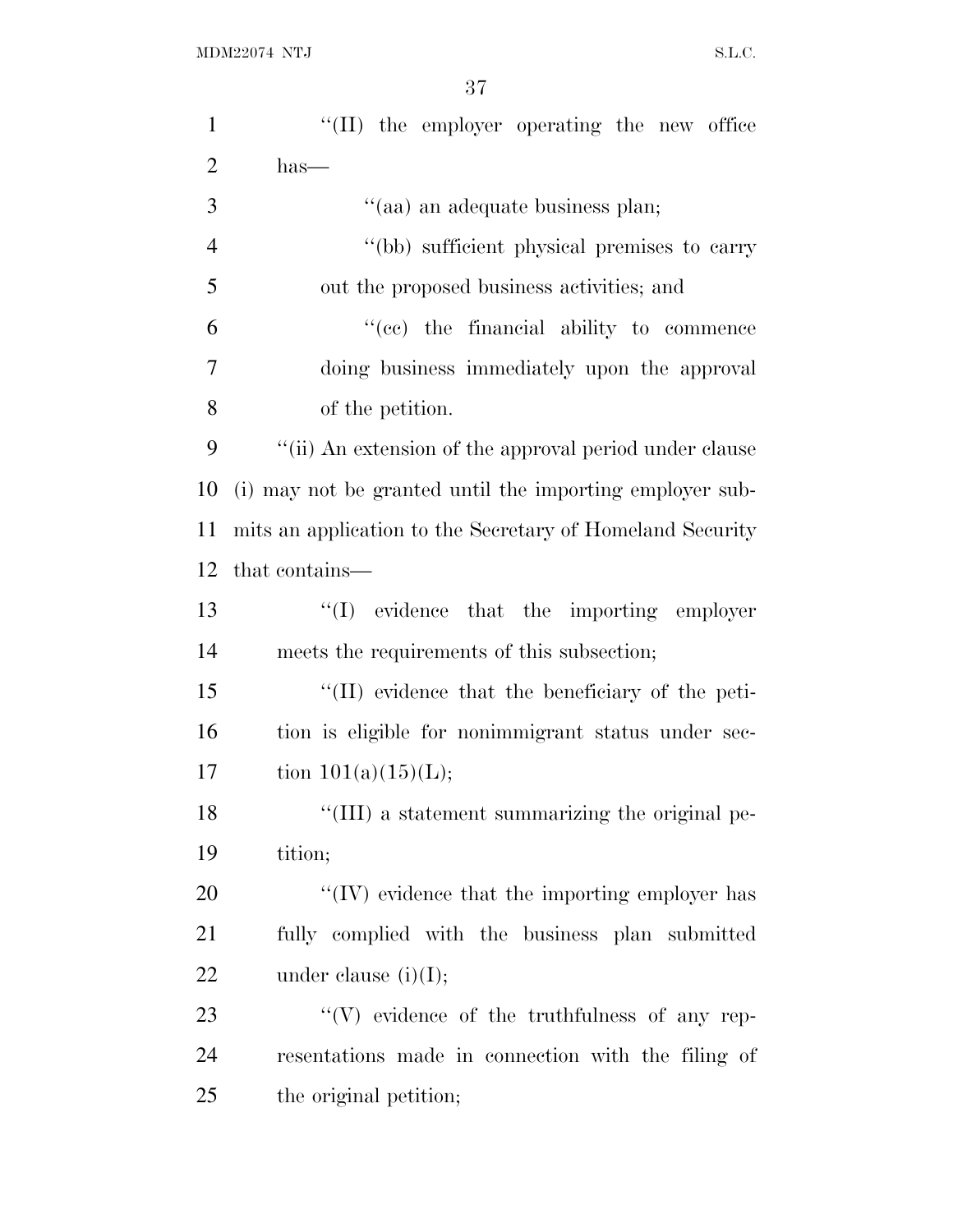$\gamma$  (VI) evidence that the importing employer, for the entire period beginning on the date on which the petition was approved under clause (i), has been doing business at the new office through regular, systematic, and continuous provision of goods and services; ''(VII) a statement of the duties the beneficiary has performed at the new office during the approval period under clause (i) and the duties the beneficiary will perform at the new office during the extension period granted under this clause; ''(VIII) a statement describing the staffing at the new office, including the number of employees and the types of positions held by such employees;  $\cdot$  ''(IX) evidence of wages paid to employees;  $\langle K \rangle$  evidence of the financial status of the new office; and 18 "(XI) any other evidence or data prescribed by the Secretary. 20 "(iii) A new office employing the beneficiary of an L–1 petition approved under this paragraph shall do busi- ness only through regular, systematic, and continuous pro- vision of goods and services for the entire period for which the petition is sought.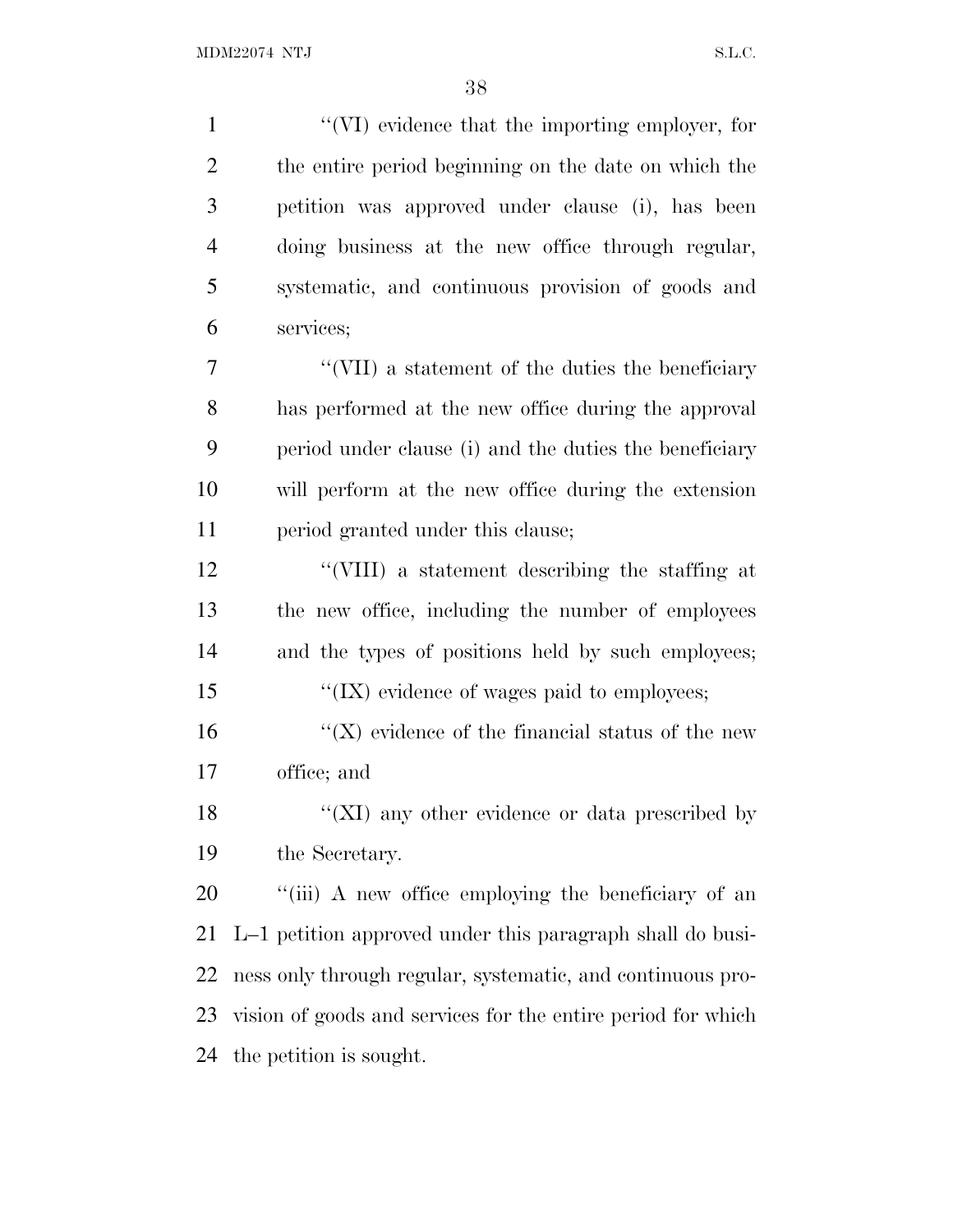''(iv) Notwithstanding clause (ii), and subject to the maximum period of authorized admission set forth in sub- paragraph (D), the Secretary of Homeland Security, in the Secretary's discretion, may approve a subsequently filed petition on behalf of the beneficiary to continue em- ployment at the office described in this subparagraph for a period beyond the initially granted 12-month period if the importing employer has been doing business at the new office through regular, systematic, and continuous provision of goods and services for the 6 months imme- diately preceding the date of extension petition filing and demonstrates that the failure to satisfy any of the require- ments described in those subclauses was directly caused by extraordinary circumstances, as determined by the Sec-retary in the Secretary's discretion.''.

#### **SEC. 203. COOPERATION WITH SECRETARY OF STATE.**

 Section 214(c)(2) of the Immigration and Nationality Act (8 U.S.C. 1184(c)(2)), as amended by sections 201 and 202, is further amended by adding at the end the following:

21 ""(I) The Secretary of Homeland Security shall work cooperatively with the Secretary of State to verify the ex- istence or continued existence of a company or office in the United States or in a foreign country for purposes of approving petitions under this paragraph.''.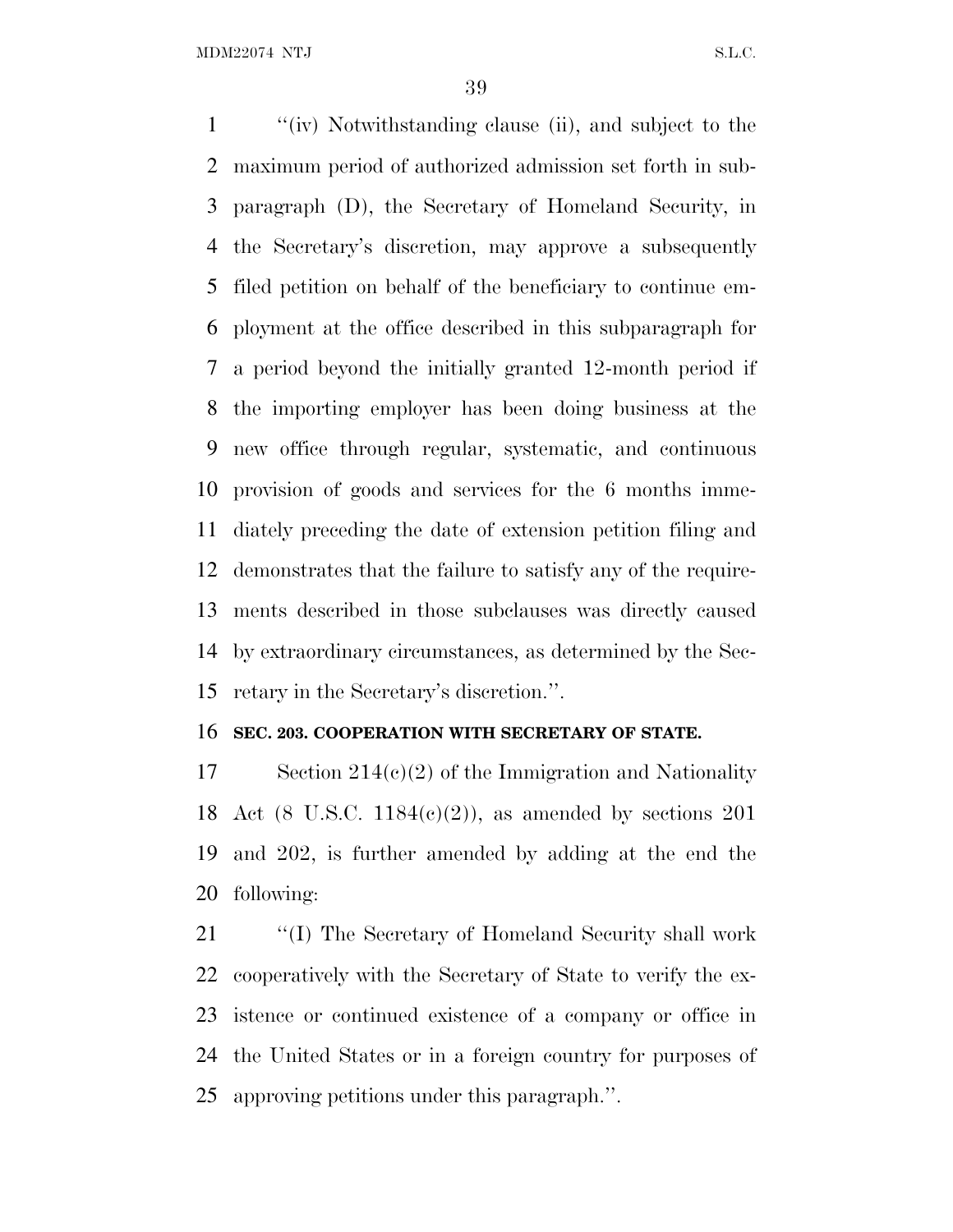# **SEC. 204. INVESTIGATION AND DISPOSITION OF COM-PLAINTS AGAINST L–1 EMPLOYERS.**

 Section 214(c)(2) of the Immigration and Nationality 4 Act (8 U.S.C.  $1184(c)(2)$ ), as amended by sections 201 through 203, is further amended by adding at the end the following:

 ''(J)(i) The Secretary of Homeland Security may ini- tiate an investigation of any employer that employs non-9 immigrants described in section  $101(a)(15)(L)$  with re- gard to the employer's compliance with the requirements under this subsection.

12 ''(ii) If the Secretary receives specific credible infor- mation from a source who is likely to have knowledge of an employer's practices, employment conditions, or com- pliance with the requirements under this subsection, the Secretary may conduct an investigation into the employ- er's compliance with the requirements of this subsection. The Secretary may withhold the identity of the source from the employer, and the source's identity shall not be subject to disclosure under section 552 of title 5, United States Code.

22 "(iii) The Secretary shall establish a procedure for any person desiring to provide to the Secretary informa- tion described in clause (ii) that may be used, in whole or in part, as the basis for the commencement of an inves-tigation described in such clause, to provide the informa-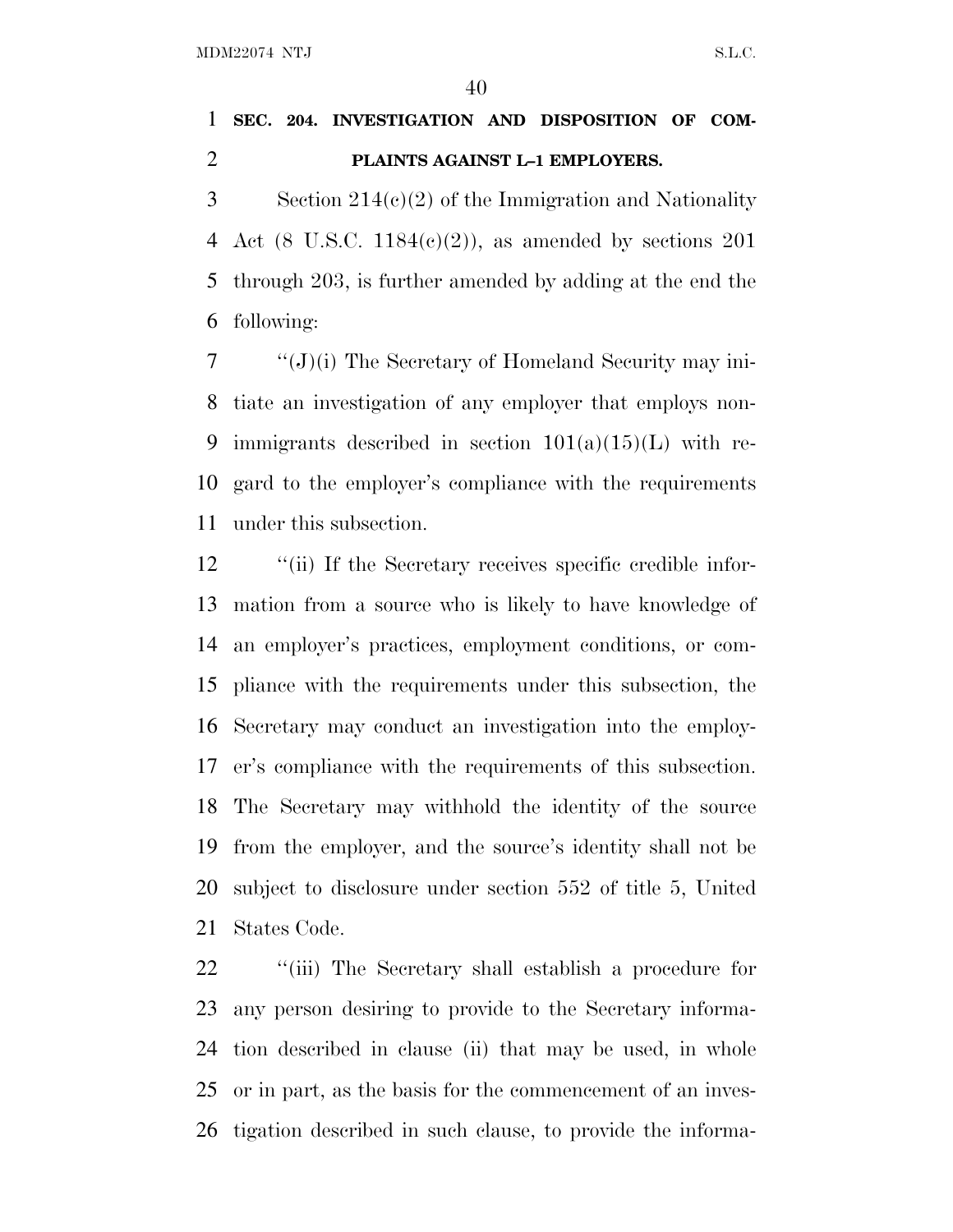tion in writing on a form developed and provided by the Secretary and completed by or on behalf of the person. ''(iv) No investigation described in clause (ii) (or hearing described in clause (vi) based on such investiga- tion) may be conducted with respect to information about a failure to comply with the requirements under this sub- section, unless the Secretary receives the information not later than 24 months after the date of the alleged failure. ''(v) Before commencing an investigation of an em- ployer under clause (i) or (ii), the Secretary shall provide notice to the employer of the intent to conduct such inves- tigation. The notice shall be provided in such a manner, and shall contain sufficient detail, to permit the employer to respond to the allegations before an investigation is commenced. The Secretary is not required to comply with this clause if the Secretary determines that to do so would interfere with an effort by the Secretary to investigate or secure compliance by the employer with the requirements of this subsection. There shall be no judicial review of a determination by the Secretary under this clause.

21 "(vi) If the Secretary, after an investigation under clause (i) or (ii), determines that a reasonable basis exists to make a finding that the employer has failed to comply with the requirements under this subsection, the Secretary shall provide the interested parties with notice of such de-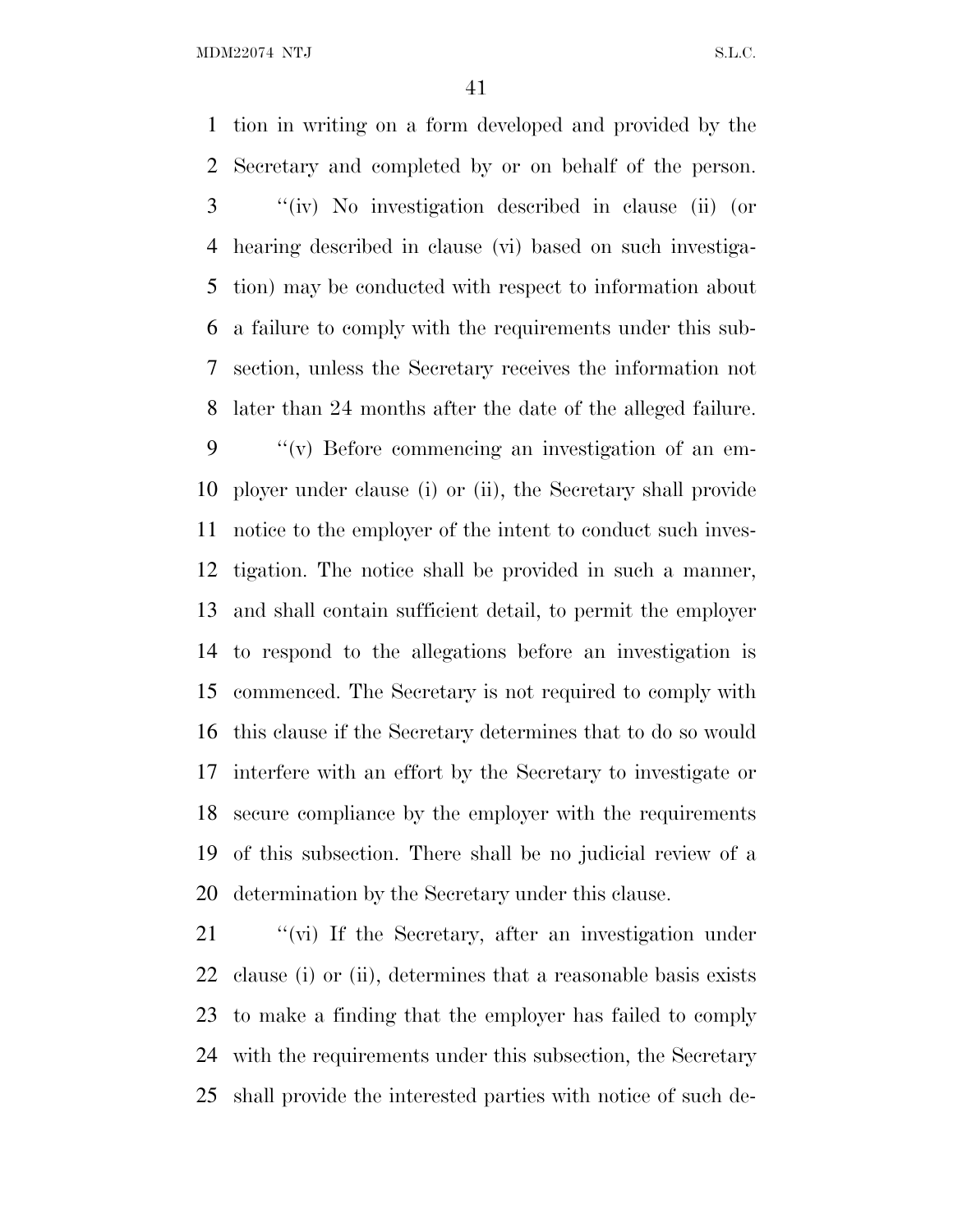termination and an opportunity for a hearing in accord- ance with section 556 of title 5, United States Code, not later than 120 days after the date of such determination. If such a hearing is requested, the Secretary shall make a finding concerning the matter by not later than 120 days after the date of the hearing.

 ''(vii) If the Secretary, after a hearing, finds a rea- sonable basis to believe that the employer has violated the requirements under this subsection, the Secretary shall impose a penalty under subparagraph (K).

 ''(viii)(I) The Secretary may conduct surveys of the degree to which employers comply with the requirements under this section.

14  $\frac{1}{\text{Im} \Sigma}$  The Secretary shall—

 ''(aa) conduct annual compliance audits of not less than 1 percent of the employers that employ 17 nonimmigrants described in section  $101(a)(15)(L)$ during the applicable fiscal year;

 ''(bb) conduct annual compliance audits of each employer with more than 100 employees who work 21 in the United States if more than 15 percent of such employees are nonimmigrants described in section  $101(a)(15)(L)$ ; and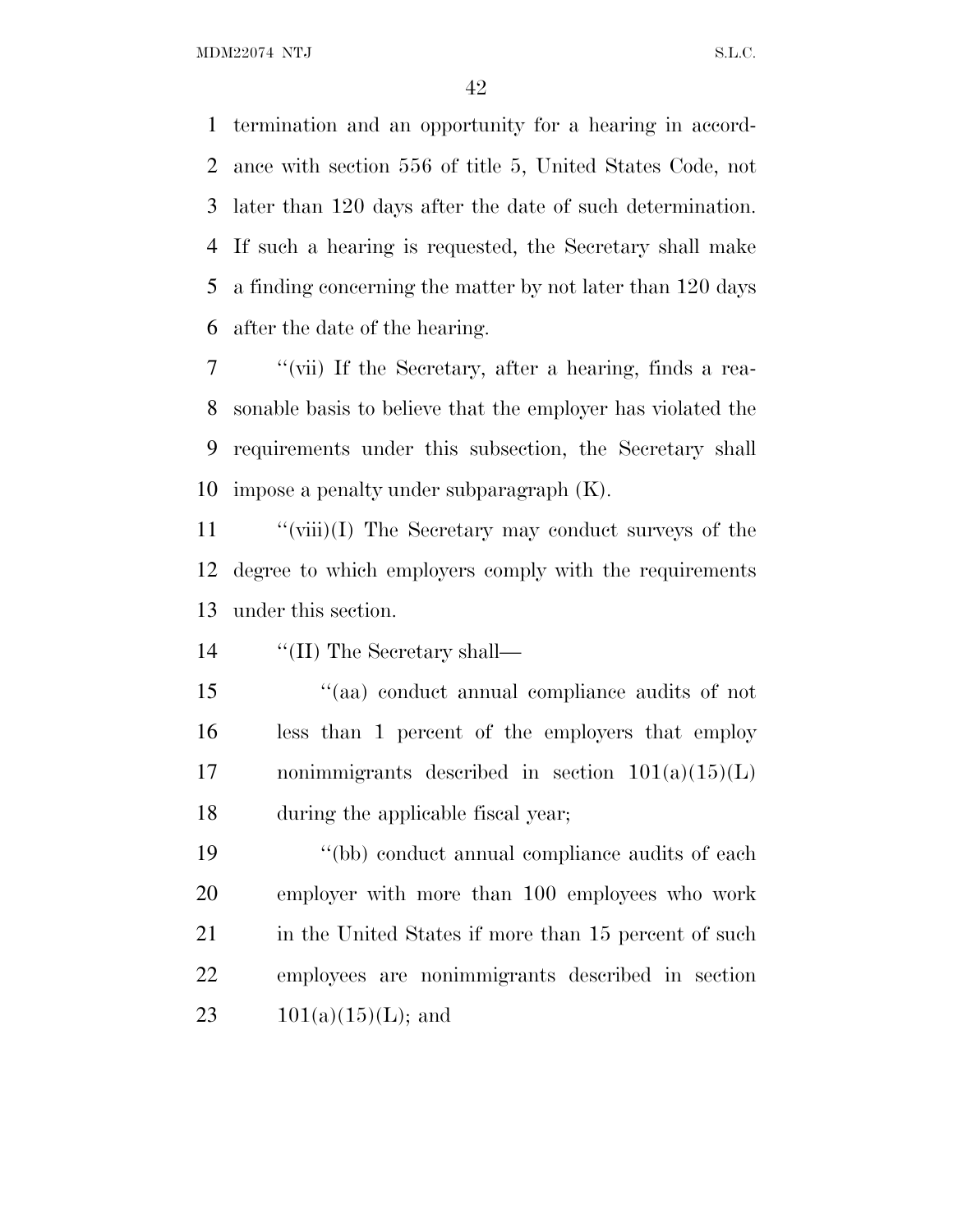1  $\lq$  (cc) make available to the public an executive summary or report describing the general findings of the audits carried out pursuant to this subclause.

 ''(ix) The Secretary is authorized to take other such actions, including issuing subpoenas and seeking appro- priate injunctive relief and specific performance of con- tractual obligations, as may be necessary to assure em- ployer compliance with the terms and conditions under this paragraph. The rights and remedies provided to non-10 immigrants described in section  $101(a)(15)(L)$  under this paragraph are in addition to, and not in lieu of, any other contractual or statutory rights and remedies of such non- immigrants, and are not intended to alter or affect such rights and remedies.''.

# **SEC. 205. WAGE RATE AND WORKING CONDITIONS FOR L– 1 NONIMMIGRANTS.**

17 (a) IN GENERAL.—Section  $214(c)(2)$  of the Immigra- tion and Nationality Act (8 U.S.C. 1184(c)(2)), as amend- ed by sections 201 through 204, is further amended by adding at the end the following:

 ''(K)(i) An employer that employs a nonimmigrant 22 described in section  $101(a)(15)(L)$  for a cumulative period of time in excess of 1 year shall—

24 ''(I) offer such nonimmigrant, during the period of authorized employment, wages, based on the best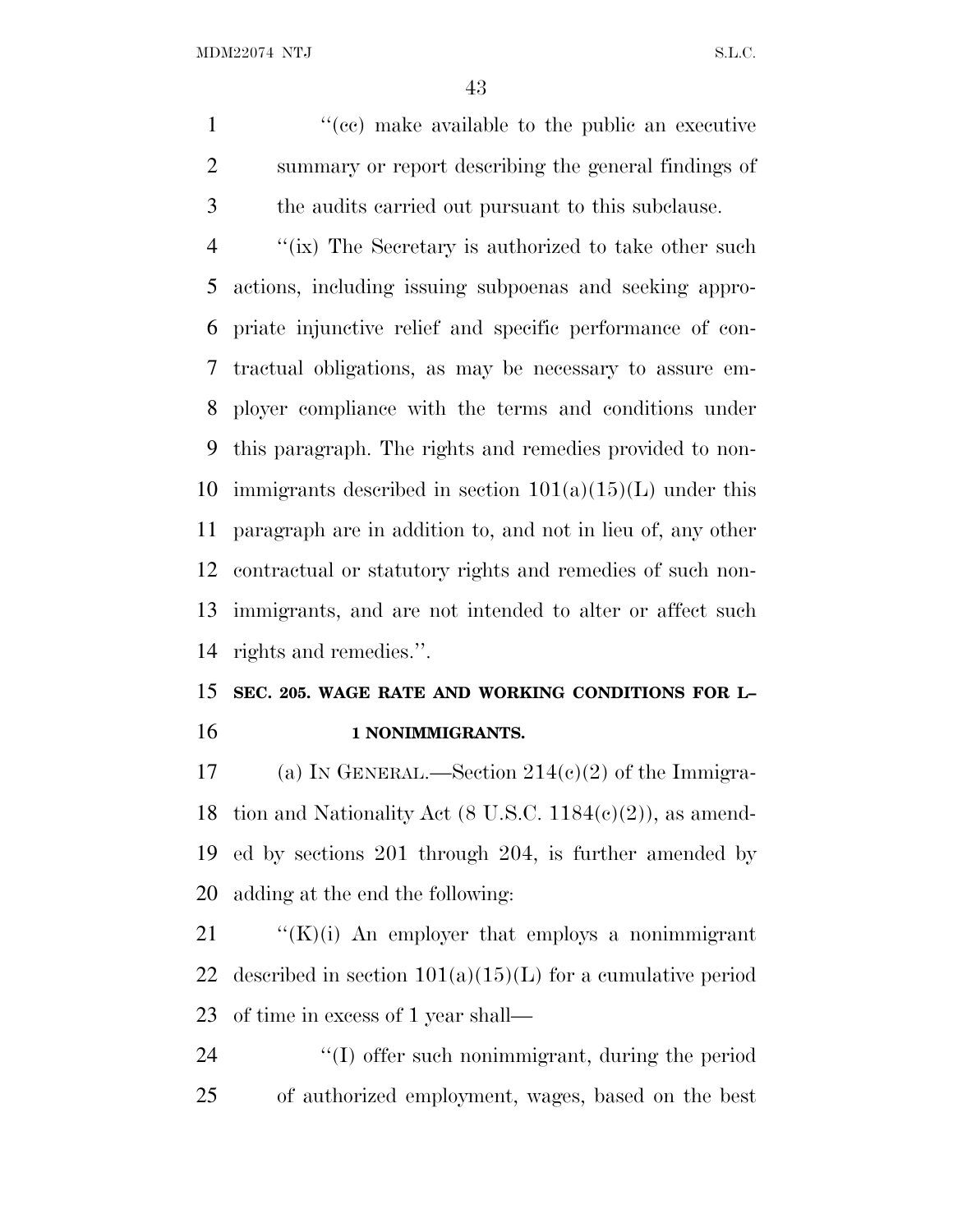| $\mathbf{1}$   | information available at the time the application is     |
|----------------|----------------------------------------------------------|
| $\overline{2}$ | filed, which are not less than the highest of—           |
| 3              | "(aa) the locally determined prevailing                  |
| $\overline{4}$ | wage level for the occupational classification in        |
| 5              | the area of employment;                                  |
| 6              | "(bb) the median wage for all workers in                 |
| 7              | the occupational classification in the area of           |
| 8              | employment; and                                          |
| 9              | "(cc) the median wage for skill level 2 in               |
| 10             | occupational classification found in the<br>the          |
| 11             | most recent Occupational Employment Statis-              |
| 12             | tics survey; and                                         |
| 13             | "(II) provide working conditions for such non-           |
| 14             | immigrant that will not adversely affect the working     |
| 15             | conditions of workers similarly employed by the em-      |
| 16             | ployer or by an employer with which such non-            |
| 17             | immigrant is placed pursuant to a waiver under sub-      |
| 18             | paragraph $(F)(ii)$ .                                    |
| 19             | "(ii) If an employer, in such previous period specified  |
| 20             | by the Secretary of Homeland Security, employed 1 or     |
| 21             | more such nonimmigrants, the employer shall provide to   |
| 22             | the Secretary of Homeland Security the Internal Revenue  |
| 23             | Service Form W-2 Wage and Tax Statement filed by the     |
| 24             | employer with respect to such nonimmigrants for such pe- |
| 25             | riod.                                                    |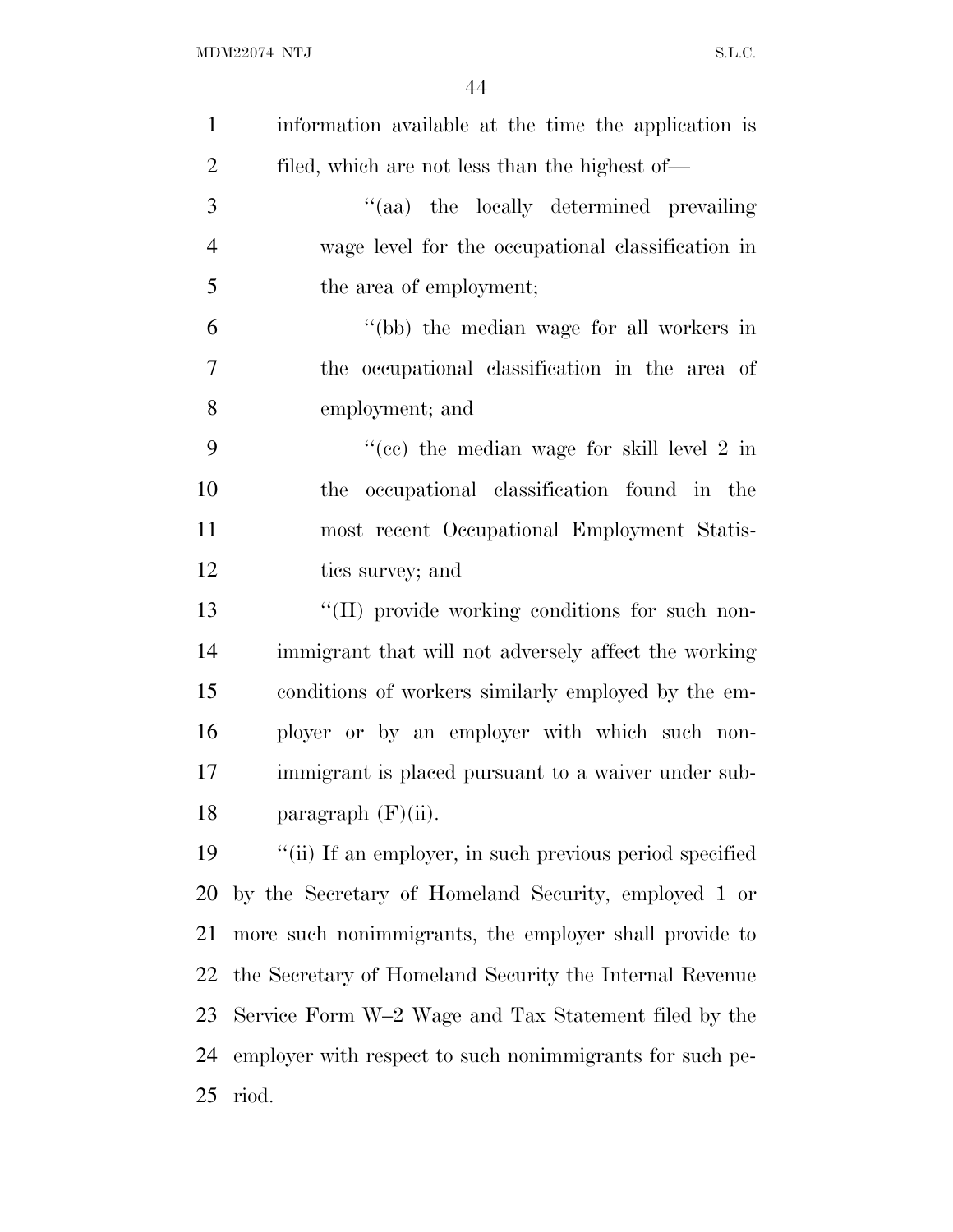''(iii) It is a failure to meet a condition under this subparagraph for an employer who has filed a petition to import 1 or more aliens as nonimmigrants described in 4 section  $101(a)(15)(L)$ — ''(I) to require such a nonimmigrant to pay a penalty or liquidated damages for ceasing employ- ment with the employer before a date mutually agreed to by the nonimmigrant and the employer; or ''(II) to fail to offer to such a nonimmigrant, during the nonimmigrant's period of authorized em- ployment, on the same basis, and in accordance with the same criteria, as the employer offers to United States workers, benefits and eligibility for benefits, including—  $\frac{1}{2}$  (aa) the opportunity to participate in health, life, disability, and other insurance plans; 18 ''(bb) the opportunity to participate in re- tirement and savings plans; and  $\frac{u^2}{c}$  cash bonuses and noncash compensa- tion, such as stock options (whether or not based on performance).''. (b) RULEMAKING.—The Secretary of Homeland Se- curity, after notice and a period of comment and taking into consideration any special circumstances relating to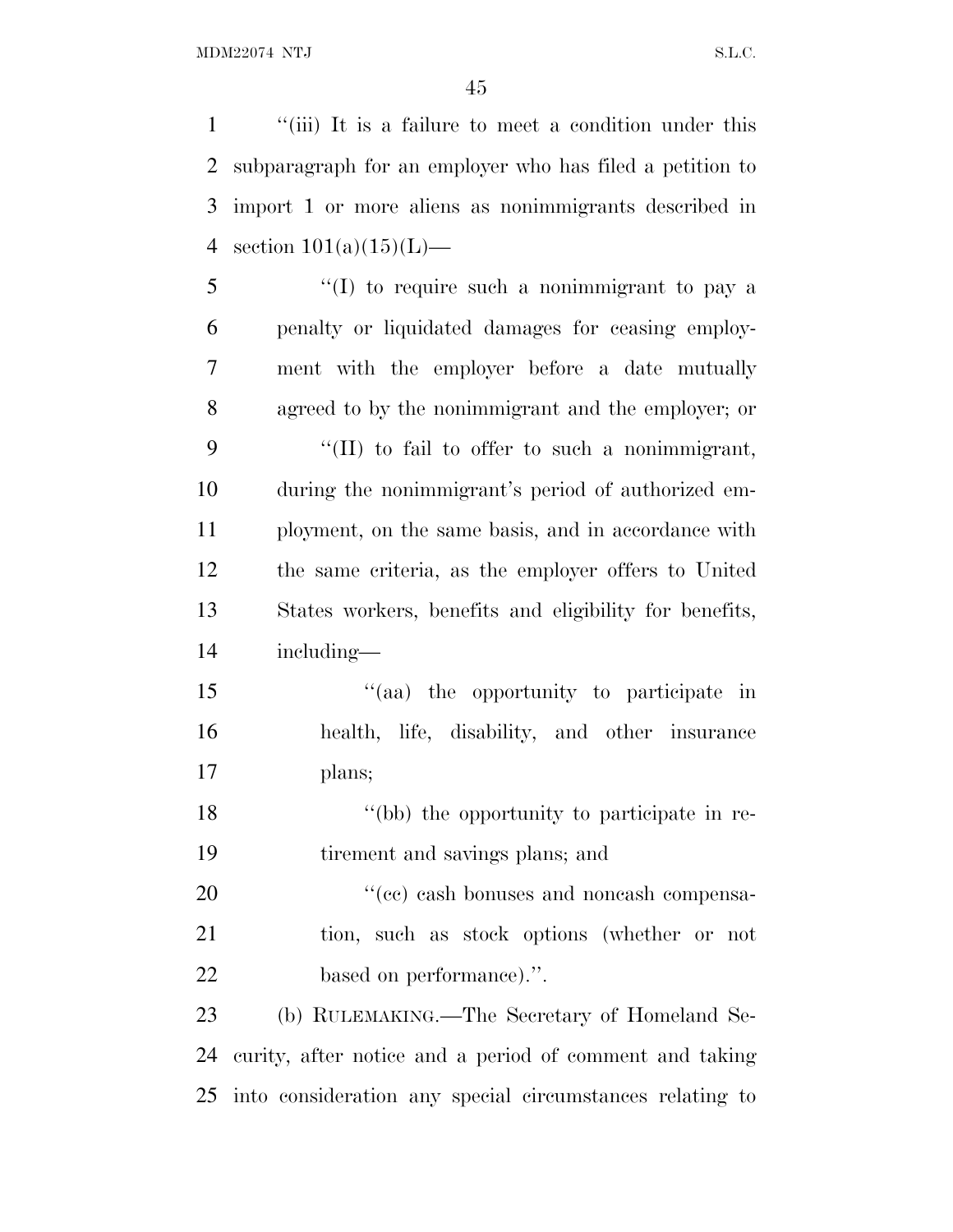intracompany transfers, shall promulgate rules to imple-2 ment the requirements under section  $214(c)(2)(K)$  of the Immigration and Nationality Act, as added by subsection (a).

**SEC. 206. PENALTIES.**

 Section 214(c)(2) of the Immigration and Nationality Act (8 U.S.C. 1184(c)(2)), as amended by sections 201 through 205, is further amended by adding at the end the following:

 ''(L)(i) If the Secretary of Homeland Security deter- mines, after notice and an opportunity for a hearing, that an employer failed to meet a condition under subpara-13 graph  $(F)$ ,  $(G)$ ,  $(K)$ , or  $(M)$ , or misrepresented a material fact in a petition to employ 1 or more aliens as non-15 immigrants described in section  $101(a)(15)(L)$ —

16 ''(I) the Secretary shall impose such adminis- trative remedies (including civil monetary penalties 18 in an amount not to exceed \$5,000 per violation) as the Secretary determines to be appropriate;

 $\frac{1}{2}$  (II) the Secretary may not, during a period of at least 1 year, approve a petition for that employer to employ 1 or more aliens as such nonimmigrants; and

24 ''(III) in the case of a violation of subparagraph (K) or (M), the employer shall be liable to the em-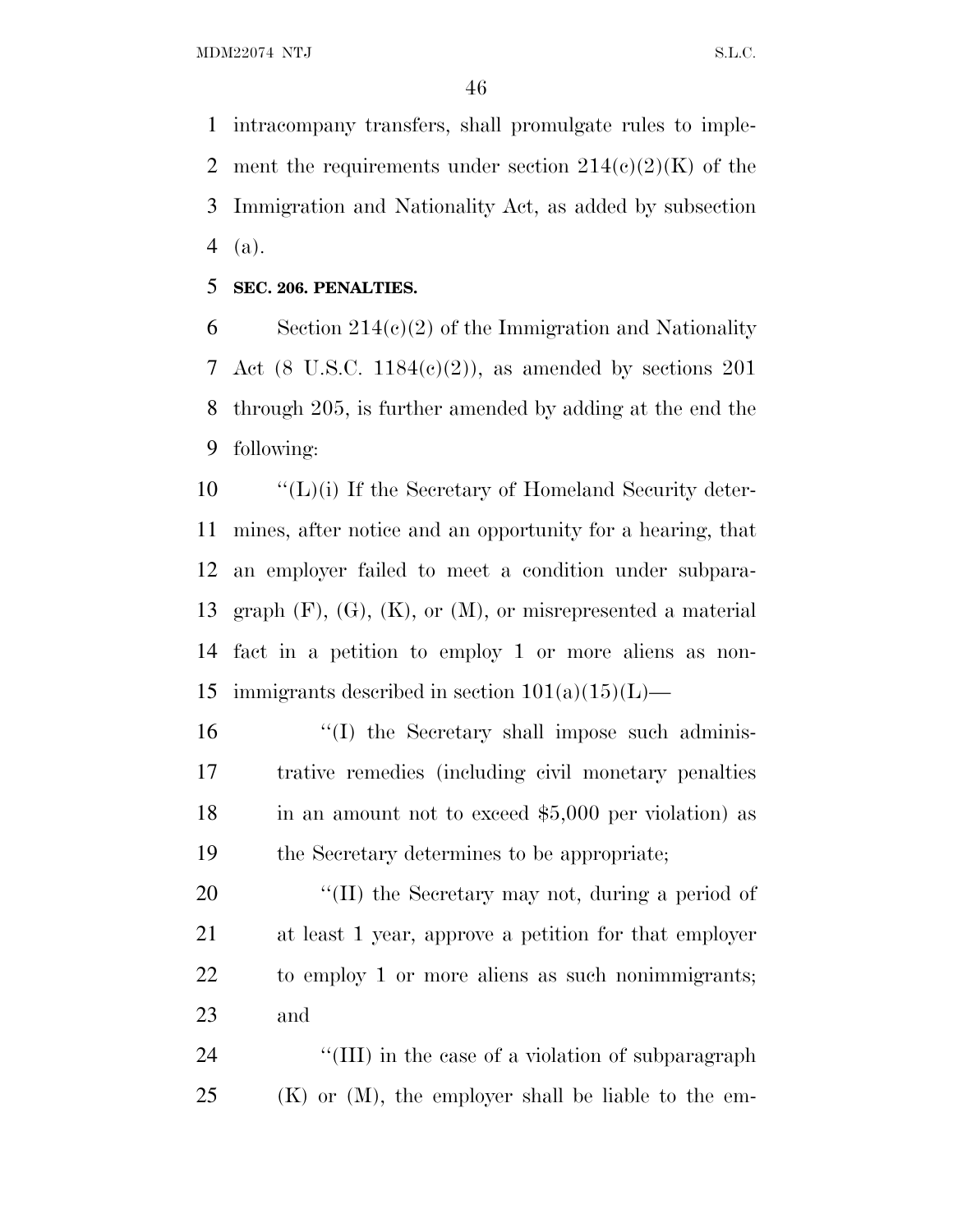ployees harmed by such violation for lost wages and benefits.

 ''(ii) If the Secretary finds, after notice and an oppor- tunity for a hearing, a willful failure by an employer to 5 meet a condition under subparagraph  $(F)$ ,  $(G)$ ,  $(K)$ , or (M) or a willful misrepresentation of material fact in a petition to employ 1 or more aliens as nonimmigrants de-8 scribed in section  $101(a)(15)(L)$ —

9 "(I) the Secretary shall impose such adminis- trative remedies (including civil monetary penalties 11 in an amount not to exceed \$25,000 per violation) as the Secretary determines to be appropriate;

 ''(II) the Secretary may not, during a period of at least 2 years, approve a petition filed for that em- ployer to employ 1 or more aliens as such non-immigrants; and

17 ''(III) in the case of a violation of subparagraph (K) or (M), the employer shall be liable to the em- ployees harmed by such violation for lost wages and benefits.''.

# **SEC. 207. PROHIBITION ON RETALIATION AGAINST L–1 NONIMMIGRANTS.**

23 Section  $214(c)(2)$  of the Immigration and Nationality Act (8 U.S.C. 1184(c)(2)), as amended by sections 201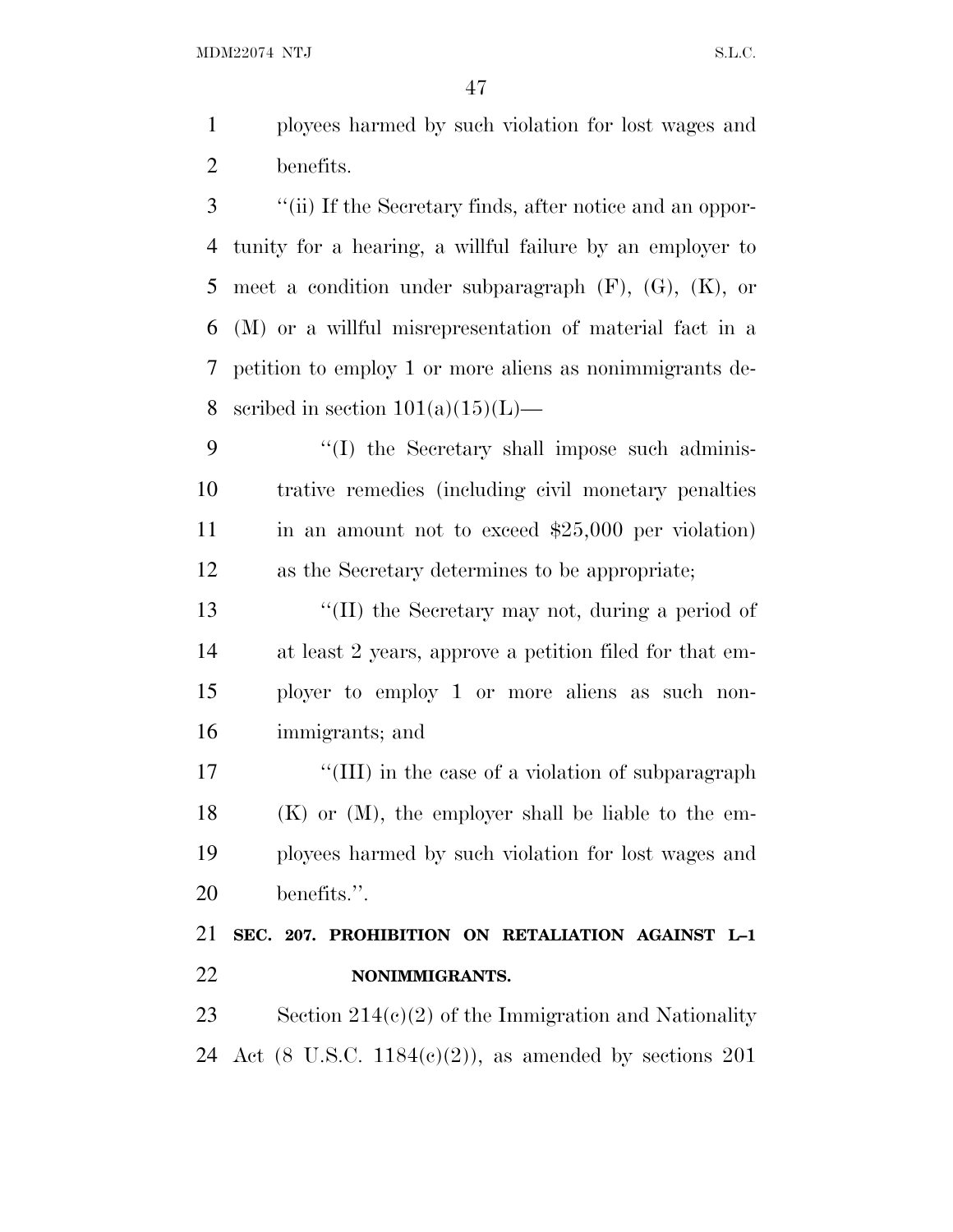through 206, is further amended by adding at the end the following:

 ''(M)(i) An employer that has filed a petition to im- port 1 or more aliens as nonimmigrants described in sec-5 tion  $101(a)(15)(L)$  violates this subparagraph by taking, failing to take, or threatening to take or fail to take, a personnel action, or intimidating, threatening, restraining, coercing, blacklisting, discharging, or discriminating in any other manner against an employee because the em-ployee—

 $\langle (I) \rangle$  has disclosed information that the em- ployee reasonably believes evidences a violation of this subsection, or any rule or regulation pertaining to this subsection; or

 ''(II) cooperates or seeks to cooperate with the requirements under this subsection, or any rule or regulation pertaining to this subsection.

18 "(ii) In this subparagraph, the term 'employee' in-cludes—

20  $\text{``(I) a current employee;}$ 

21  $\frac{1}{2}$  (II) a former employee; and

22  $\frac{1}{2}$  (III) an applicant for employment.".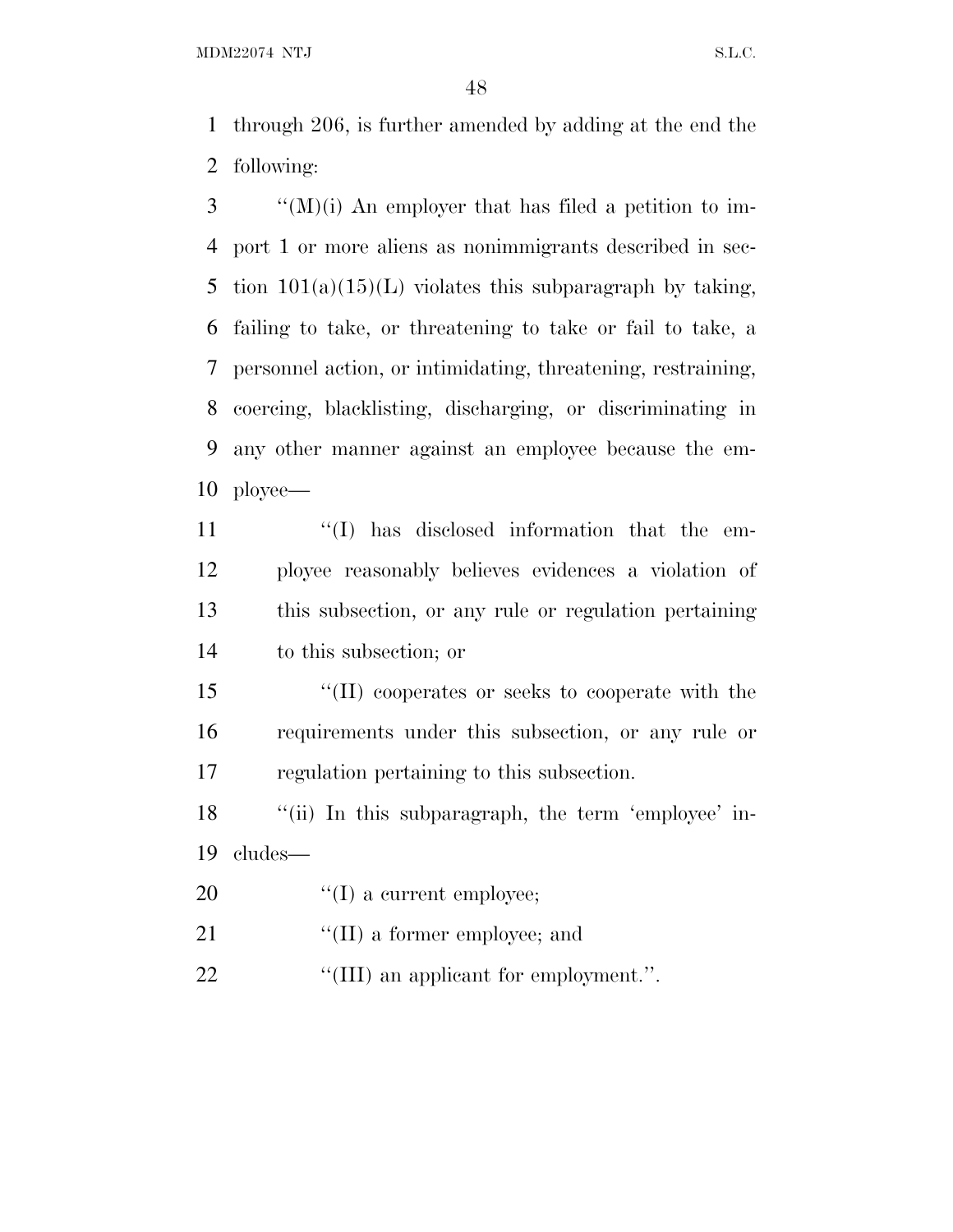# **SEC. 208. ADJUDICATION BY DEPARTMENT OF HOMELAND SECURITY OF PETITIONS UNDER BLANKET PETITION.**

4 (a) IN GENERAL.—Section  $214(c)(2)(A)$  of the Immi-5 gration and Nationality Act  $(8 \text{ U.S.C. } 1184(\text{e})(2)(\text{A}))$  is amended to read as follows:

 ''(A) The Secretary of Homeland Security shall es- tablish a procedure under which an importing employer that meets the requirements established by the Secretary may file a blanket petition to authorize aliens to enter the United States as nonimmigrants described in section  $12 \quad 101(a)(15)(L)$  instead of filing individual petitions under paragraph (1) on behalf of such aliens. Such procedure shall permit—

 ''(i) the expedited processing by the Secretary of State of visas for admission of aliens covered under such blanket petitions; and

 ''(ii) the expedited adjudication by the Sec- retary of Homeland Security of individual petitions covered under such blanket petitions.''.

 (b) EFFECTIVE DATE.—The amendment made by subsection (a) shall apply to petitions filed on or after the date of the enactment of this Act.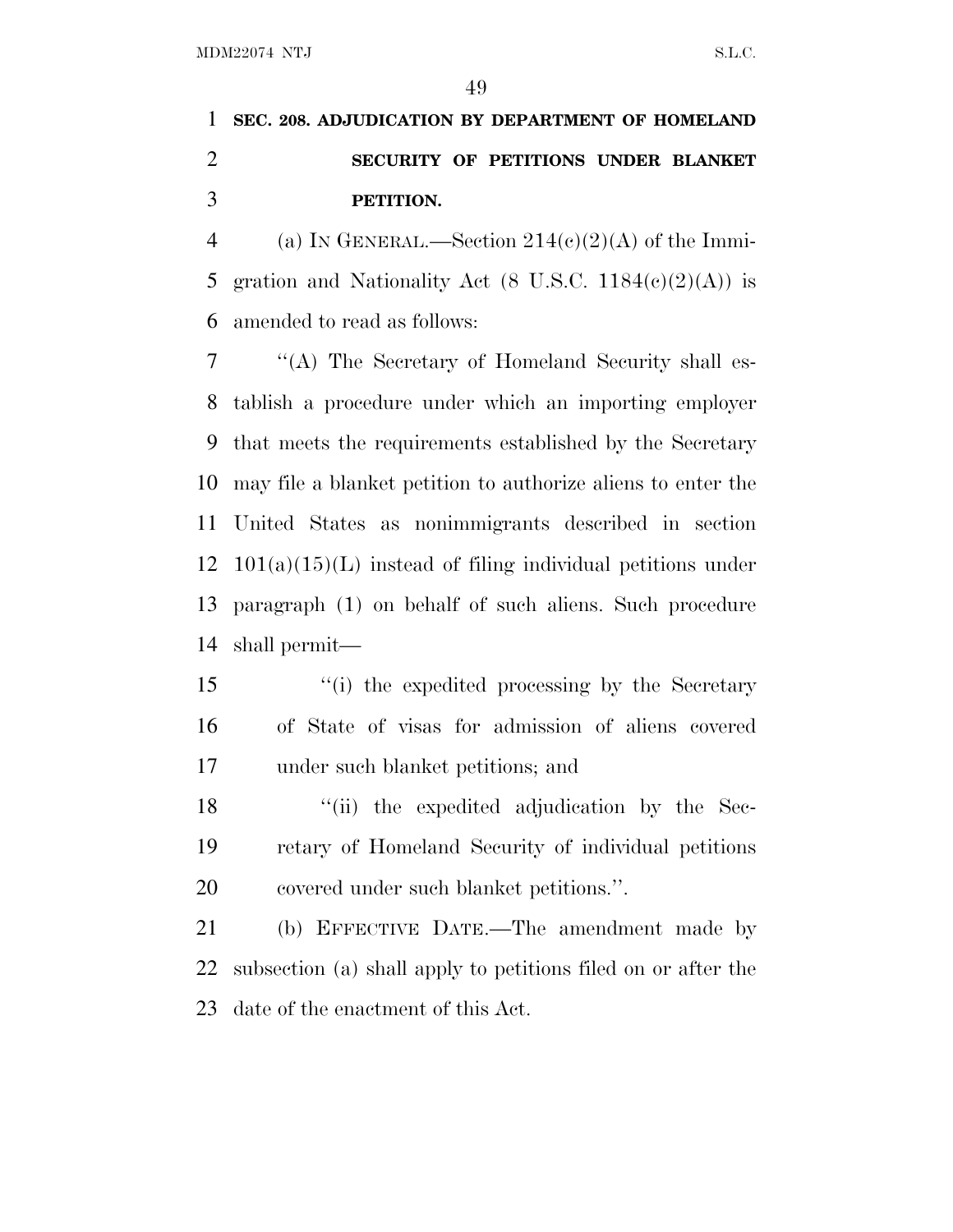# **SEC. 209. REPORTS ON EMPLOYMENT-BASED NON-IMMIGRANTS.**

3 (a) IN GENERAL.—Section  $214(c)(8)$  of the Immigra- tion and Nationality Act (8 U.S.C. 1184(c)(8)) is amend-ed to read as follows—

 ''(8) The Secretary of Homeland Security or Sec- retary of State, as appropriate, shall submit an annual re- port to the Committee on the Judiciary of the Senate and the Committee on the Judiciary of the House of Rep- resentatives that describes, with respect to petitions under subsection (e) and each subcategory of subparagraphs 12 (H), (L), (O), (P), and (Q) of section  $101(a)(15)$ —

13 ''(A) the number of such petitions (or applica- tions for admission, in the case of applications by Canadian nationals seeking admission under sub-16 section (e) or section  $101(a)(15)(L)$  which have been filed;

 ''(B) the number of such petitions which have been approved and the number of workers (by occu-pation) included in such approved petitions;

21  $\langle ^{\prime}(C) \rangle$  the number of such petitions which have been denied and the number of workers (by occupa-23 tion) requested in such denied petitions;

24  $\langle\text{(D)}\rangle$  the number of such petitions which have been withdrawn;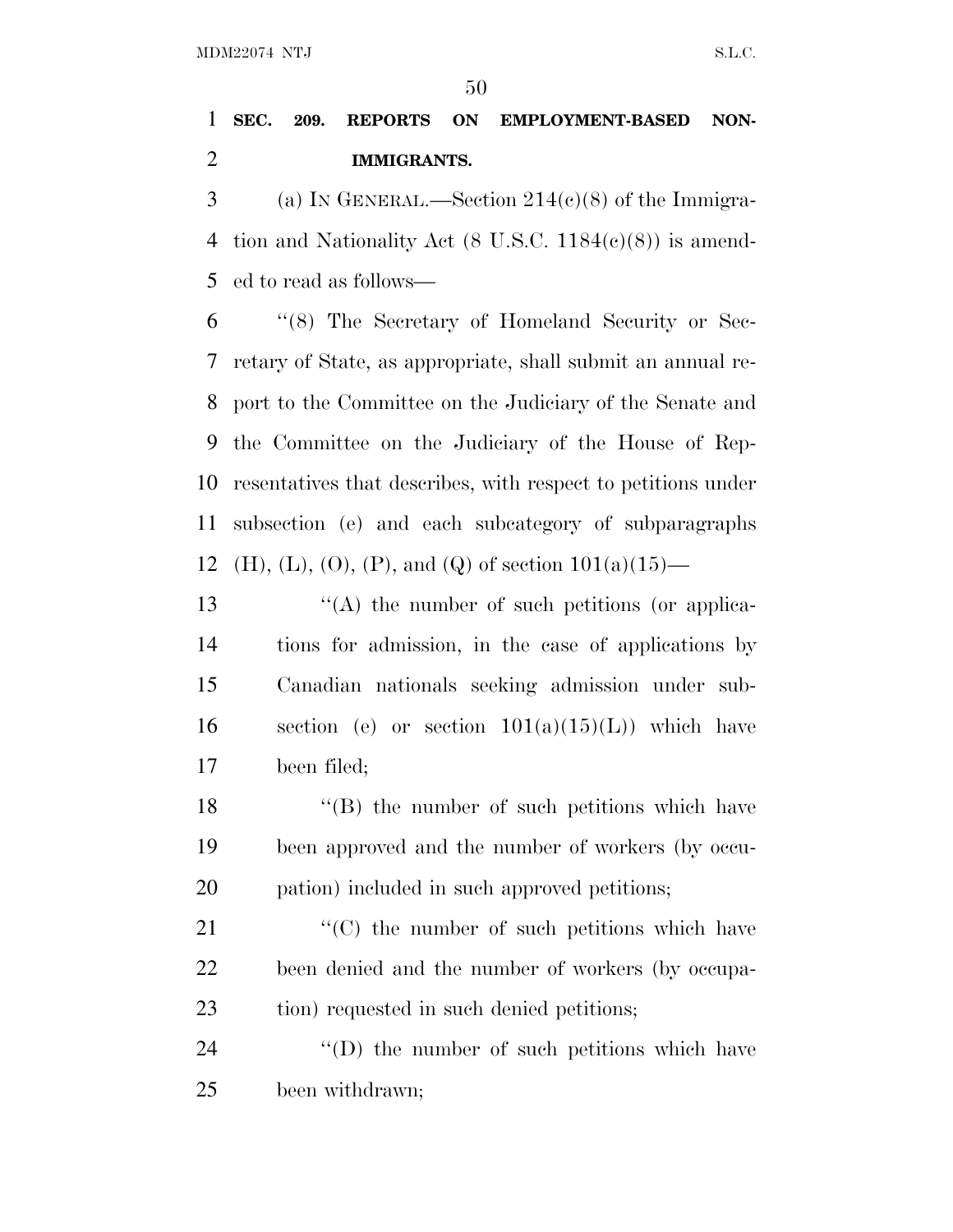| $\mathbf{1}$   | $\lq\lq(E)$ the number of such petitions which are     |
|----------------|--------------------------------------------------------|
| $\overline{2}$ | awaiting final action;                                 |
| 3              | $\lq\lq(F)$ the number of aliens in the United States  |
| $\overline{4}$ | under each subcategory under<br>section                |
| 5              | $101(a)(15)(H)$ ; and                                  |
| 6              | "(G) the number of aliens in the United States         |
| 7              | under each subcategory under section                   |
| 8              | $101(a)(15)(L)$ .".                                    |
| 9              | (b) NONIMMIGRANT CHARACTERISTICS REPORT.-              |
| 10             | Section $416(c)$ of the American Competitiveness and   |
| 11             | Workforce Improvement Act of 1998 (8 U.S.C. 1184 note) |
| 12             | is amended—                                            |
| 13             | $(1)$ by amending paragraph $(2)$ to read as fol-      |
| 14             | lows:                                                  |
| 15             | "(2) ANNUAL H-1B NONIMMIGRANT CHARAC-                  |
| 16             | TERISTICS REPORT.—The Secretary of Homeland            |
| 17             | Security shall submit an annual report to the Com-     |
| 18             | mittee on the Judiciary of the Senate and the Com-     |
| 19             | mittee on the Judiciary of the House of Representa-    |
| 20             | tives that contains—                                   |
| 21             | $\lq\lq$ for the previous fiscal year—                 |
| 22             | "(i) information on the countries of                   |
| 23             | origin of, occupations of, educational levels          |
| 24             | attained by, and compensation paid to,                 |
| 25             | aliens who were issued visas or provided               |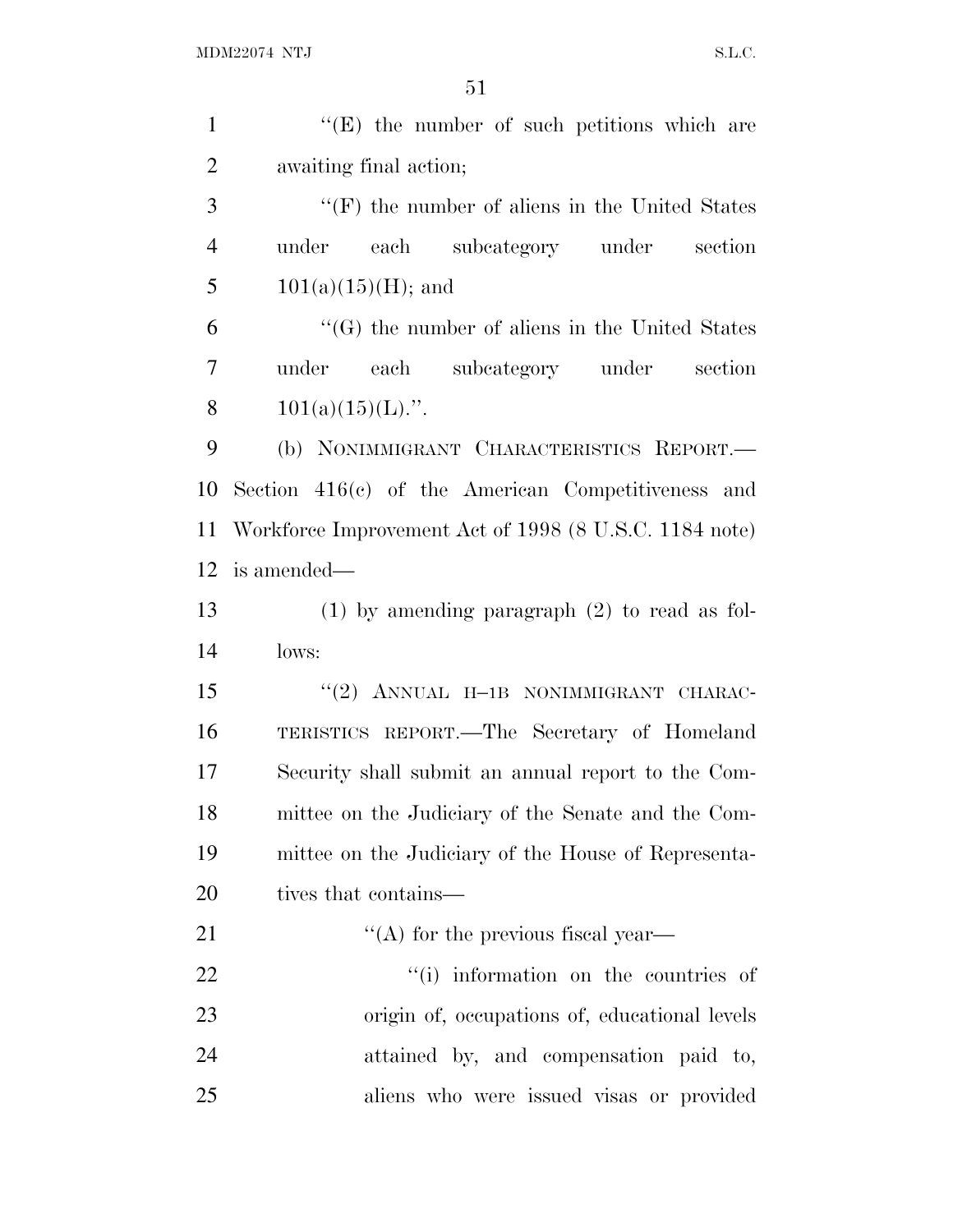| $\mathbf{1}$   | nonimmigrant status under<br>section               |
|----------------|----------------------------------------------------|
| $\overline{2}$ | $101(a)(15)(H)(i)(b)$ of the Immigration           |
| 3              | Nationality Act (8<br>U.S.C.<br>and                |
| $\overline{4}$ | 1101(a)(15)(H)(i)(b));                             |
| 5              | "(ii) a list of all employers who peti-            |
| 6              | tioned for H-1B workers, the number of             |
| $\tau$         | such petitions filed and approved for each         |
| 8              | such employer, the occupational classifica-        |
| 9              | tions for the approved positions, and the          |
| 10             | number of H-1B nonimmigrants for whom              |
| 11             | each such employer filed an employment-            |
| 12             | based immigrant petition pursuant to sec-          |
| 13             | tion $204(a)(1)(F)$ of the Immigration and         |
| 14             | Nationality Act (8 U.S.C. 1154(a)(1)(F));          |
| 15             | and                                                |
| 16             | "(iii) the number of employment-                   |
| 17             | based immigrant petitions filed pursuant           |
| 18             | to such section $204(a)(1)(F)$ on behalf of        |
| 19             | H-1B nonimmigrants;                                |
| 20             | $\lq\lq (B)$ a list of all employers for whom more |
| 21             | than 15 percent of their United States work-       |
| 22             | force is $H-1B$ or $L-1$ nonimmigrants;            |
| 23             | " $(C)$ a list of all employers for whom more      |
| 24             | than 50 percent of their United States work-       |
| 25             | force is $H-1B$ or $L-1$ nonimmigrants;            |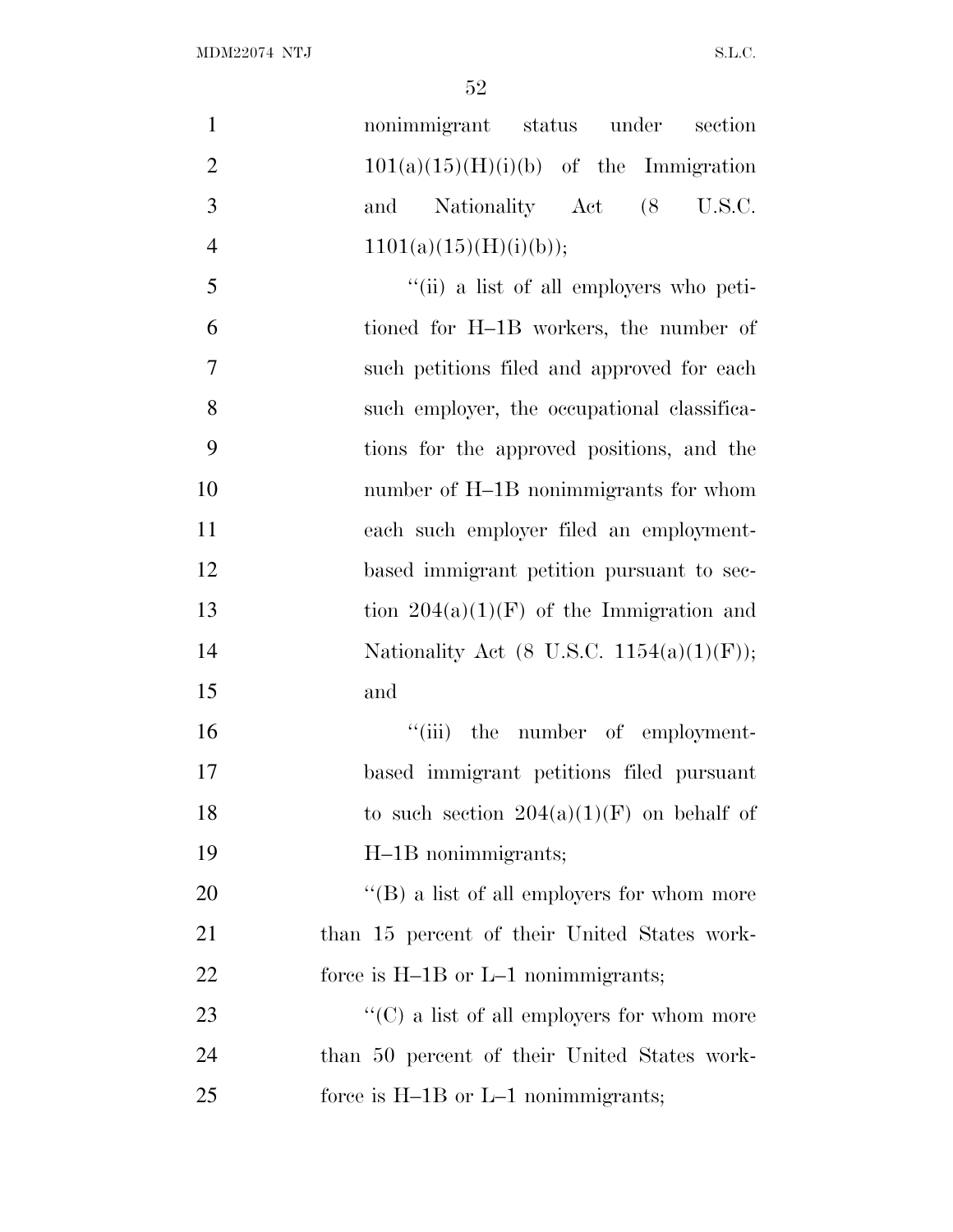| $\mathbf{1}$   | "(D) a gender breakdown by occupation               |
|----------------|-----------------------------------------------------|
| $\overline{2}$ | and by country of origin of H-1B non-               |
| 3              | immigrants;                                         |
| $\overline{4}$ | "(E) a list of all employers who have been          |
| 5              | granted a waiver under section $214(n)(2)(E)$ of    |
| 6              | the Immigration and Nationality Act (8 U.S.C.       |
| $\overline{7}$ | $1184(n)(2)(E)$ ; and                               |
| 8              | "(F) the number of $H-1B$ nonimmigrants             |
| 9              | categorized by their highest level of education     |
| 10             | and whether such education was obtained in the      |
| 11             | United States or in a foreign country.";            |
| 12             | $(2)$ by redesignating paragraph $(3)$ as para-     |
| 13             | graph(5);                                           |
| 14             | $(3)$ by inserting after paragraph $(2)$ the fol-   |
| 15             | lowing:                                             |
| 16             | "(3) ANNUAL L-1 NONIMMIGRANT CHARACTER-             |
| 17             | ISTICS REPORT.—The Secretary of Homeland Secu-      |
| 18             | rity shall submit an annual report to the Committee |
| 19             | on the Judiciary of the Senate and the Committee    |
| 20             | on the Judiciary of the House of Representatives    |
| 21             | that contains—                                      |
| 22             | $\lq\lq$ for the previous fiscal year—              |
| 23             | "(i) information on the countries of                |
| 24             | origin of, occupations of, educational levels       |
| 25             | attained by, and compensation paid to,              |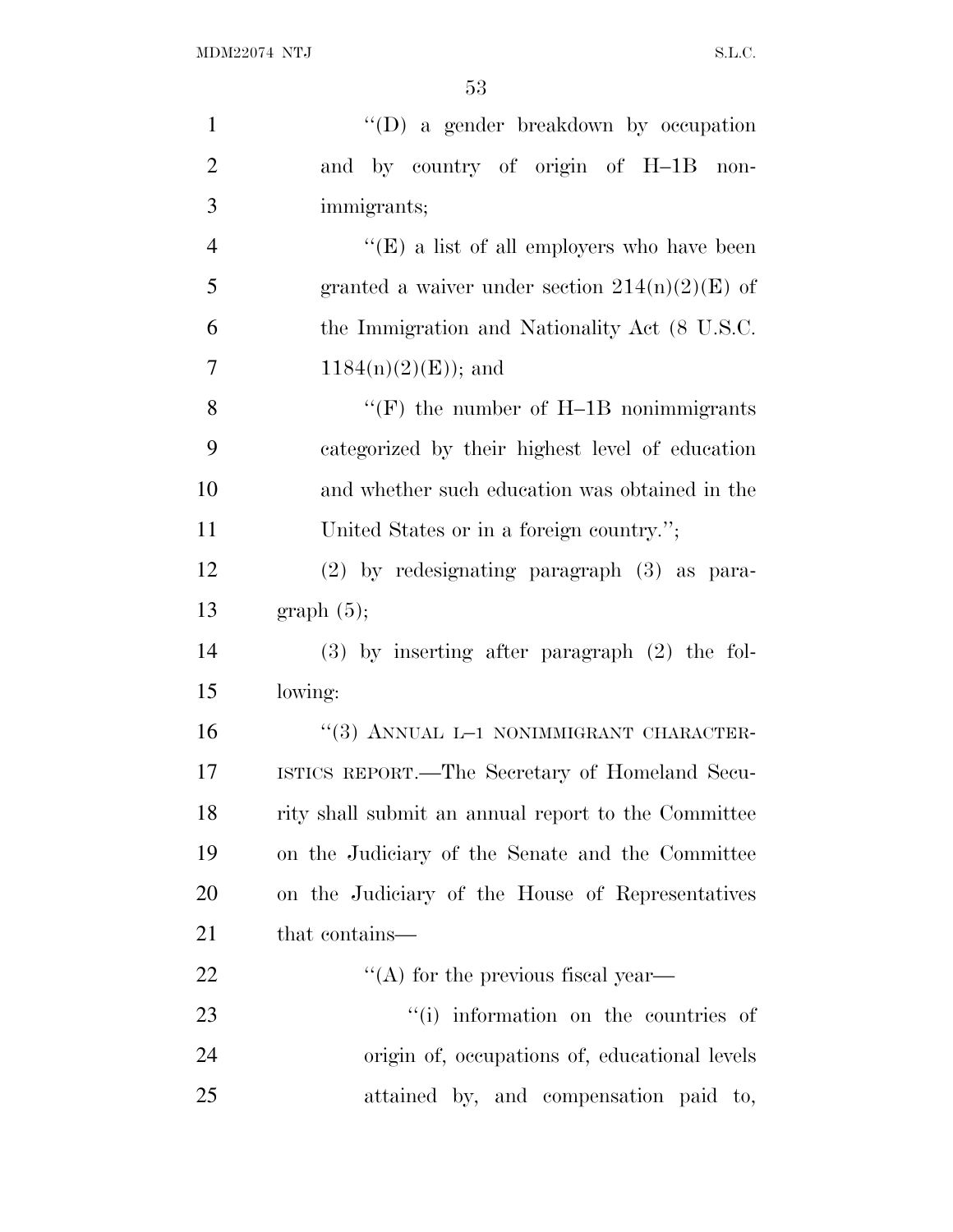| $\mathbf{1}$   | aliens who were issued visas or provided          |
|----------------|---------------------------------------------------|
| $\overline{2}$ | nonimmigrant status under<br>section              |
| 3              | $101(a)(15)(L)$ of the Immigration and Na-        |
| $\overline{4}$ | tionality Act (8 U.S.C. 1101(a)(15)(L));          |
| 5              | "(ii) a list of all employers who peti-           |
| 6              | tioned for L-1 workers, the number of             |
| 7              | such petitions filed and approved for each        |
| 8              | such employer, the occupational classifica-       |
| 9              | tions for the approved positions, and the         |
| 10             | number of L-1 nonimmigrants for whom              |
| 11             | each such employer filed an employment-           |
| 12             | based immigrant petition pursuant to sec-         |
| 13             | tion $204(a)(1)(F)$ of the Immigration and        |
| 14             | Nationality Act (8 U.S.C. 1154(a)(1)(F));         |
| 15             | and                                               |
| 16             | "(iii) the number of employment-                  |
| 17             | based immigrant petitions filed pursuant          |
| 18             | to such section $204(a)(1)(F)$ on behalf of       |
| 19             | $L-1$ nonimmigrants;                              |
| 20             | "(B) a gender breakdown by occupation             |
| 21             | and by country of L-1 nonimmigrants;              |
| 22             | " $(C)$ a list of all employers who have been     |
| 23             | granted a waiver under section $214(c)(2)(F)(ii)$ |
| 24             | of the Immigration and Nationality Act (8)        |
| 25             | U.S.C. $1184(e)(2)(F)(ii)$ ;                      |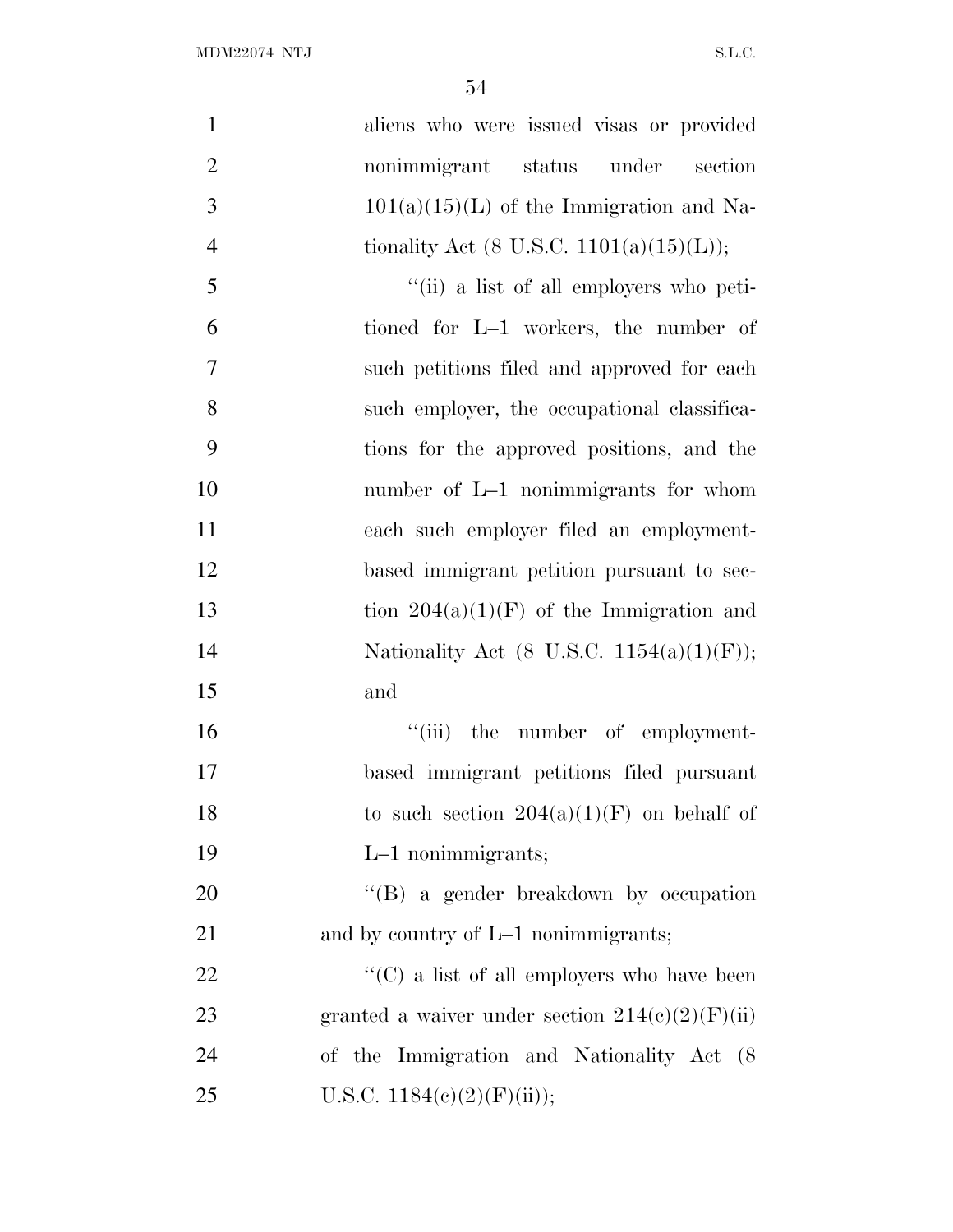| $\mathbf{1}$   | "(D) the number of $L-1$ nonimmigrants                    |
|----------------|-----------------------------------------------------------|
| $\overline{2}$ | categorized by their highest level of education           |
| 3              | and whether such education was obtained in the            |
| $\overline{4}$ | United States or in a foreign country;                    |
| 5              | "(E) the number of applications that have                 |
| 6              | been filed for each subcategory of non-                   |
| 7              | immigrant described under<br>section                      |
| 8              | $101(a)(15)(L)$ of the Immigration and Nation-            |
| 9              | ality Act $(8 \text{ U.S.C. } 1101(a)(15)(L))$ , based on |
| 10             | approved blanket petition under section<br>an             |
| 11             | $214(c)(2)(A)$ of such Act; and                           |
| 12             | $\lq\lq(F)$ the number of applications that have          |
| 13             | been approved for each subcategory of non-                |
| 14             | immigrant described under such section                    |
| 15             | $101(a)(15)(L)$ , based on an approved blanket            |
| 16             | petition under such section $214(c)(2)(A)$ .              |
| 17             | "(4) ANNUAL H-1B EMPLOYER SURVEY.—The                     |
| 18             | Secretary of Labor shall—                                 |
| 19             | "(A) conduct an annual survey of employ-                  |
| 20             | ers hiring foreign nationals under the H-1B               |
| 21             | visa program; and                                         |
| 22             | $\lq\lq$ (B) issue an annual report that—                 |
| 23             | "(i) describes the methods employers                      |
| 24             | are using to meet the requirement under                   |
| 25             | section $212(n)(1)(G)(i)$ of the Immigration              |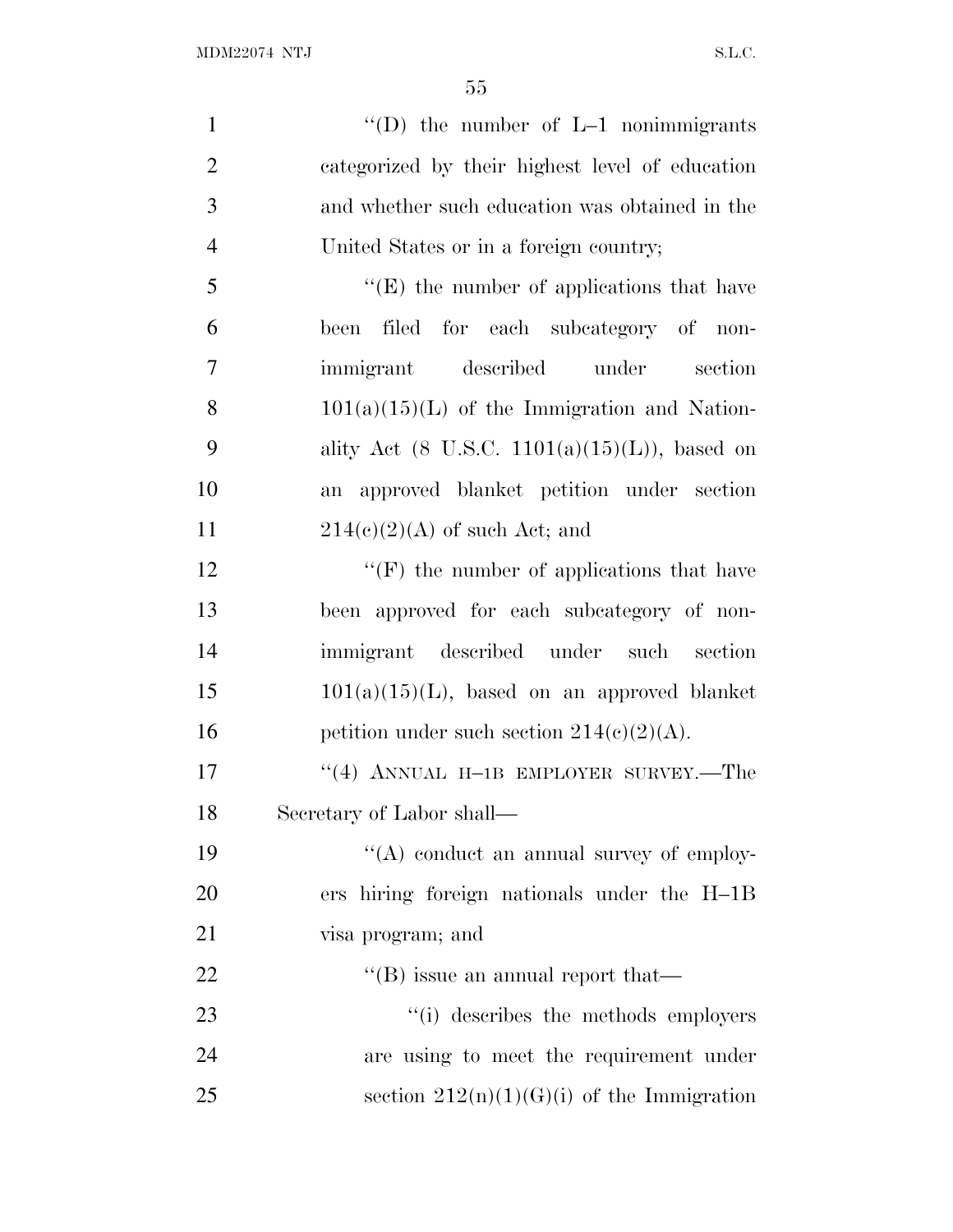| $\mathbf{1}$   | and Nationality Act (8 U.S.C.                                  |
|----------------|----------------------------------------------------------------|
| $\mathbf{2}$   | $1182(n)(1)(G)(i)$ of taking good faith                        |
| 3              | steps to recruit United States workers for                     |
| $\overline{4}$ | the occupational classification for which                      |
| 5              | the nonimmigrants are sought, using pro-                       |
| 6              | cedures that meet industry-wide standards;                     |
| 7              | "(ii) describes the best practices for                         |
| 8              | recruiting among employers; and                                |
| 9              | "(iii) contains recommendations<br>on                          |
| 10             | which recruiting steps employers can take                      |
| 11             | to maximize the likelihood of hiring Amer-                     |
| 12             | ican workers."; and                                            |
| 13             | $(4)$ in paragraph $(5)$ , as redesignated, by strik-          |
| 14             | ing "paragraph $(2)$ " and inserting "paragraphs $(2)$         |
| 15             | and $(3)$ ".                                                   |
| 16             | SEC. 210. SPECIALIZED KNOWLEDGE.                               |
| 17             | Section $214(c)(2)(B)$ of the Immigration and Nation-          |
|                | 18 ality Act (8 U.S.C. $1184(c)(2)(B)$ ) is amended to read as |
| 19             | follows:                                                       |
| 20             | "(B)(i) For purposes of section $101(a)(15)(L)$ , the          |
| 21             | term 'specialized knowledge'-                                  |
| 22             | "(I) means knowledge possessed by an indi-                     |
| 23             | vidual whose advanced level of expertise and propri-           |
| 24             | etary knowledge of the employer's product, service,            |
| 25             | research, equipment, techniques, management, or                |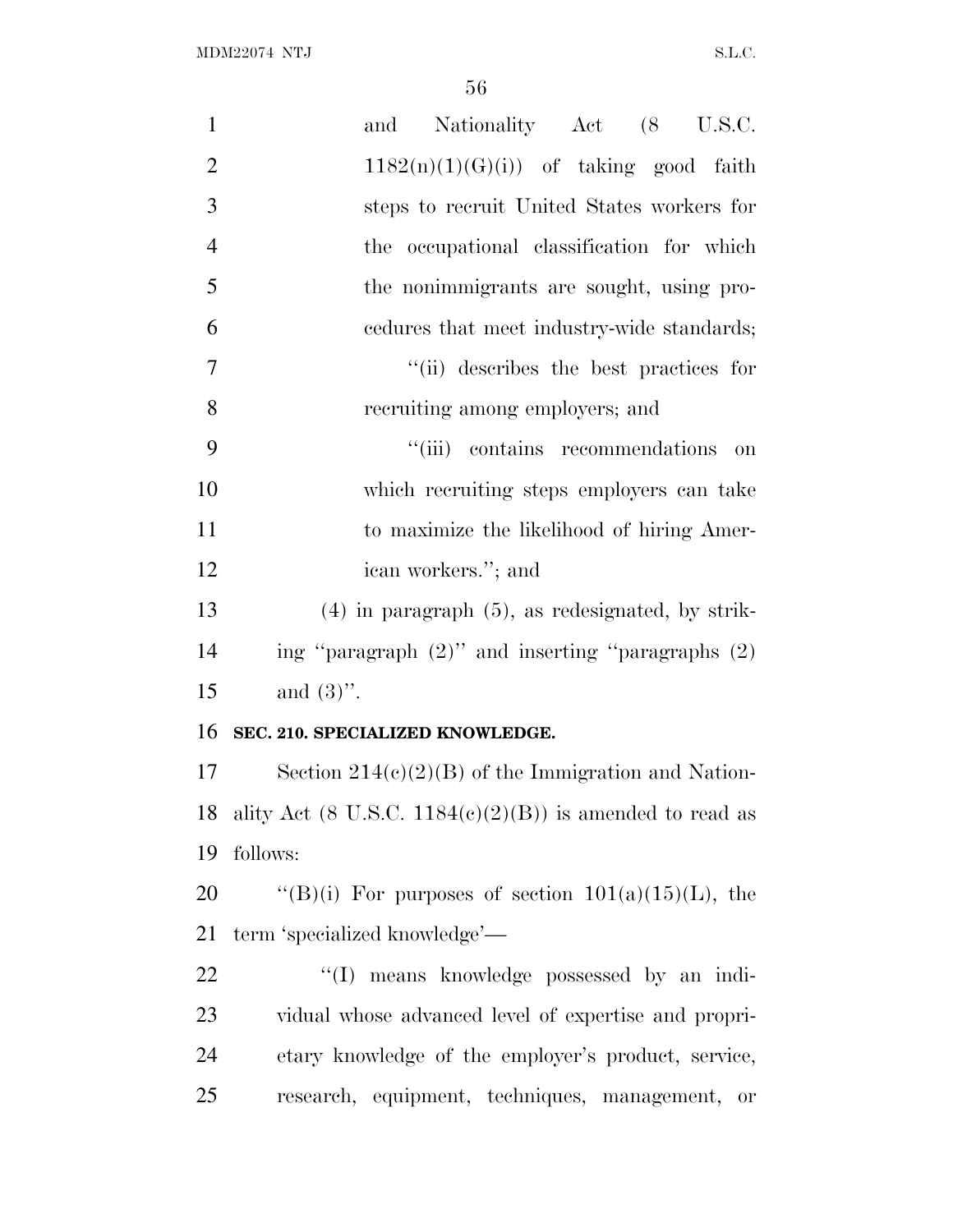other interests of the employer are not readily avail-able in the United States labor market;

3 "(II) is clearly different from those held by oth- ers employed in the same or similar occupations; and 5 "(III) does not apply to persons who have gen- eral knowledge or expertise which enables them merely to produce a product or provide a service.

8 "(ii)(I) The ownership of patented products or copy-9 righted works by a petitioner under section  $101(a)(15)(L)$  does not establish that a particular employee has special- ized knowledge. In order to meet the definition under clause (i), the beneficiary shall be a key person with knowledge that is critical for performance of the job duties and is protected from disclosure through patent, copy-right, or company policy.

 ''(II) Different procedures are not proprietary knowl- edge within this context unless the entire system and phi- losophy behind the procedures are clearly different from those of other firms, they are relatively complex, and they are protected from disclosure to competition.''.

## **SEC. 211. TECHNICAL AMENDMENTS.**

22 Section  $214(c)(2)$  of the Immigration and Nationality 23 Act  $(8 \text{ U.S.C. } 1184(c)(2))$  is amended by striking "Attor- ney General'' each place such term appears and inserting ''Secretary of Homeland Security''.